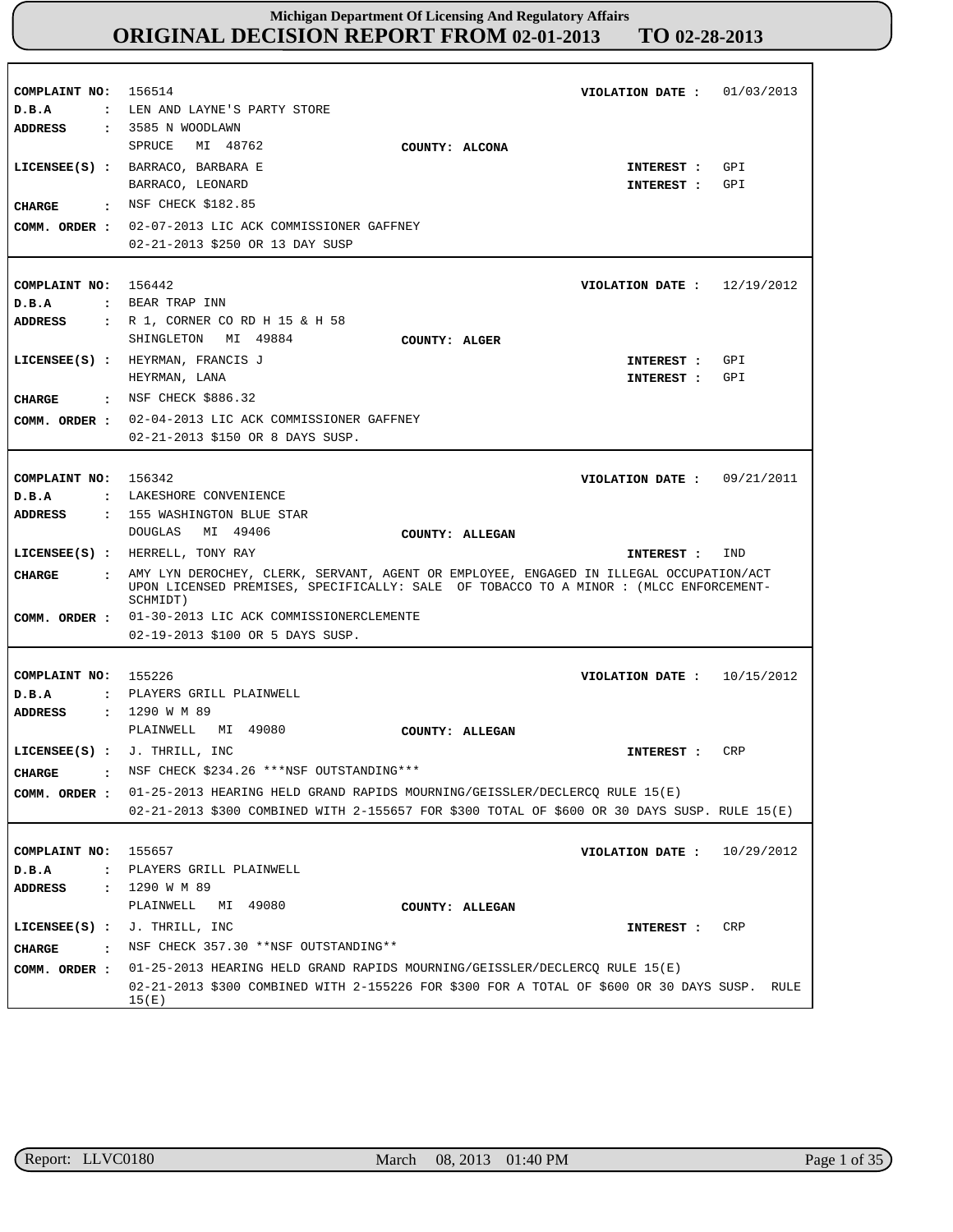| COMPLAINT NO: 156344                   | VIOLATION DATE: $09/28/2012$                                                                                                                                                                                                                                                                                                                                                                                                                                                                     |
|----------------------------------------|--------------------------------------------------------------------------------------------------------------------------------------------------------------------------------------------------------------------------------------------------------------------------------------------------------------------------------------------------------------------------------------------------------------------------------------------------------------------------------------------------|
| D.B.A                                  | : SPEEDWAY #3578                                                                                                                                                                                                                                                                                                                                                                                                                                                                                 |
|                                        | ADDRESS : 1155 W SUPERIOR                                                                                                                                                                                                                                                                                                                                                                                                                                                                        |
|                                        | WAYLAND MI 49348<br>COUNTY: ALLEGAN                                                                                                                                                                                                                                                                                                                                                                                                                                                              |
|                                        | LICENSEE(S) : SPEEDWAY LLC (A DELAWARE LIMITED LIABILITY COMPANY)<br>INTEREST : LLC                                                                                                                                                                                                                                                                                                                                                                                                              |
| CIIARGE                                | : SHAANA LEANN KELLY, CLERK, SERVANT, AGENT OR EMPLOYEE, ENGAGED IN ILLEGAL OCCUPATION/ACT<br>UPON LICENSED PREMISES, SPECIFICALLY: SALE OF TOBACCO TO A MINOR : (MLCC ENFORCEMENT-                                                                                                                                                                                                                                                                                                              |
|                                        | SCHMIDT)                                                                                                                                                                                                                                                                                                                                                                                                                                                                                         |
|                                        | COMM. ORDER : 01-22-2013 LIC ACK COMMISSIONERCLEMENTE                                                                                                                                                                                                                                                                                                                                                                                                                                            |
|                                        | 02-04-2013 \$100 OR 5 DAY SUSP                                                                                                                                                                                                                                                                                                                                                                                                                                                                   |
|                                        |                                                                                                                                                                                                                                                                                                                                                                                                                                                                                                  |
| COMPLAINT NO: 156720                   | VIOLATION DATE: $01/23/2013$                                                                                                                                                                                                                                                                                                                                                                                                                                                                     |
| D.B.A                                  | : LOS CUATRO AMIGOS                                                                                                                                                                                                                                                                                                                                                                                                                                                                              |
| ADDRESS                                | : 1120 STATE                                                                                                                                                                                                                                                                                                                                                                                                                                                                                     |
|                                        | ALPENA MI 49707<br><b>COUNTY: ALPENA</b>                                                                                                                                                                                                                                                                                                                                                                                                                                                         |
|                                        |                                                                                                                                                                                                                                                                                                                                                                                                                                                                                                  |
|                                        | LICENSE (S) : RIO VERDE, LLC<br>INTEREST : LLC                                                                                                                                                                                                                                                                                                                                                                                                                                                   |
|                                        | CHARGE : NSF CHECK \$161.28 ***NSF OUTSTANDING***                                                                                                                                                                                                                                                                                                                                                                                                                                                |
|                                        | COMM. ORDER : 02-19-2013 LIC ACK COMMISSIONERCLEMENTE                                                                                                                                                                                                                                                                                                                                                                                                                                            |
|                                        | 02-21-2013 50.00 FURTHER, THE COMM ORDERS THAT ALL LICENES AND PERMITS ISSUED BY THE COMM<br>TO THIS LICENSEE AT THE ABOVE NAMED ADDRESS BE SUSPENDED IF THE ABOVE DISHONORED CHECK,<br>SERVICE CHARGES AND TOTAL FINES PREVIOUSLY AND CURRENTLY DUE, ARE NOT PAID WITHIN 45 DAYS<br>FROM THE MAILING DATE OF THIS ORDER. THE SUSPENSION SHALL REMAIN IN EFFECT UNTIL THE<br>LICENSEE IS IN COMPLIANCE WITH THIS ORDER OR THE LICENSES AND PERMITS ARE TERMINATED,<br>PURSUANT TO RULE 436.1107. |
|                                        |                                                                                                                                                                                                                                                                                                                                                                                                                                                                                                  |
| COMPLAINT NO: 156461                   | VIOLATION DATE: $12/27/2012$                                                                                                                                                                                                                                                                                                                                                                                                                                                                     |
| D.B.A                                  | : HOWIE'S SHORT STOP                                                                                                                                                                                                                                                                                                                                                                                                                                                                             |
| ADDRESS                                | : 11196 S WALL LAKE                                                                                                                                                                                                                                                                                                                                                                                                                                                                              |
|                                        | DELTON MI 49046<br>COUNTY: BARRY                                                                                                                                                                                                                                                                                                                                                                                                                                                                 |
|                                        | LICENSEE(S) : MICHIGAN SHORT STOP, INC.<br>CRP<br>INTEREST :                                                                                                                                                                                                                                                                                                                                                                                                                                     |
| CHARGE                                 | : SALE TO MINOR DECOY (18) : (BARRY COUNTY SD-DET FUNK/CLERK MICHELLE LYNN MCCREADY/ID<br>CHECKED)                                                                                                                                                                                                                                                                                                                                                                                               |
|                                        | COMM. ORDER : 02-13-2013 LIC ACK COMMISSIONERCLEMENTE                                                                                                                                                                                                                                                                                                                                                                                                                                            |
|                                        | 02-21-2013 \$700 OR 35 DAY SUSP 801(2)                                                                                                                                                                                                                                                                                                                                                                                                                                                           |
|                                        |                                                                                                                                                                                                                                                                                                                                                                                                                                                                                                  |
| COMPLAINT NO: 156389                   | VIOLATION DATE: $01/03/2013$                                                                                                                                                                                                                                                                                                                                                                                                                                                                     |
| D.B.A                                  | : BIG KMART #3819                                                                                                                                                                                                                                                                                                                                                                                                                                                                                |
|                                        |                                                                                                                                                                                                                                                                                                                                                                                                                                                                                                  |
| <b>ADDRESS</b>                         | $: 802$ W STATE<br>HASTINGS MI 49058                                                                                                                                                                                                                                                                                                                                                                                                                                                             |
|                                        | COUNTY: BARRY                                                                                                                                                                                                                                                                                                                                                                                                                                                                                    |
|                                        | LICENSEE(S) : KMART OF MICHIGAN, INC.<br>CRP<br>INTEREST :                                                                                                                                                                                                                                                                                                                                                                                                                                       |
| <b>CHARGE</b><br>$\mathbf{r}$          | SALE TO MINOR DECOY CI#1 (18) : (HASTINGS CITY PD D/SGT D. BOULTER/CLERK RAVEN ANDERSON/ID<br>CHECKED)                                                                                                                                                                                                                                                                                                                                                                                           |
| COMM. ORDER :                          | 02-19-2013 LIC ACK COMMISSIONER GAFFNEY                                                                                                                                                                                                                                                                                                                                                                                                                                                          |
|                                        | 02-26-2013 \$500 WAIVE \$100 TOTAL \$400 OR 20 DAY SUSP<br>801(2)                                                                                                                                                                                                                                                                                                                                                                                                                                |
|                                        |                                                                                                                                                                                                                                                                                                                                                                                                                                                                                                  |
| COMPLAINT NO:                          | 155556<br>VIOLATION DATE: $10/29/2012$                                                                                                                                                                                                                                                                                                                                                                                                                                                           |
| D.B.A<br>$\ddot{\cdot}$                | STEAMERS                                                                                                                                                                                                                                                                                                                                                                                                                                                                                         |
| <b>ADDRESS</b><br>$\ddot{\phantom{a}}$ | 108 N LINN                                                                                                                                                                                                                                                                                                                                                                                                                                                                                       |
|                                        | BAY CITY<br>MI 48706<br>COUNTY: BAY                                                                                                                                                                                                                                                                                                                                                                                                                                                              |
| $LICENSEE(S)$ :                        | STEAMERS OF BAY CITY, INC.<br>CRP<br>INTEREST :                                                                                                                                                                                                                                                                                                                                                                                                                                                  |
|                                        |                                                                                                                                                                                                                                                                                                                                                                                                                                                                                                  |
| <b>CHARGE</b><br>$\ddot{\mathbf{r}}$   | SELL, FURNISH TO PERSON UNDER 21- CI 001 (19): (BAY CITY POLICE DEPARTMENT-<br>DARROW/BROOMBERG; BARTENDER-MINDY LEE CARRASCO/NO ID CHECKED)                                                                                                                                                                                                                                                                                                                                                     |
| COMM. ORDER :                          | 02-07-2013 HEARING HELD SWARTZ CREEK CLEMENTE/HALL/DECLERCQ ACK COST \$48.38                                                                                                                                                                                                                                                                                                                                                                                                                     |
|                                        | 02-19-2013 \$500 OR 25 DAY SUSP & \$48.38 W/FEES TOTAL \$548.38 801(2)                                                                                                                                                                                                                                                                                                                                                                                                                           |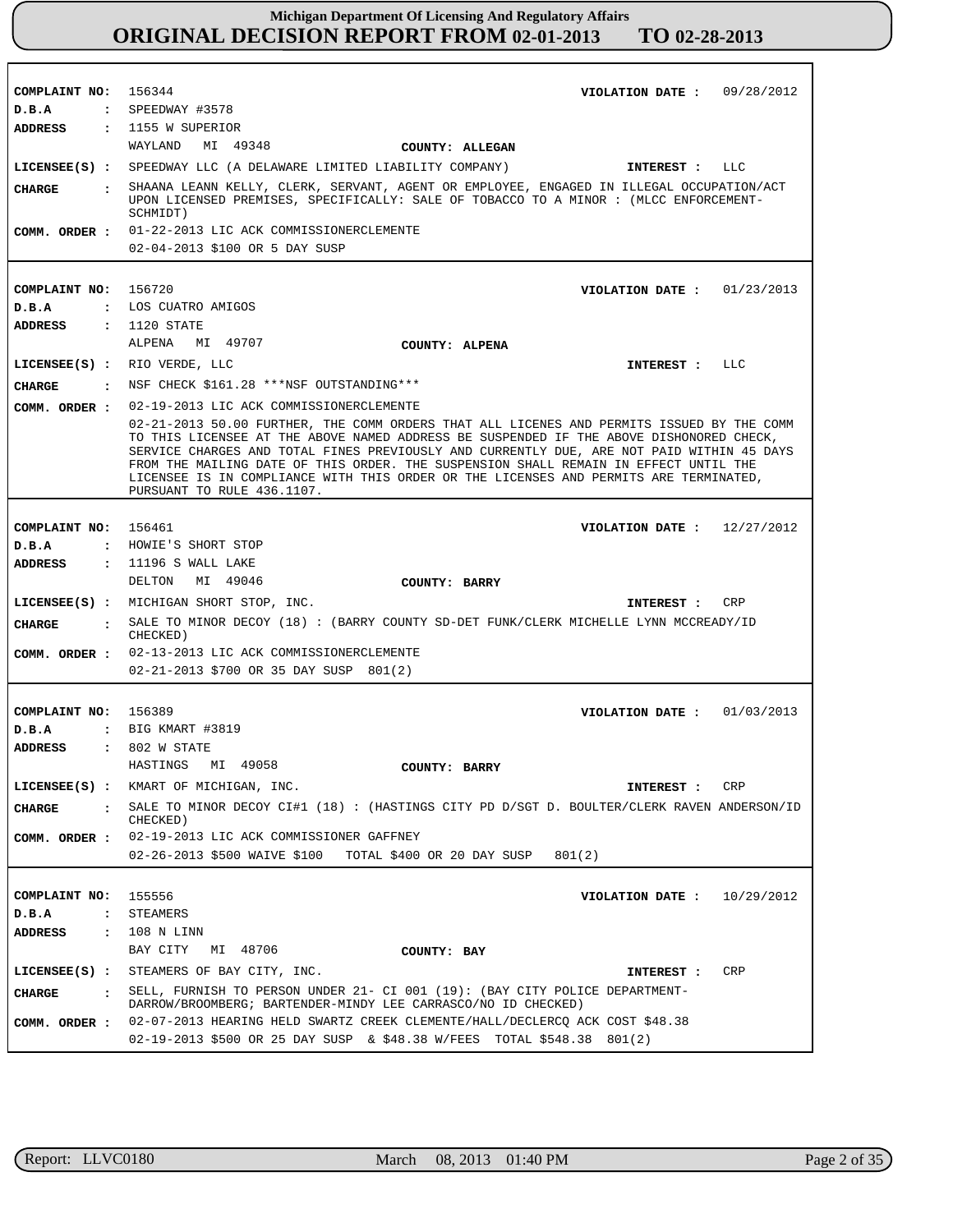**COMPLAINT NO: COMPLAINT NO:** 155676 **COMPLAINT NO: COMPLAINT NO:** 156267 154974 154936 **VIOLATION DATE : VIOLATION DATE : VIOLATION DATE : VIOLATION DATE :** 11/17/2012 10/29/2012 09/28/2012 09/12/2012 **D.B.A : D.B.A : D.B.A : D.B.A :** RIVERROCK CAFE BELL BAR KOOK'S BAR & GRILL MADISON PUB **ADDRESS : ADDRESS : ADDRESS : ADDRESS :** 614 E MIDLAND 1314 COLUMBUS 400 S WASHINGTON 1001 S MADISON BAY CITY MI 48706 BAY CITY MI 48706 BAY CITY MI 48708 BAY CITY MI 48706 01-29-2013 LIC ACK COMMISSIONERCLEMENTE 02-19-2013 \$200 OR 10 DAYS SUSP. 02-07-2013 HEARING HELD SWARTZ CREEK CLEMENTE/HALL/DECLERCQ NEG SETTLEMENT COST \$48.38 02-19-2013 \$500 OR 25 DAYS SUSP & \$48.38 COSTS FOR A TOTAL OF \$548.38 SEC 801(2) NEGOTIATED SETTLEMENT 01-23-2013 LIC ACK COMMISSIONER GAFFNEY 02-06-2013 1-3)\$200 EACH FOR A TOTAL OF \$600 OR 30 DAYS SUSP - SEC 801(2) 01-24-2013 HEARING HELD SWARTZ CREEK CLEMENTE/HALL/DECLERCQ ACK 02-06-2013 300.00 FOR EACH CHARGE TOTAL 1200.00 FINE TO BE PAID WITHIN 45 DAYS FROM THE MAILING DATE OF THIS ORDER. ALL LICENSES TO REMAIN IN ESCROW UNTIL THE LICENSEE TRANSFERS OWNERSHIP OF SAID LICENSES AND PERMITS TO AN APPROVED ENTITY OTHER THAN THE LICENSEE, ANY RELATIVE OF THE LICENSEE OR ANY BUSINESS WHOSE MEMBERS, PARTNERS OR OFFICERS INCLUDE THE LICENSEE OR HIS RELATIVES. THE SUBJECT LICENSES AND PERMITS REMAIN IN ESCROW UNDER THE PROVISIONS OF ADMINISTRATIVE RULE 436.1107. FINALLY COMM ALSO WARNS THE LICENSEE THAT FAILURE TO MAKE PAYMENT WITHIN THE TIME PERIOD ORDERED COULD RESULT IN AN ADDITONAL VIOLATION UNDER ADMINISTRATIVE RULE R 436.1029 WHICH MAY SUBJECT THE LICENSEE TO PENALTIES UP TO AN INCLUDING REVOCATION OF THE LICENSE. **LICENSEE(S) : LICENSEE(S) : LICENSEE(S) :** KOOK'S BAR & GRILL, L.L.C. **LICENSEE(S) :** TIME CONSUMING, LLC RIVERROCK CAFE, INC. BORKOWSKI, MICHAEL BORKOWSKI, THOMAS BORKOWSKI, VIRGINIA **CRP** GPI IND GPI  $T.T.C$ LLC **CHARGE : CHARGE : CHARGE : CHARGE :** ALLOW FIGHTS, BRAWLS ON THE LICENSED PREMISES: (BAY CITY POLICE DEPARTMENT-MEYER/PLETZKE/PETER) SELL, FURNISH TO PERSON UNDER 21- CI 001 (19): (BAY CITY POLICE DEPARTMENT-DARROW/BROOMBERG/ANDERSON; BARTENDER-DANIEL T. SPYHALSKI/NO ID CHECKED) 1) SELL, FURNISH TO PERSON UNDER 21 - CI 001 (19); 2) SELL, FURNISH TO PERSON UNDER 21 - CI 003 (20); 3) SELL, FURNISH TO PERSON UNDER  $21 - CI$  002 (19): (BAY CITY POLICE DEPARTMENT-DARROW/BROMBERG/ANDERSON; BARTENDER-JRODNEY A. ATWOOD/NO ID CHECKED) 1) ALLOWED CUSTOMER TO CONSUME ALCOHOL ON PREMISES WHICH WAS NOT AUTHORIZED BY THE LICENSE; 2) SOLD, OFFERED, OR KEPT FOR SALE, FURNISHED OR POSSESSED ALCOHOL WHICH WAS NOT AUTHORZED BY THE LICENSE; 3) ALLOWED CONSUMPTION OF ALCOHOL WHICH WAS NOT PURCHASED FROM AUTHORIZED SOURCE; 4) FAILED, REFUSED OR NEGLECTED TO OBEY A WRITTEN ORDER OF MLCC ISSED RELATIVE TO THE OPERATION OF THE PREMISES : (BAY CITY PD-WEBSTER/ARMSTONG/PLETZKE) **INTEREST : INTEREST : INTEREST : INTEREST : INTEREST : INTEREST : COMM. ORDER : COMM. ORDER : COMM. ORDER : COMM. ORDER : COUNTY: BAY COUNTY: BAY COUNTY: BAY COUNTY: BAY**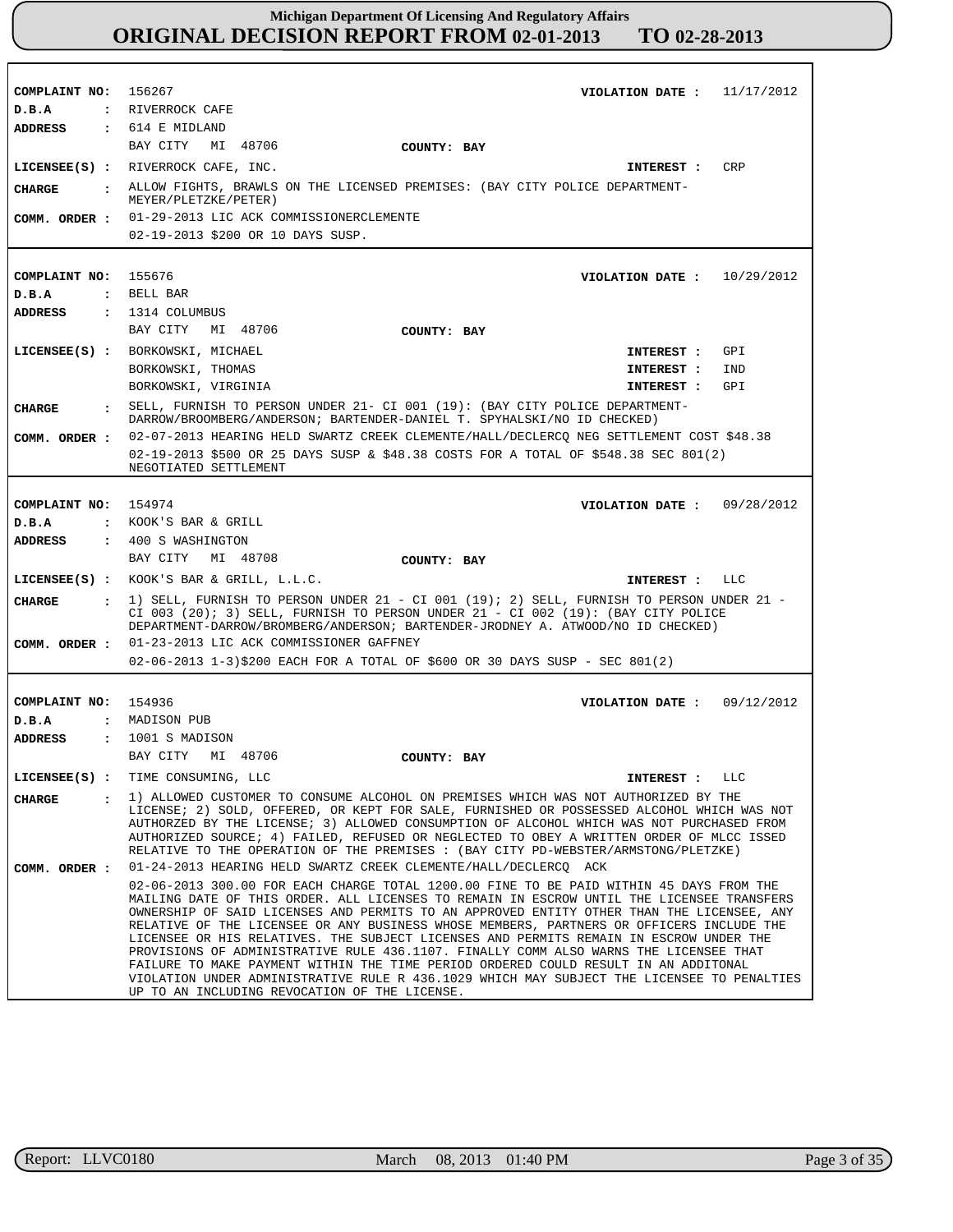| COMPLAINT NO: 154978    | VIOLATION DATE: 09/28/2012                                                                                                                                                                                                                                                                                                                                                                                                                                                                                                                                                                                                                                                                                                                                              |
|-------------------------|-------------------------------------------------------------------------------------------------------------------------------------------------------------------------------------------------------------------------------------------------------------------------------------------------------------------------------------------------------------------------------------------------------------------------------------------------------------------------------------------------------------------------------------------------------------------------------------------------------------------------------------------------------------------------------------------------------------------------------------------------------------------------|
| D.B.A                   | : WASHINGTON ST. IRISH PUB & GRILL                                                                                                                                                                                                                                                                                                                                                                                                                                                                                                                                                                                                                                                                                                                                      |
| ADDRESS                 | : 112 WASHINGTON                                                                                                                                                                                                                                                                                                                                                                                                                                                                                                                                                                                                                                                                                                                                                        |
|                         | BAY CITY<br>MI 48708<br>COUNTY: BAY                                                                                                                                                                                                                                                                                                                                                                                                                                                                                                                                                                                                                                                                                                                                     |
|                         | LICENSEE(S) : WASHINGTON ST. IRISH PUB & GRILL, INC.<br>INTEREST : CRP                                                                                                                                                                                                                                                                                                                                                                                                                                                                                                                                                                                                                                                                                                  |
| CIIARGE                 | $\pm$ 1) SELL, FURNISH TO PERSON UNDER 21 - CI 001 (19); 2) SELL, FURNISH TO PERSON UNDER 21 -                                                                                                                                                                                                                                                                                                                                                                                                                                                                                                                                                                                                                                                                          |
|                         | CI 003 (20); 3) SELL, FURNISH TO PERSON UNDER $21 - CI$ 002 (19): (BAY CITY POLICE                                                                                                                                                                                                                                                                                                                                                                                                                                                                                                                                                                                                                                                                                      |
|                         | DEPARTMENT-DARROW/BROMBERG/ANDERSON; SERVER-AMBER KENDRA/NO ID CHECKED)                                                                                                                                                                                                                                                                                                                                                                                                                                                                                                                                                                                                                                                                                                 |
|                         | COMM. ORDER: 01-24-2013 HEARING HELD SWARTZ CREEK CLEMENTE/HALL/DECLERCQ WITNESS COSTS \$85.80                                                                                                                                                                                                                                                                                                                                                                                                                                                                                                                                                                                                                                                                          |
|                         | 02-20-2013 1)\$600 OR 30 DAYS SUSP & COSTS OF \$85.80, 2-3)DISMISSED WITH PREJUDICE FOR A<br>TOTAL OF \$685.80.                                                                                                                                                                                                                                                                                                                                                                                                                                                                                                                                                                                                                                                         |
|                         |                                                                                                                                                                                                                                                                                                                                                                                                                                                                                                                                                                                                                                                                                                                                                                         |
| COMPLAINT NO: 156246    | VIOLATION DATE: 09/20/2012                                                                                                                                                                                                                                                                                                                                                                                                                                                                                                                                                                                                                                                                                                                                              |
| D.B.A                   | : ANGELO'S                                                                                                                                                                                                                                                                                                                                                                                                                                                                                                                                                                                                                                                                                                                                                              |
|                         | ADDRESS : 1859 S M 139 FAIRPLAIN PLAZA SHOPPING CENTER                                                                                                                                                                                                                                                                                                                                                                                                                                                                                                                                                                                                                                                                                                                  |
|                         | BENTON HARBOR MI 49022<br><b>COUNTY: BERRIEN</b>                                                                                                                                                                                                                                                                                                                                                                                                                                                                                                                                                                                                                                                                                                                        |
|                         | LICENSEE(S) : ANGELO'S FOOD SPECIALTIES, INC.<br>INTEREST : CRP                                                                                                                                                                                                                                                                                                                                                                                                                                                                                                                                                                                                                                                                                                         |
|                         | : DENNIS GRANT KRAFT II, CLERK, SERVANT, AGENT OR EMPLOYEE, ENGAGED IN ILLEGAL                                                                                                                                                                                                                                                                                                                                                                                                                                                                                                                                                                                                                                                                                          |
| CHARGE                  | OCCUPATION/ACT UPON LICENSED PREMISES, SPECIFICALLY: SALE OF TOBACCO TO A MINOR : (MLCC<br>ENFORCEMENT-SCHMIDT)                                                                                                                                                                                                                                                                                                                                                                                                                                                                                                                                                                                                                                                         |
|                         | COMM. ORDER : 01-22-2013 LIC ACK COMMISSIONERCLEMENTE                                                                                                                                                                                                                                                                                                                                                                                                                                                                                                                                                                                                                                                                                                                   |
|                         | 02-04-2013 \$300 OR 15 DAY SUSP                                                                                                                                                                                                                                                                                                                                                                                                                                                                                                                                                                                                                                                                                                                                         |
|                         |                                                                                                                                                                                                                                                                                                                                                                                                                                                                                                                                                                                                                                                                                                                                                                         |
| COMPLAINT NO: 155748    | VIOLATION DATE: $11/14/2012$                                                                                                                                                                                                                                                                                                                                                                                                                                                                                                                                                                                                                                                                                                                                            |
| D.B.A<br>$\ddot{\cdot}$ |                                                                                                                                                                                                                                                                                                                                                                                                                                                                                                                                                                                                                                                                                                                                                                         |
| ADDRESS                 | : 19 N WHITTAKER ST                                                                                                                                                                                                                                                                                                                                                                                                                                                                                                                                                                                                                                                                                                                                                     |
|                         | NEW BUFFALO<br>MI 49117<br><b>COUNTY: BERRIEN</b>                                                                                                                                                                                                                                                                                                                                                                                                                                                                                                                                                                                                                                                                                                                       |
|                         | LICENSEE(S) : WARNER VINEYARDS, INC.<br>INTEREST : CRP                                                                                                                                                                                                                                                                                                                                                                                                                                                                                                                                                                                                                                                                                                                  |
| CHARGE                  | : FAILED, REFUSED OR NEGLECTED TO OBEY A WRITTEN ORDER OF THE COMMISSION DATED 04-25-2012<br>BY FAILING TO PROVIDE PROOF OF SUCCESSFUL COMPLETION OF AN ALCOHOL SERVER TRAINING PROGRAM<br>APPROVED BY THE COMMISSION WITHIN 180 DAYS OF THE ISSUANCE OF THE LICENSE: 05-10-2012 :<br>(MLCC SERVER TRAINING COORDINATOR)                                                                                                                                                                                                                                                                                                                                                                                                                                                |
|                         | COMM. ORDER : 02-04-2013 LIC ACK COMMISSIONER CLEMENTE                                                                                                                                                                                                                                                                                                                                                                                                                                                                                                                                                                                                                                                                                                                  |
|                         | 02-25-2013 250.00 OR 12 DAY SUSP FINE TO BE PAID WITHIN 45 DAYS FROM THE MAILING DATE OF<br>THIS ORDER. ADDTL PENALTY COMM ORDERS ALL LICENSES AND PERMITS ISSUED TO THIS LICENSEE BE<br>SUSPENDED AS OF MAY 1, 2013 WITH SAID SUSPENSION BEING WAIVED IF DOCUMENTARY PROOF OF<br>SERVER TRAINING IS PROVIDED IN ACCORDANCE WITH THE PROVISIONS OF THE ADMINISTRATIVE<br>COMMISSIONERS' APRIL 25, 2012 ORDER. THIS SUSPENSION SHALL REMAIN IN EFFECT UNTIL SUCH<br>TIME AS SATISFACTORY DOCUMENTARY PROOF OF SERVER TRAINING IS RECEIVED BY THE MLCC OR THE<br>LICENSES AND PERMITS ARE TERMINATED PURSUANT TO THE PROVISIONS OF ADMINISTRATIVE RULE R<br>436.1107.                                                                                                     |
|                         |                                                                                                                                                                                                                                                                                                                                                                                                                                                                                                                                                                                                                                                                                                                                                                         |
| COMPLAINT NO: 156003    | VIOLATION DATE: $04/26/2012$                                                                                                                                                                                                                                                                                                                                                                                                                                                                                                                                                                                                                                                                                                                                            |
| D.B.A                   | : STATE LINE PARTY STORE                                                                                                                                                                                                                                                                                                                                                                                                                                                                                                                                                                                                                                                                                                                                                |
| ADDRESS                 | : 1015 STATE LINE                                                                                                                                                                                                                                                                                                                                                                                                                                                                                                                                                                                                                                                                                                                                                       |
|                         | NILES<br>MI 49120<br><b>COUNTY: BERRIEN</b>                                                                                                                                                                                                                                                                                                                                                                                                                                                                                                                                                                                                                                                                                                                             |
|                         | LICENSEE(S) : STATE LINE CORP.<br>INTEREST : CRP                                                                                                                                                                                                                                                                                                                                                                                                                                                                                                                                                                                                                                                                                                                        |
| CHARGE                  | : 1) SOLD OR TRANSFERED LICENSE OR AN INTEREST IN A LICENSE TO 156, INC., AND/OR HANY AWAD<br>AND/OR SYLVIA AWAD WITHOUT PRIOR APPROVAL OF MLCC; 2) ALLOWED 156, INC., AND/OR HANY AWAD<br>AND/OR SYLVIA AWAD, WHOSE NAMES DO NOT APPEAR ON LICENSE TO DERIVE USE OR BENEFIT : (MLCC<br>ENFORCEMENT-SIMPLIS)                                                                                                                                                                                                                                                                                                                                                                                                                                                            |
| COMM. ORDER :           | 01-23-2013 LIC ACK COMMISSIONER GAFFNEY                                                                                                                                                                                                                                                                                                                                                                                                                                                                                                                                                                                                                                                                                                                                 |
|                         | 02-08-2013 150.00 FOR CHARGES 1 AND 2 TOTAL 300.00 OR 15 DAY SUSP FINE TO BE PAID WITHIN<br>45 DAYS FROM THE DATE OF THIS ORDER. SINCE THIS COMMISSIONER FINDS AMPLE EVIDENCE TO<br>CONCLUDE THAT AN UNLICENSED ENTITY HAS ASSUMED CONTROL OF THE SUBJECT LICENSED<br>ESTABLISHMENT, THE COMMISSIONER FURTHER ORDERS ALL LICENSES AND PERMITS ISSUED TO THIS<br>LICENSEE AT THE ABOVE NAMED ADDRESS IMMEDIATELY SUSPENDEND, WITH THE SUSPENSION REMAINING<br>IN EFFECT UNTIL ALL FINES IN THIS MATTER HAVE BEEN PAID AND THE LICENSEE EITHER ASSUMES<br>PROPRIETARY CONTROL OF THIS BUSINESS, TRANSFERS THESE LICENSS AND PERMITS TO A PERSON<br>APPROVED BY THE MLCC, OR THE LICENSES AND PERMITS TERMINATE UNDER THE PROVISIONS OF<br>ADMINISTRATIVE RULE R 436.1107. |

r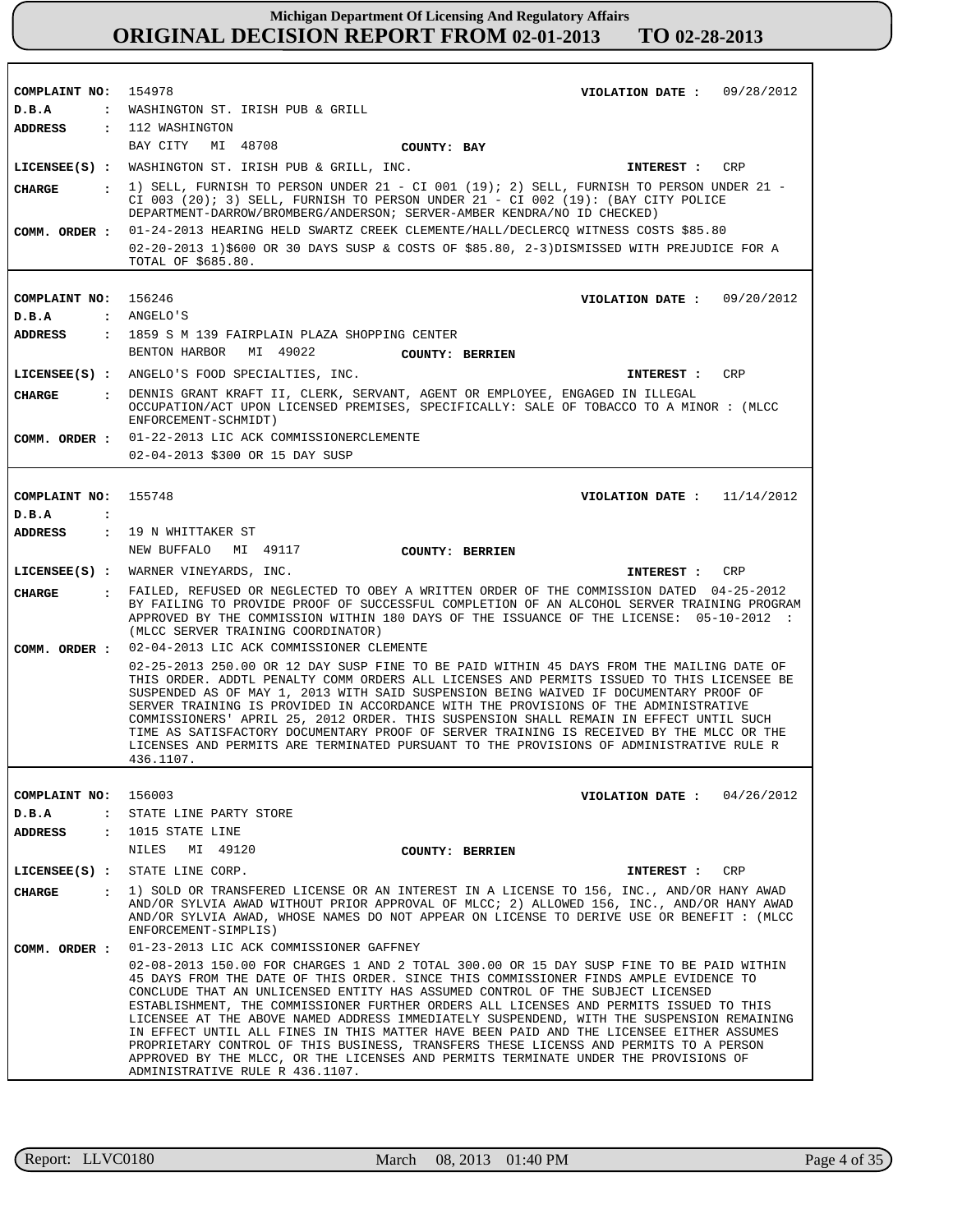| COMPLAINT NO:<br>D.B.A<br>$\ddot{\phantom{a}}$ | 156456<br>12/24/2012<br>VIOLATION DATE :<br>ESCANABA LODGE NO. 354 BENEVOLENT AND PROTECTIVE ORDER OF ELKS                                                                                                                                                                                                                                                                                                                                                                                                                                                                                        |
|------------------------------------------------|---------------------------------------------------------------------------------------------------------------------------------------------------------------------------------------------------------------------------------------------------------------------------------------------------------------------------------------------------------------------------------------------------------------------------------------------------------------------------------------------------------------------------------------------------------------------------------------------------|
| <b>ADDRESS</b>                                 | : 510 LUDINGTON                                                                                                                                                                                                                                                                                                                                                                                                                                                                                                                                                                                   |
|                                                | MI 49829<br>ESCANABA<br>COUNTY: DELTA                                                                                                                                                                                                                                                                                                                                                                                                                                                                                                                                                             |
|                                                | LICENSEE(S) : ESCANABA LODGE NO. 354 BENEVOLENT AND PROTECTIVE ORDER OF ELKS<br><b>CLB</b><br>INTEREST :                                                                                                                                                                                                                                                                                                                                                                                                                                                                                          |
| CHARGE<br>$\mathbf{r}$                         | NSF CHECK \$213.42                                                                                                                                                                                                                                                                                                                                                                                                                                                                                                                                                                                |
| COMM. ORDER :                                  | 01-29-2013 LIC ACK COMMISSIONER GAFFNEY                                                                                                                                                                                                                                                                                                                                                                                                                                                                                                                                                           |
|                                                | 02-06-2013 \$50 OR 3 DAYS SUSP.                                                                                                                                                                                                                                                                                                                                                                                                                                                                                                                                                                   |
|                                                |                                                                                                                                                                                                                                                                                                                                                                                                                                                                                                                                                                                                   |
| COMPLAINT NO: 156005                           | VIOLATION DATE : $10/26/2012$                                                                                                                                                                                                                                                                                                                                                                                                                                                                                                                                                                     |
| D.B.A                                          | : RECREATION LANES - ANTOINE ROOM                                                                                                                                                                                                                                                                                                                                                                                                                                                                                                                                                                 |
| ADDRESS                                        | : 1555 N STEPHENSON                                                                                                                                                                                                                                                                                                                                                                                                                                                                                                                                                                               |
|                                                | IRON MOUNTAIN MI 49801<br>COUNTY: DICKINSON                                                                                                                                                                                                                                                                                                                                                                                                                                                                                                                                                       |
|                                                | LICENSEE(S) : RECREATION COMPANY, INC.<br>INTEREST :<br>CRP                                                                                                                                                                                                                                                                                                                                                                                                                                                                                                                                       |
| <b>CHARGE</b>                                  | : 1,3) ALLOWED WAGERING ON A VIDEO MACHINE, A NUDGEMASTER TYPE VIDEO MACHINE WITH SOFTWARE<br>FOR: CANDY MONEY, FREEDOM NUDGE, DRIVE-IN ROUTE 77 AND CASH MAIL AND WILD AMIGO; 2,4)<br>ALLOWED ON PREMISES, A VIDEO MACHINE USED FOR GAMBLING PURPOSES, A NUDGEMASTER TYPE VIDEO<br>MACHINE WITH SOFTWARE FOR: CANDY MONEY, FREEDOM NUDGE, DRIVE-IN ROUTE 77 AND CASH MAIL AND<br>WILD AMIGO; 5) ALLOWED UNLAWFUL GAMBLING WITH PULL-TABS ON PREMISES; 6) ALLOWED UNLAWFUL<br>GAMBLING DEVICES, PULL-TABS, ON PREMISES : (LCC INVS RADEMACHER/RAYMOND)<br>01-17-2013 LIC ACK COMMISSIONER GAFFNEY |
| COMM. ORDER :                                  | 02-21-2013 1-6)\$100 EACH FOR A TOTAL OF \$600 OR 30 DAYS SUSP. THE COMMISSIONER ALSO<br>ORDERS THE MLCC ENFORCEMENT DIVISION TO DISPOSE OF THE GAMBLING DEVICES AND/OR GAMBLING<br>PROCEEDS DURING THE COURSE OF THIS INVESTIGATION IN ACCORDANCE WITH THE LAW.                                                                                                                                                                                                                                                                                                                                  |
|                                                |                                                                                                                                                                                                                                                                                                                                                                                                                                                                                                                                                                                                   |
| COMPLAINT NO:                                  | 156518<br>VIOLATION DATE: $01/08/2013$                                                                                                                                                                                                                                                                                                                                                                                                                                                                                                                                                            |
| D.B.A                                          | : DAVISON LIQUOR                                                                                                                                                                                                                                                                                                                                                                                                                                                                                                                                                                                  |
| ADDRESS                                        | $: 11018$ DAVISON                                                                                                                                                                                                                                                                                                                                                                                                                                                                                                                                                                                 |
|                                                | DAVISON MI 48423<br>COUNTY: GENESEE                                                                                                                                                                                                                                                                                                                                                                                                                                                                                                                                                               |
|                                                | $LICENSEE(S)$ : AU BROTHERS, INC.<br>CRP<br>INTEREST :                                                                                                                                                                                                                                                                                                                                                                                                                                                                                                                                            |
| <b>CHARGE</b>                                  | : NSF CHECK \$910.20                                                                                                                                                                                                                                                                                                                                                                                                                                                                                                                                                                              |
| COMM. ORDER :                                  | 02-05-2013 LIC ACK COMMISSIONERCLEMENTE                                                                                                                                                                                                                                                                                                                                                                                                                                                                                                                                                           |
|                                                | 02-19-2013 DISMISSED.                                                                                                                                                                                                                                                                                                                                                                                                                                                                                                                                                                             |
|                                                |                                                                                                                                                                                                                                                                                                                                                                                                                                                                                                                                                                                                   |
| COMPLAINT NO:                                  | VIOLATION DATE: $01/08/2013$<br>156519                                                                                                                                                                                                                                                                                                                                                                                                                                                                                                                                                            |
| D.B.A                                          | : DAVISON LIQUOR                                                                                                                                                                                                                                                                                                                                                                                                                                                                                                                                                                                  |
| <b>ADDRESS</b>                                 | : 11018 DAVISON                                                                                                                                                                                                                                                                                                                                                                                                                                                                                                                                                                                   |
|                                                | DAVISON MI 48423<br>COUNTY: GENESEE                                                                                                                                                                                                                                                                                                                                                                                                                                                                                                                                                               |
|                                                | LICENSEE(S) : AU BROTHERS, INC.<br>CRP<br>INTEREST :                                                                                                                                                                                                                                                                                                                                                                                                                                                                                                                                              |
| <b>CHARGE</b>                                  | : NSF CHECK \$672.80                                                                                                                                                                                                                                                                                                                                                                                                                                                                                                                                                                              |
| COMM. ORDER :                                  | 02-05-2013 LIC ACK COMMISSIONERCLEMENTE                                                                                                                                                                                                                                                                                                                                                                                                                                                                                                                                                           |
|                                                | 02-19-2013 DISMISSED.                                                                                                                                                                                                                                                                                                                                                                                                                                                                                                                                                                             |
|                                                |                                                                                                                                                                                                                                                                                                                                                                                                                                                                                                                                                                                                   |
| COMPLAINT NO: 156009                           | 11/02/2012<br>VIOLATION DATE :                                                                                                                                                                                                                                                                                                                                                                                                                                                                                                                                                                    |
| D.B.A                                          | : NORTHGATE BAR                                                                                                                                                                                                                                                                                                                                                                                                                                                                                                                                                                                   |
| ADDRESS<br>$\mathbf{r}$                        | G- 5203 N SAGINAW                                                                                                                                                                                                                                                                                                                                                                                                                                                                                                                                                                                 |
|                                                | MI 48505<br>FLINT<br>COUNTY: GENESEE                                                                                                                                                                                                                                                                                                                                                                                                                                                                                                                                                              |
| $LICENSEE(S):$ LEMASA, INC.                    | CRP<br>INTEREST :                                                                                                                                                                                                                                                                                                                                                                                                                                                                                                                                                                                 |
| CHARGE                                         | : SALE OF ALCOHOLIC LIQUOR ON CREDIT: (MLCC ENFORCEMENT-COSTELLO)                                                                                                                                                                                                                                                                                                                                                                                                                                                                                                                                 |
|                                                | COMM. ORDER : 01-23-2013 LIC ACK COMMISSIONER GAFFNEY                                                                                                                                                                                                                                                                                                                                                                                                                                                                                                                                             |
|                                                | 02-06-2013 \$100 OR 5 DAYS SUSP.                                                                                                                                                                                                                                                                                                                                                                                                                                                                                                                                                                  |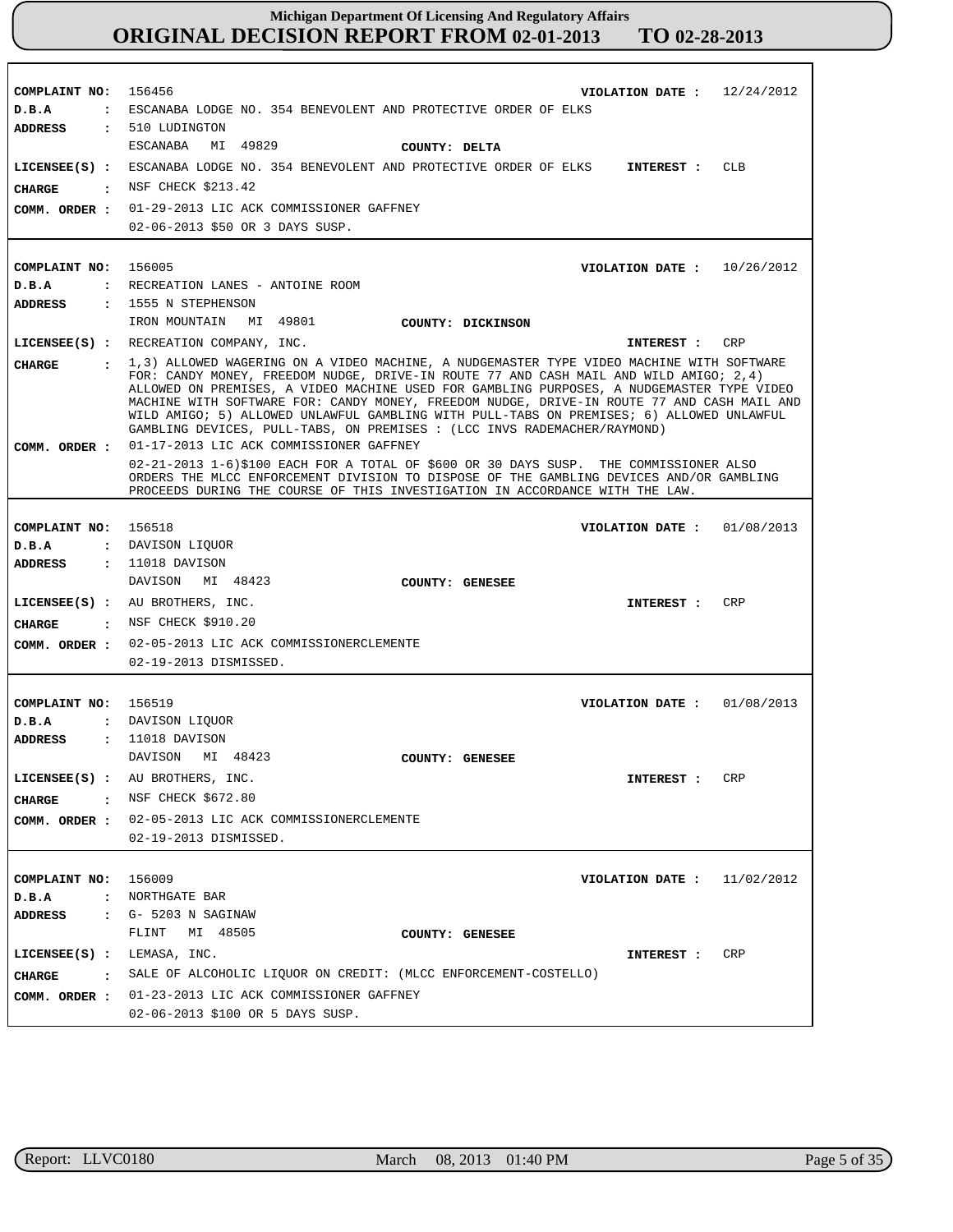| COMPLAINT NO: 156443<br>D.B.A                           | : CAB'S PARTY STORE                                                                                                                                                                                                              | VIOLATION DATE: $12/21/2012$ |            |
|---------------------------------------------------------|----------------------------------------------------------------------------------------------------------------------------------------------------------------------------------------------------------------------------------|------------------------------|------------|
| <b>ADDRESS</b><br>CIIARGE<br>$\sim$ 1.<br>COMM. ORDER : | $: 6801$ N SAGINAW<br>MI 48505<br>FLINT<br>COUNTY: GENESEE<br>LICENSEE(S) : CAVETTE ENTERPRISES, INC.<br>NSF CHECK \$1491.72 **NSF PAID 2/12/13**<br>02-12-2013 LIC ACK COMMISSIONER GAFFNEY<br>02-21-2013 \$100 OR 5 DAYS SUSP. | INTEREST :                   | CRP        |
| COMPLAINT NO: 155872<br>D.B.A<br><b>ADDRESS</b>         | : CLAYTON MARKET<br>: 4101 S SHERIDAN                                                                                                                                                                                            | VIOLATION DATE: $11/12/2012$ |            |
| CHARGE                                                  | MI 48449<br>LENNON<br>COUNTY: GENESEE<br>LICENSEE(S) : $J & J$ for TUNE, INC.<br>: NSF CHECK \$873.32 ***NSF PAID 12/3/12***                                                                                                     | <b>INTEREST :</b>            | CRP        |
| COMM. ORDER :                                           | 01-28-2013 LIC ACK COMMISSIONER GAFFNEY<br>02-21-2013 \$50 COMBINED WITH 2-155548 FOR \$50 COMBINED WITH 2-155547 FOR \$50 FOR A TOTAL<br>OF \$150 OR 8 DAYS SUSP.                                                               |                              |            |
| COMPLAINT NO: 155548<br>D.B.A<br><b>ADDRESS</b>         | : CLAYTON MARKET<br>: 4101 S SHERIDAN                                                                                                                                                                                            | VIOLATION DATE: $10/29/2012$ |            |
| <b>CHARGE</b>                                           | MI 48449<br>LENNON<br>COUNTY: GENESEE<br>LICENSEE(S) : $J \& J$ FORTUNE, INC.<br>: NSF CHECK (1281.82) ** PAID 11/27/12**                                                                                                        | INTEREST :                   | CRP        |
| COMM. ORDER :                                           | 01-28-2013 LIC ACK COMMISSIONER GAFFNEY<br>02-21-2013 \$50 COMBINED WITH 2-155547 FOR \$50 COMBINED WITH 2-155872 FOR \$50 FOR A TOTAL<br>OF \$150 OR 8 DAYS SUSP.                                                               |                              |            |
| COMPLAINT NO: 155547<br>D.B.A<br>ADDRESS                | : CLAYTON MARKET<br>$\,$ : 4101 S SHERIDAN                                                                                                                                                                                       | VIOLATION DATE: $10/26/2012$ |            |
| <b>CHARGE</b>                                           | MI 48449<br>LENNON<br>COUNTY: GENESEE<br>LICENSEE(S) : $J & J$ $\in$ J FORTUNE, INC.<br>: NSF CHECK (1601.34) ** PAID 11/27/12**                                                                                                 | INTEREST :                   | CRP        |
|                                                         | COMM. ORDER: 01-28-2013 LIC ACK COMMISSIONER GAFFNEY<br>02-21-2013 \$50 COMBINED WITH 2-155548 FOR \$50 COMBINED WITH 2-155872 FOR \$50 FOR A TOTAL<br>OF \$150 OR 8 DAYS SUSP.                                                  |                              |            |
| COMPLAINT NO:<br>D.B.A<br>ADDRESS                       | 156260<br>: DOWN THE HATCH<br>: 646 MT MORRIS                                                                                                                                                                                    | VIOLATION DATE :             | 12/04/2012 |
| $LICENSEE(S)$ :<br><b>CHARGE</b>                        | MOUNT MORRIS<br>MI 48458<br>COUNTY: GENESEE<br>DOWN THE HATCH PUB, INC.<br>: NSF CHECK \$509.33 **NSF PAID $1/17/13**$<br>COMM. ORDER : 01-18-2013 LIC ACK COMMISSIONERCLEMENTE                                                  | INTEREST :                   | CRP        |
|                                                         | 02-04-2013 \$100 OR 5 DAY SUSP                                                                                                                                                                                                   |                              |            |

r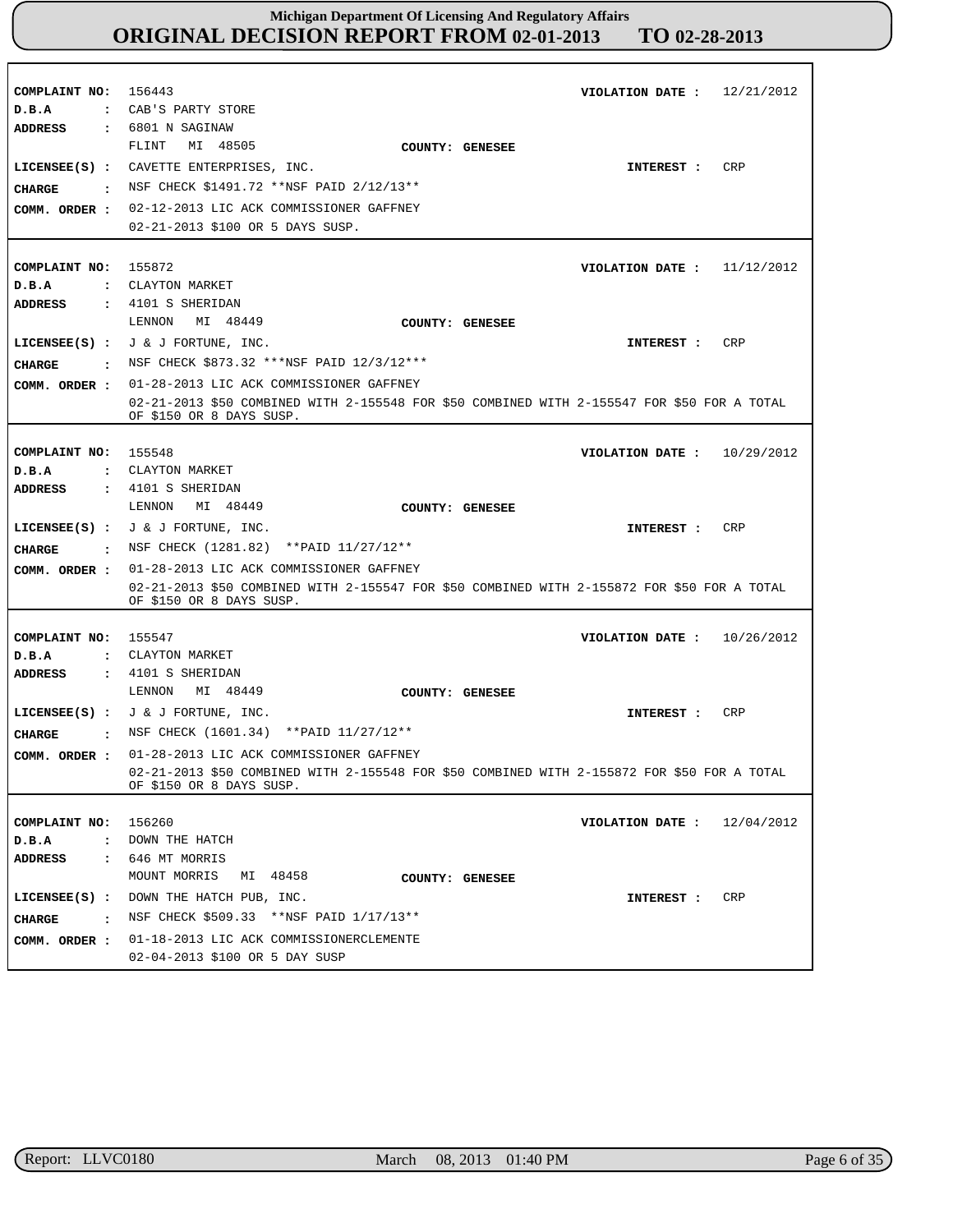| COMPLAINT NO: 156549                  | VIOLATION DATE: $01/12/2013$                                                                                                                                                                                                                                                                                                                                                                                                                                                                                                                           |
|---------------------------------------|--------------------------------------------------------------------------------------------------------------------------------------------------------------------------------------------------------------------------------------------------------------------------------------------------------------------------------------------------------------------------------------------------------------------------------------------------------------------------------------------------------------------------------------------------------|
| D.B.A                                 | : SECORD LAKE CAMPGROUND & STORE                                                                                                                                                                                                                                                                                                                                                                                                                                                                                                                       |
| ADDRESS                               | : 2612 LAKESHORE                                                                                                                                                                                                                                                                                                                                                                                                                                                                                                                                       |
|                                       | GLADWIN MI 48624<br>COUNTY: GLADWIN                                                                                                                                                                                                                                                                                                                                                                                                                                                                                                                    |
|                                       | LICENSEE(S) : WITEK, JACOUELINE M<br>GPI<br>INTEREST :                                                                                                                                                                                                                                                                                                                                                                                                                                                                                                 |
|                                       | WITEK, THOMAS J<br>GPI<br>INTEREST :                                                                                                                                                                                                                                                                                                                                                                                                                                                                                                                   |
| <b>CHARGE</b>                         | SALE TO MINOR DECOY LAN-299 (18) : (LCC INVS SMITH AND BLANCHARD/CLERK SCOTT DAVID<br>HOARD/ID NOT CHECKED)                                                                                                                                                                                                                                                                                                                                                                                                                                            |
|                                       | COMM. ORDER : 02-13-2013 LIC ACK COMMISSIONER GAFFNEY                                                                                                                                                                                                                                                                                                                                                                                                                                                                                                  |
|                                       | 02-21-2013 \$500 OR 25 DAY SUSP 801(2)                                                                                                                                                                                                                                                                                                                                                                                                                                                                                                                 |
|                                       |                                                                                                                                                                                                                                                                                                                                                                                                                                                                                                                                                        |
| COMPLAINT NO: 156266                  | VIOLATION DATE: $12/13/2012$                                                                                                                                                                                                                                                                                                                                                                                                                                                                                                                           |
| D.B.A                                 | : OWEN'S INTERLOCHEN PARTY STORE                                                                                                                                                                                                                                                                                                                                                                                                                                                                                                                       |
| ADDRESS                               | : 2614 M 137                                                                                                                                                                                                                                                                                                                                                                                                                                                                                                                                           |
|                                       | INTERLOCHEN MI 49643<br>COUNTY: GR TRAVERSE                                                                                                                                                                                                                                                                                                                                                                                                                                                                                                            |
|                                       | LICENSEE(S) : BD POSTMA INVESTMENTS INC.<br>INTEREST : CRP                                                                                                                                                                                                                                                                                                                                                                                                                                                                                             |
|                                       | : SELL, FURNISH TO PERSON UNDER 21 - GR-310 (20): (MLCC ENFORCEMENT-KLINGBEIL/OGDEN; CLERK-                                                                                                                                                                                                                                                                                                                                                                                                                                                            |
| CHARGE                                | COLLEEN M. DRZEWIECKI/NO ID CHECKED)                                                                                                                                                                                                                                                                                                                                                                                                                                                                                                                   |
| COMM. ORDER :                         | 01-25-2013 LIC ACK COMMISSIONER GAFFNEY                                                                                                                                                                                                                                                                                                                                                                                                                                                                                                                |
|                                       | 02-06-2013 \$500 OR 25 DAYS SUSP - SEC 801(2)                                                                                                                                                                                                                                                                                                                                                                                                                                                                                                          |
|                                       |                                                                                                                                                                                                                                                                                                                                                                                                                                                                                                                                                        |
| COMPLAINT NO: 156695                  | VIOLATION DATE: $01/21/2013$                                                                                                                                                                                                                                                                                                                                                                                                                                                                                                                           |
| D.B.A                                 | : PHIL'S ON FRONT                                                                                                                                                                                                                                                                                                                                                                                                                                                                                                                                      |
| ADDRESS                               | $: 236$ E FRONT                                                                                                                                                                                                                                                                                                                                                                                                                                                                                                                                        |
|                                       | TRAVERSE CITY MI 49684<br><b>COUNTY: GR TRAVERSE</b>                                                                                                                                                                                                                                                                                                                                                                                                                                                                                                   |
|                                       | LICENSEE(S) : PDM CONSULTANTS, LLC<br>INTEREST : LLC                                                                                                                                                                                                                                                                                                                                                                                                                                                                                                   |
|                                       | CHARGE : NSF CHECK \$248.42 *** NSF OUTSTANDING***                                                                                                                                                                                                                                                                                                                                                                                                                                                                                                     |
|                                       |                                                                                                                                                                                                                                                                                                                                                                                                                                                                                                                                                        |
|                                       | COMM. ORDER : 02-20-2013 LIC ACK COMMISSIONER GAFFNEY<br>02-26-2013 200.00 FURTHER, THE COMM ORDERS ALL LICENSES AND PERMITS ISSUED BY THIS COMM TO<br>THIS LICENSEE AT THE ABOVE NAMED LOCATION BE SUSPENDED IF THE ABOVE DISHONORED CHECK,<br>SERVICE CHARGES AND TOTAL FINES PREVIOUSLY AND CURRENTLY DUE ARE NOT PAID WITHIN 45 DAYS<br>FROM THE MAILING DATE OF THIS ORDER. THE SUSPENSION SHALL REMAIN IN EFFECT UNTIL THE<br>LICENSEE IS IN COMPLIANCE WITH THIS ORDER OR THE LICENSES AND PERMITS ARE TERMINATED<br>PURSUANT TO RULE 436.1107. |
| COMPLAINT NO: 156546                  | VIOLATION DATE: $01/12/2013$                                                                                                                                                                                                                                                                                                                                                                                                                                                                                                                           |
| D.B.A                                 | : PHIL'S ON FRONT                                                                                                                                                                                                                                                                                                                                                                                                                                                                                                                                      |
| ADDRESS                               | : 236 E FRONT                                                                                                                                                                                                                                                                                                                                                                                                                                                                                                                                          |
|                                       | TRAVERSE CITY MI 49684                                                                                                                                                                                                                                                                                                                                                                                                                                                                                                                                 |
|                                       | COUNTY: GR TRAVERSE<br>LICENSEE(S) : PDM CONSULTANTS, LLC                                                                                                                                                                                                                                                                                                                                                                                                                                                                                              |
|                                       | LLC<br><b>INTEREST :</b>                                                                                                                                                                                                                                                                                                                                                                                                                                                                                                                               |
| CHARGE<br>$\sim$ $\sim$ $\sim$        | NSF CHECK \$252.91                                                                                                                                                                                                                                                                                                                                                                                                                                                                                                                                     |
| COMM. ORDER :                         | 02-04-2013 LIC ACK COMMISSIONER GAFFNEY                                                                                                                                                                                                                                                                                                                                                                                                                                                                                                                |
|                                       | 02-21-2013 \$150 OR 8 DAYS SUSP. THE COMMISSIONER ALSO ORDERS THAT THE LICENSEE PAY FOR<br>PURCHASES OF ALCOHOLIC LIQUOR FROM THE MLCC WITH A CSHIER'S CHECK, CERTIFIED CHECK OR<br>MONEY ORDER FOR A PERIOD OF 6 MONTHS FROM THE DATE OF THIS ORDER.                                                                                                                                                                                                                                                                                                  |
|                                       |                                                                                                                                                                                                                                                                                                                                                                                                                                                                                                                                                        |
| COMPLAINT NO:                         | 156194<br>12/05/2012<br>VIOLATION DATE :                                                                                                                                                                                                                                                                                                                                                                                                                                                                                                               |
| $D$ . B. A                            | : HABENERO'S                                                                                                                                                                                                                                                                                                                                                                                                                                                                                                                                           |
| <b>ADDRESS</b>                        | : 101 E QUINCY<br>MI 49930<br>HANCOCK<br>COUNTY: HOUGHTON                                                                                                                                                                                                                                                                                                                                                                                                                                                                                              |
|                                       | LICENSEE(S) : LOCOS AMIGOS, INC.<br>CRP<br>INTEREST :                                                                                                                                                                                                                                                                                                                                                                                                                                                                                                  |
| CHARGE<br>$\sim$ $\sim$ $\sim$ $\sim$ | NSF CHECK \$196.89 **NSF PAID 1/2/13**                                                                                                                                                                                                                                                                                                                                                                                                                                                                                                                 |
| COMM. ORDER :                         | 01-22-2013 LIC ACK COMMISSIONER GAFFNEY                                                                                                                                                                                                                                                                                                                                                                                                                                                                                                                |
|                                       | 02-01-2013 \$50 COMBINED WITH 2-156276 FOR \$50 FOR A TOTAL OF \$100 OR 5 DAYS SUSP.                                                                                                                                                                                                                                                                                                                                                                                                                                                                   |

r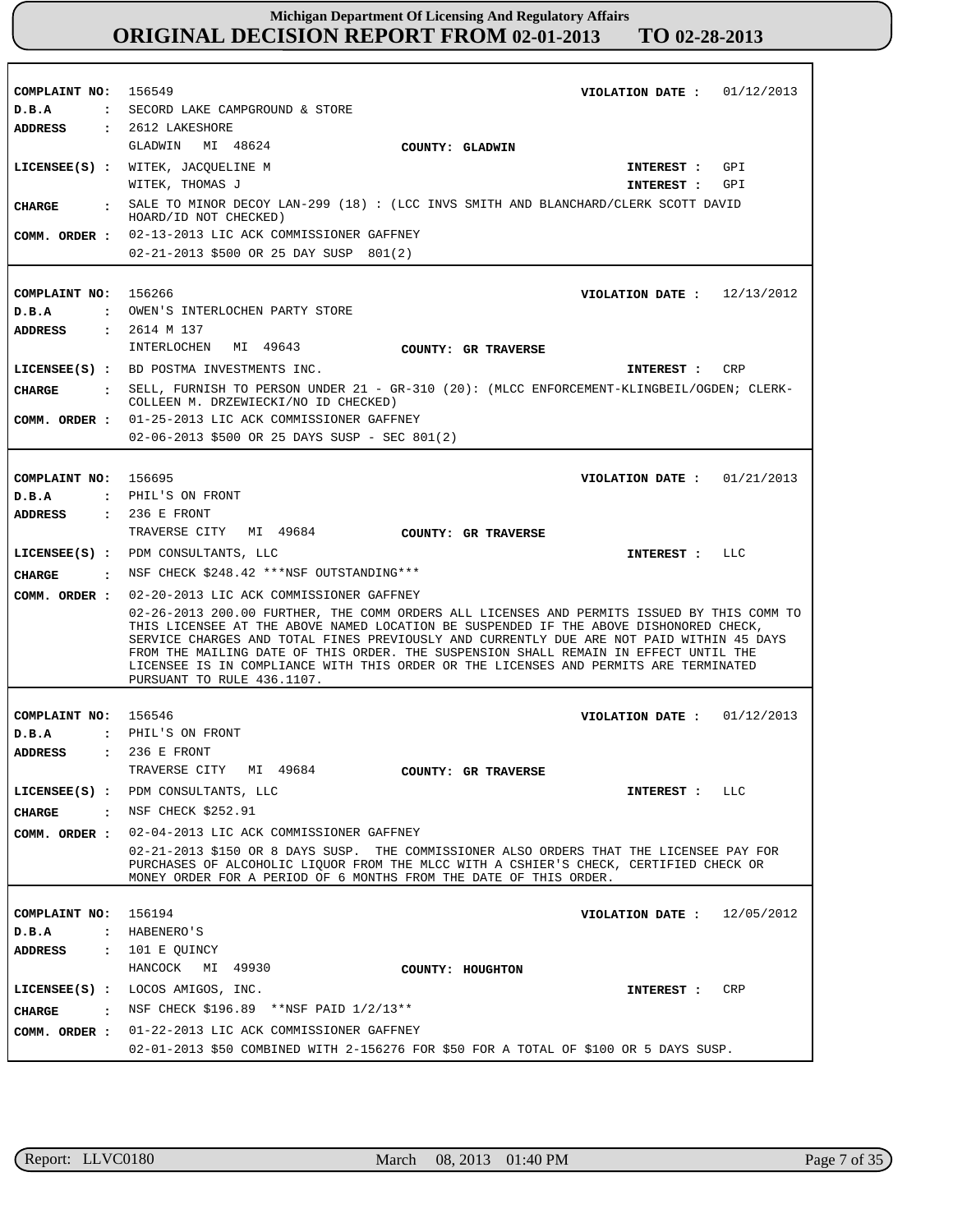| COMPLAINT NO: 156276<br>D.B.A                      | VIOLATION DATE: $12/04/2012$<br>: HABENERO'S                                                                                                                                                                                                                                                                                                                                                     |
|----------------------------------------------------|--------------------------------------------------------------------------------------------------------------------------------------------------------------------------------------------------------------------------------------------------------------------------------------------------------------------------------------------------------------------------------------------------|
| ADDRESS : 101 E QUINCY<br>CIIARGE<br>COMM. ORDER : | HANCOCK MI 49930<br>COUNTY: HOUGHTON<br>CRP<br>LICENSEE(S) : LOCOS AMIGOS, INC.<br>INTEREST :<br>: NSF CHECK $$974.17$ **NSF PAID $1/2/13**$<br>01-22-2013 LIC ACK COMMISSIONER GAFFNEY<br>02-01-2013 \$50 COMBINED WITH 2-156194 FOR \$50 FOR A TOTAL OF \$100 OR 5 DAYS SUSP.                                                                                                                  |
| COMPLAINT NO: 156520<br>D.B.A<br>ADDRESS           | VIOLATION DATE: $12/19/2012$<br>: KARVAKKO'S MARKET<br>: 34961 N TAPIOLA                                                                                                                                                                                                                                                                                                                         |
| CHARGE<br>COMM. ORDER :                            | TAPIOLA MI 49916<br>COUNTY: HOUGHTON<br>LICENSEE(S) : BYLER, DALLAS G<br>IND<br>INTEREST :<br>: NSF CHECK \$783.24 ***NSF OUTSTANDING***<br>02-07-2013 LIC ACK COMMISSIONERCLEMENTE<br>02-19-2013 \$50 OR 3 DAY SUSP                                                                                                                                                                             |
| COMPLAINT NO: 156367<br>D.B.A<br>ADDRESS           | VIOLATION DATE: $12/28/2012$<br>: MARRIOTT HOTEL<br>: 300 MAC                                                                                                                                                                                                                                                                                                                                    |
| CIIARGE<br>$\mathbf{r}$                            | EAST LANSING MI 48823<br>COUNTY: INGHAM<br>LICENSEE(S) : COLUMBIA EAST LANSING HOTEL, INC. (A KENTUCKY CORPORATION) <b>INTEREST :</b><br>CRP<br>SALE TO MINOR ACTOR #1 (19) : (EAST LANSING PD DET DIDION/CLERK KRISTA LEE VERCRUYSSE/ID<br>CHECKED)<br>COMM. ORDER : 01-24-2013 LIC ACK COMMISSIONER GAFFNEY<br>02-06-2013 \$500, \$100 WAIVED FOR A TOTAL OF \$400 OR 20 DAYS SUSP - SEC 801(0 |
| COMPLAINT NO: 156552<br>D.B.A<br>ADDRESS           | VIOLATION DATE : $12/14/2012$<br>: AI FUSION SUSHI AND GRILL<br>$: 2827$ E GRAND RIVER                                                                                                                                                                                                                                                                                                           |
| CIIARGE<br>COMM. ORDER :                           | EAST LANSING MI 48823<br>COUNTY: INGHAM<br>LICENSEE(S) : UKAI RESTAURANT 3, INC.<br>INTEREST : CRP<br>: SALE TO MINOR DECOYS CADETS O'HARA (20) AND TRIPPLET (20) : (MERIDAN TOWNSHIP PD-DET<br>REED/CLERK CORRIN HAMMOND/ID NOT CHECKED)<br>02-20-2013 LIC ACK COMMISSIONER GAFFNEY<br>02-26-2013 \$450 EACH TOTAL \$900 OR 45 DAY SUSP 801(2)                                                  |
| COMPLAINT NO: 156100<br>D.B.A<br>ADDRESS           | 11/23/2012<br>VIOLATION DATE :<br>: WILD BEAVER SALOON<br>: 203-205 S WASHINGTON<br>MI 48933<br>LANSING<br>COUNTY: INGHAM                                                                                                                                                                                                                                                                        |
| CHARGE                                             | LICENSEE(S) : API EAST OF EDEN, INC.<br>CRP<br>INTEREST :<br>NSF CHECK \$250.97 **NSF PAID 12/14/12**<br>COMM. ORDER : 02-15-2013 STIP FOR PROPOSED NEG SETTLEMENT-ALJ MOURNING-AG GEISSLER<br>02-15-2013 \$50 OR 3 DAYS SUSP.                                                                                                                                                                   |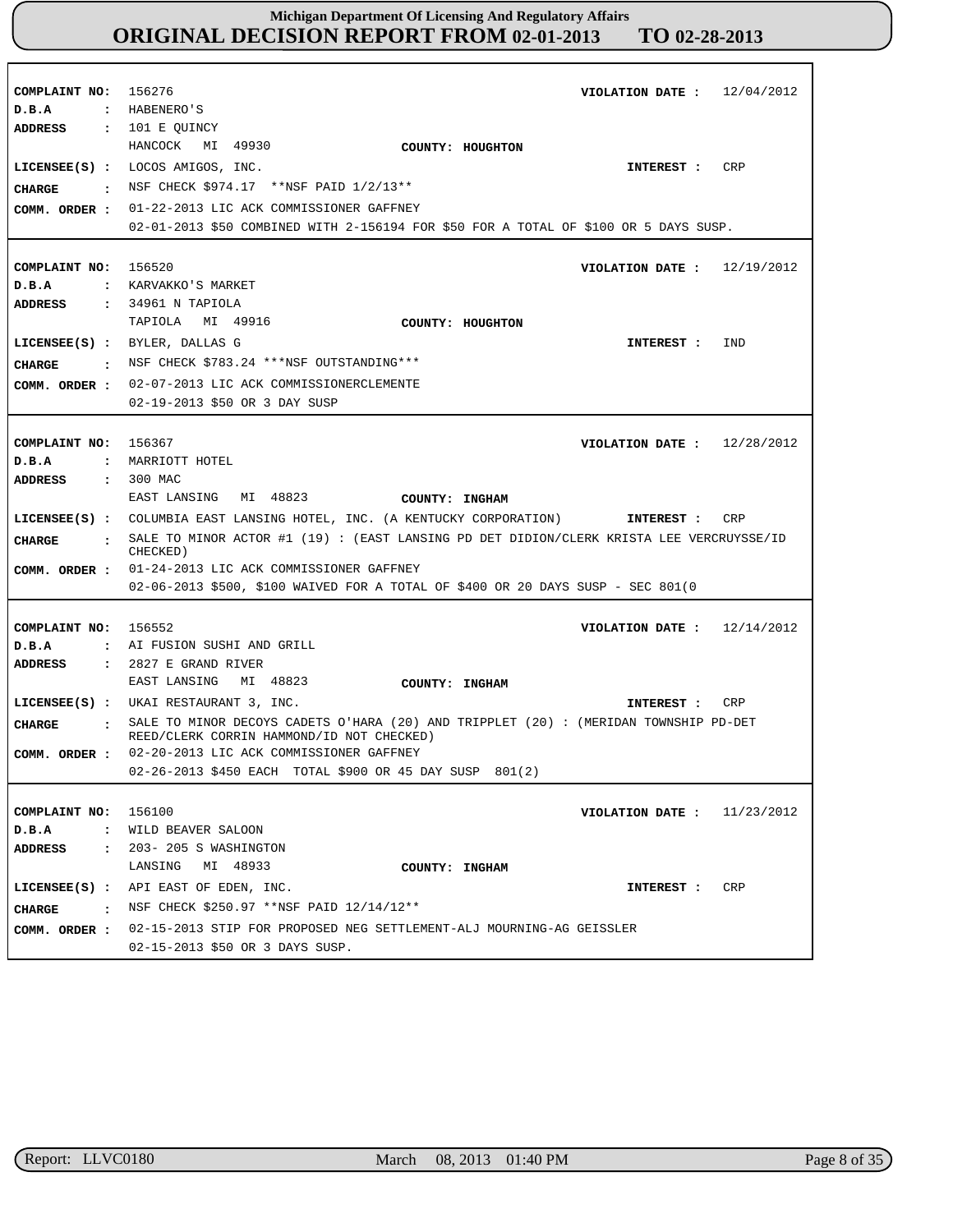| COMPLAINT NO: 156553           | VIOLATION DATE: $12/14/2012$                                                                                          |
|--------------------------------|-----------------------------------------------------------------------------------------------------------------------|
| D.B.A                          | : OLD CHICAGO PASTA & PIZZA                                                                                           |
| ADDRESS                        | $: 1938$ GRAND RIVER                                                                                                  |
|                                | OKEMOS<br>MI 48864<br>COUNTY: INGHAM                                                                                  |
|                                | $LICENSEE(S)$ : OC OF MICHIGAN, INC.<br>CRP<br>INTEREST :                                                             |
| <b>CHARGE</b><br>$\sim$ $\sim$ | SALE TO MINOR DECOYS CADETS O'HARA (20) AND TRIPPLET (20): (MERIDAN TOWNSHIP PD-DET                                   |
|                                | REED/CLERK CASSANDRA NICKELS/ID CHECKED)                                                                              |
| COMM. ORDER :                  | 02-20-2013 LIC ACK COMMISSIONER GAFFNEY                                                                               |
|                                | 02-26-2013 \$700 OR 35 DAY SUSP 801(2)                                                                                |
|                                |                                                                                                                       |
| COMPLAINT NO: 156550           | VIOLATION DATE: $12/14/2012$                                                                                          |
| D.B.A                          | $:$ MEIJER #25                                                                                                        |
| ADDRESS                        | $: 2055$ W GRAND RIVER                                                                                                |
|                                | MI 48864<br>OKEMOS<br>COUNTY: INGHAM                                                                                  |
| $LICENSEE(S)$ : MEIJER, INC.   | CRP                                                                                                                   |
|                                | INTEREST :                                                                                                            |
| CHARGE                         | : SALE TO MINOR DECOY CADET O'HARA (20) : (MERIDAN TOWNSHIP PD-DET REED/CLERK MICHELLE<br>SALYER/ID CHECKED)          |
| COMM. ORDER :                  | 02-14-2013 LIC ACK COMMISSIONERCLEMENTE                                                                               |
|                                | 02-21-2013 \$600 OR 30 DAY SUSP 801(2)                                                                                |
|                                |                                                                                                                       |
|                                |                                                                                                                       |
| COMPLAINT NO: 156554           | VIOLATION DATE: $12/14/2012$                                                                                          |
| D.B.A                          | : STILLWATER GRILL                                                                                                    |
| <b>ADDRESS</b>                 | : 3544 MERIDIAN CROSSING SUITE 180                                                                                    |
|                                | MI 48864<br>OKEMOS<br>COUNTY: INGHAM                                                                                  |
|                                | LICENSEE(S) : MERIDIAN RESTAURANT VENTURES, INC.<br>CRP<br><b>INTEREST :</b>                                          |
| CHARGE                         | : SALE TO MINOR DECOY CADET FRISBIE-HORTON (20) : (MERIDAN TOWNSHIP PD-SGT BACH/CLERK<br>BRITTANY SCHULTZ/ID CHECKED) |
| COMM. ORDER :                  | 02-20-2013 LIC ACK COMMISSIONER GAFFNEY                                                                               |
|                                | 02-26-2013 \$500 OR 25 DAY SUSP 801(2)                                                                                |
|                                |                                                                                                                       |
| COMPLAINT NO: 156248           | 12/08/2012<br>VIOLATION DATE :                                                                                        |
| D.B.A<br>$\mathbf{r}$          | HUGO FALES POST, NO. 203, THE AMERICAN LEGION, BELDING, MICHIGAN                                                      |
| <b>ADDRESS</b><br>$\mathbf{r}$ | 121 S BROAS                                                                                                           |
|                                | BELDING<br>MI 48809<br>COUNTY: IONIA                                                                                  |
|                                | LICENSEE(S): HUGO FALES POST, NO. 203, THE AMERICAN LEGION, BELDING, MICHIGAN INTEREST:<br>CLB                        |
| CIIARGE                        | SOLD ALCOHOL TO PAUL COSTELLO WHO WAS NOT A BONA FIDE MEMBER OF THE CLUB: (MLCC                                       |
| $\ddot{\cdot}$                 | ENFORCEMENT-COSTELLO)                                                                                                 |
| COMM. ORDER :                  | 01-23-2013 LIC ACK COMMISSIONERCLEMENTE                                                                               |
|                                | 02-04-2013 \$300 OR 15 DAY SUSP                                                                                       |
|                                |                                                                                                                       |
| COMPLAINT NO: 156289           | VIOLATION DATE: $12/19/2012$                                                                                          |
| D.B.A                          | : RIVERSIDE PARTY STORE AND DELI                                                                                      |
| <b>ADDRESS</b>                 | : 1372 S STATE                                                                                                        |
|                                | IONIA MI 48846<br>COUNTY: IONIA                                                                                       |
|                                |                                                                                                                       |
| LICENSEE(S) : RIVBIZ, LLC      | LLC<br><b>INTEREST :</b>                                                                                              |
|                                | CHARGE : NSF CHECK \$911.28                                                                                           |
|                                | COMM. ORDER : 01-30-2013 LIC ACK COMMISSIONER GAFFNEY                                                                 |
|                                |                                                                                                                       |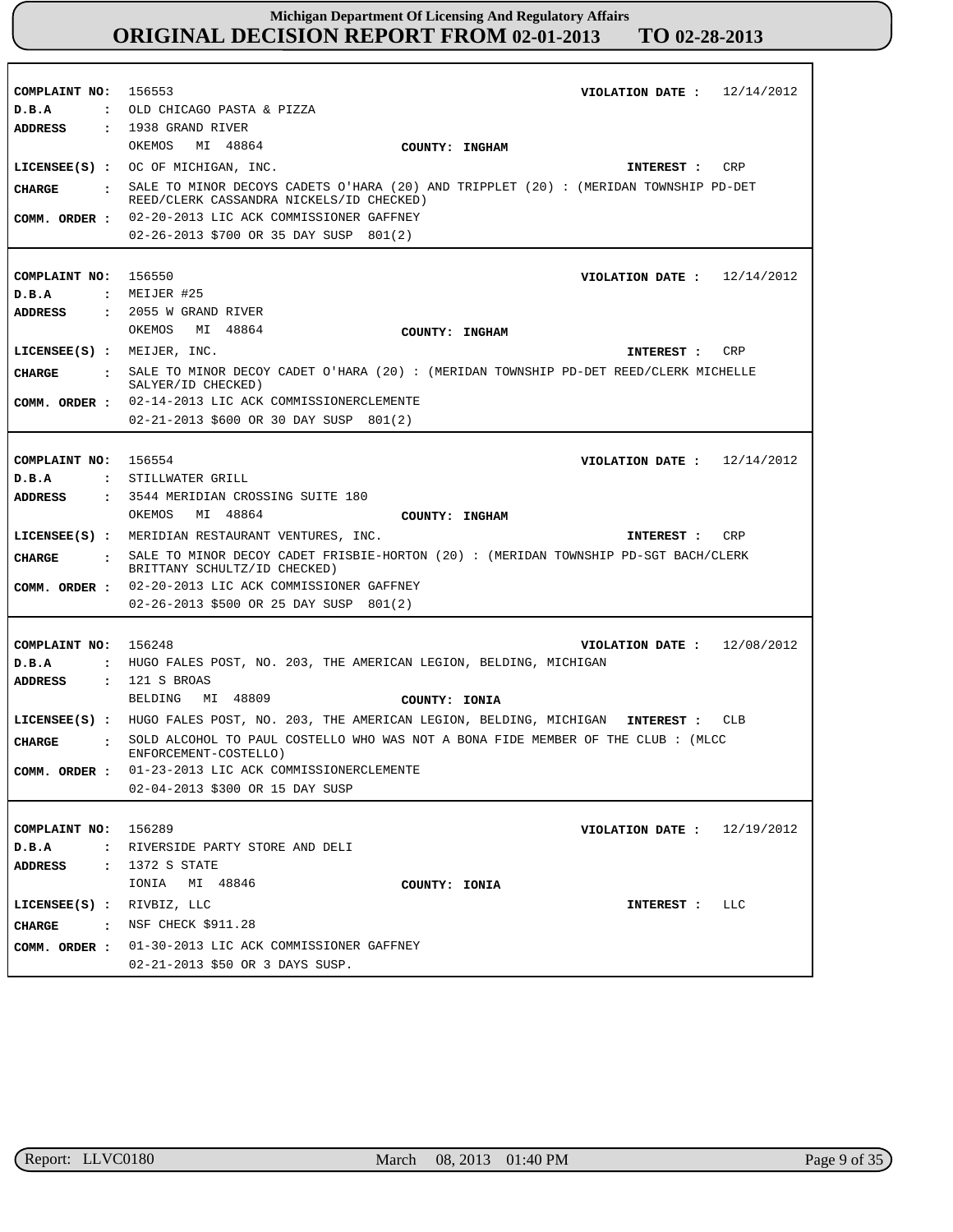| COMPLAINT NO: 156288<br>D.B.A<br>ADDRESS  | 12/19/2012<br>VIOLATION DATE :<br>: EVERYBODY'S MARKET<br>: 1039 W LINCOLN                                                                                                                                                                                                                                                                                                                                                                                                                                                                                                                                                                                                                                                                                       |
|-------------------------------------------|------------------------------------------------------------------------------------------------------------------------------------------------------------------------------------------------------------------------------------------------------------------------------------------------------------------------------------------------------------------------------------------------------------------------------------------------------------------------------------------------------------------------------------------------------------------------------------------------------------------------------------------------------------------------------------------------------------------------------------------------------------------|
| CHARGE                                    | MI 48846<br>IONIA<br>COUNTY: IONIA<br>LICENSEE(S) : FRANCIE CORP.<br>CRP<br>INTEREST :<br>: NSF CHECK \$1320.03<br>COMM. ORDER : 01-30-2013 LIC ACK COMMISSIONER GAFFNEY<br>02-21-2013 \$150 OR 8 DAYS SUSP.                                                                                                                                                                                                                                                                                                                                                                                                                                                                                                                                                     |
| COMPLAINT NO: 154896<br>D.B.A             | VIOLATION DATE: $09/19/2012$<br>: WHITCOMB LAKESHORE PARTY STORE                                                                                                                                                                                                                                                                                                                                                                                                                                                                                                                                                                                                                                                                                                 |
| ADDRESS<br>CHARGE                         | : 2682 W LONG LAKE<br>MI 48865<br>ORLEANS<br>COUNTY: IONIA<br>LICENSEE(S) : WHITCOMB ENTERPRISES, INC.<br>CRP<br>INTEREST :<br>: NSF CHECK \$1230.84 ***NSF PAID $10/29/12$ ***<br>COMM. ORDER : 01-02-2013 LIC ACK COMMISSIONERCLEMENTE<br>02-04-2013 \$50 OR 3 DAY SUSP                                                                                                                                                                                                                                                                                                                                                                                                                                                                                        |
| COMPLAINT NO: 153855<br>D.B.A             | 07/26/2012<br>VIOLATION DATE :<br>: RUSTY SAWBLADE                                                                                                                                                                                                                                                                                                                                                                                                                                                                                                                                                                                                                                                                                                               |
| <b>ADDRESS</b><br>CHARGE                  | : 110 W PINE<br>AMASA MI 49903<br>COUNTY: IRON<br>LICENSEE(S) : DEAL SQUARE, INC.<br>CRP<br>INTEREST :<br>: NSF CHECK \$131.98 ***NSF PAID 8/30/12***<br>COMM. ORDER : 02-11-2013 LIC ACK COMMISSIONER GAFFNEY<br>02-21-2013 \$150 OR 8 DAYS SUSP.                                                                                                                                                                                                                                                                                                                                                                                                                                                                                                               |
| COMPLAINT NO: 154024<br>D.B.A             | VIOLATION DATE : $08/09/2012$<br>: RUSTY SAWBLADE                                                                                                                                                                                                                                                                                                                                                                                                                                                                                                                                                                                                                                                                                                                |
| <b>ADDRESS</b><br>CHARGE<br>COMM. ORDER : | : 110 W PINE<br>AMASA<br>MI 49903<br>COUNTY: IRON<br>LICENSEE(S) : DEAL SQUARE, INC.<br>CRP<br>INTEREST :<br>: NSF CHECK \$143.57 ***NSF PAID 9/10/12***<br>02-11-2013 LIC ACK COMMISSIONER GAFFNEY<br>02-21-2013 \$150 OR 8 DAYS SUSP.                                                                                                                                                                                                                                                                                                                                                                                                                                                                                                                          |
| COMPLAINT NO: 156249<br>D.B.A<br>ADDRESS  | VIOLATION DATE: $11/01/2012$<br>: GINKGO TREE INN BED & BISTRO<br>: 309 N MAIN<br>MOUNT PLEASANT MI 48858<br>COUNTY: ISABELLA                                                                                                                                                                                                                                                                                                                                                                                                                                                                                                                                                                                                                                    |
|                                           | LICENSEE(S) : GINKGO TREE INN, L.L.C.<br>INTEREST : LLC                                                                                                                                                                                                                                                                                                                                                                                                                                                                                                                                                                                                                                                                                                          |
| CIIARGE                                   | . 1) FAILED TO MAINTAIN ACCURATE RECORDS OF ALCOHOL PURCHASES/SALES; 2) FAILED TO MAINTAIN                                                                                                                                                                                                                                                                                                                                                                                                                                                                                                                                                                                                                                                                       |
| COMM. ORDER :                             | APPROPRIATE RECORDS FOR A FOUR-YEAR PERIOD OF TIME : (MLCC ENFORCEMENT-J. SMITH)<br>01-22-2013 LIC ACK COMMISSIONER GAFFNEY<br>02-06-2013 50.00 FOR EACH CHARGE TOTAL 100.00 OR 5 DAY SUSP FINE TO BE PAID WITHIN 45 DAYS<br>FROM THE MAILING DATE OF THIS ORDER. ADDTL PENALTY UNLESS THE LICENSEE OF THE SUBJECT<br>ESTABLISHMENT PROVIDES ANY MLCC REQUESTED SALES RECORDS TO THE MLCC PRIOR TO APRIL 8,<br>2013, THIS COMM ORDERS ALL LICENSES AND PERMTIS ISSUED TO THIS LICENSEE AT THE ABOVE NAMED<br>ADDRESS SUSPENDED. IF EFFECTUATED, THIS SUSPENSION SHALL REMAIN IN EFFECT UNTIL THE<br>LICENSEE EITHER PROVIDES THE REQUESTED RECORDS, OR UNTIL THE SUBJECT LICENSES AND PERMITS<br>TERMINATE UNDER THE PROVISIONS OF ADMINISTRATIVE RULE 436.1107. |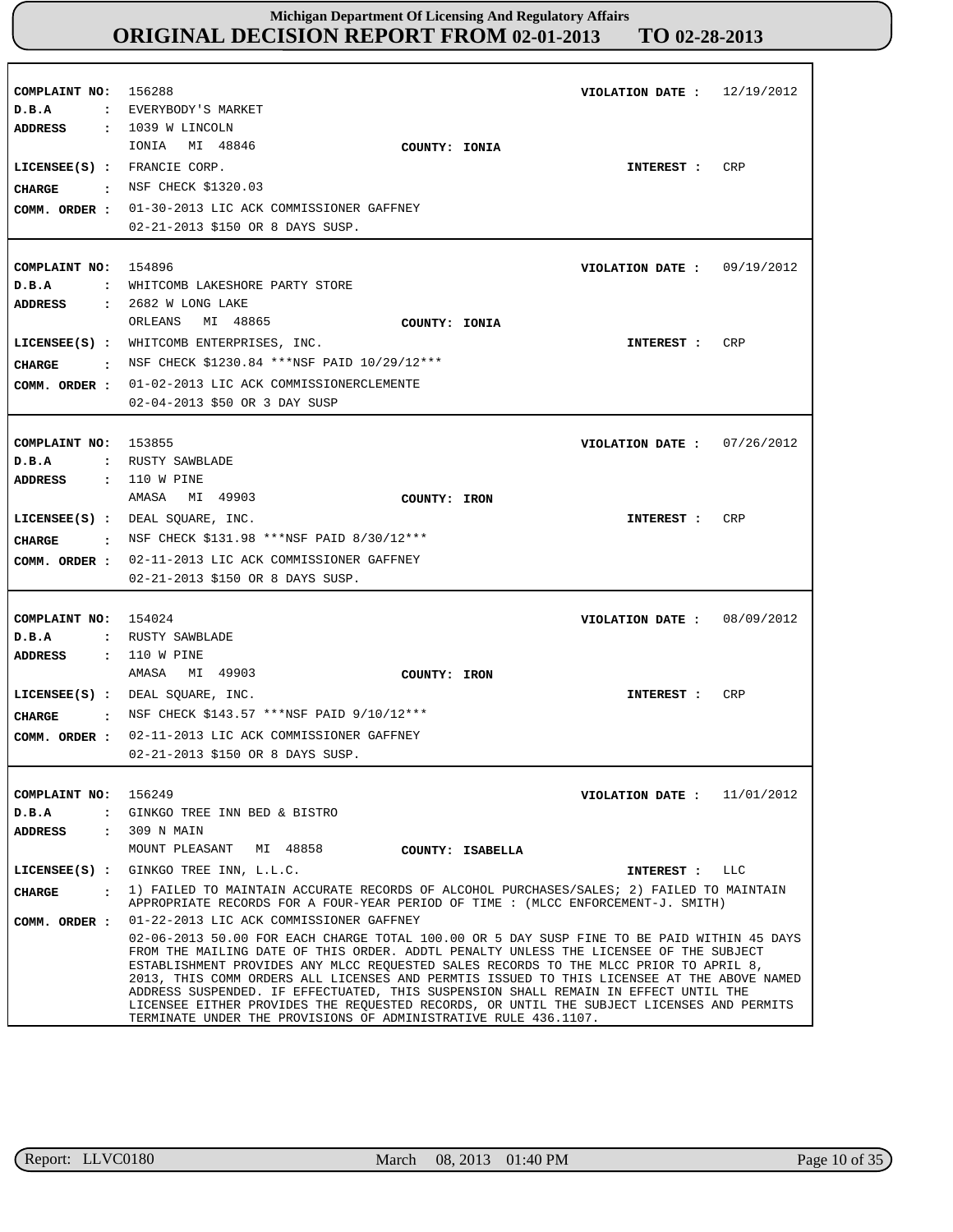| COMPLAINT NO: 155546          | VIOLATION DATE: $10/23/2012$                                                                                                                                                                     |
|-------------------------------|--------------------------------------------------------------------------------------------------------------------------------------------------------------------------------------------------|
| $D$ . B. A                    | : THE OH! BAR                                                                                                                                                                                    |
| <b>ADDRESS</b>                | $: 128$ W MICHIGAN                                                                                                                                                                               |
|                               | JACKSON MI 49201<br>COUNTY: JACKSON                                                                                                                                                              |
|                               | LICENSEE(S) : HOLIDAY, INC.<br><b>CRP</b><br>INTEREST :                                                                                                                                          |
| <b>CHARGE</b>                 | : NSF CHECK (345.91) **NSF PAID 12/3/12**                                                                                                                                                        |
|                               | COMM. ORDER : 01-17-2013 LIC ACK COMMISSIONERCLEMENTE                                                                                                                                            |
|                               | 02-04-2013 \$100 OR 5 DAY SUSP                                                                                                                                                                   |
|                               |                                                                                                                                                                                                  |
| COMPLAINT NO: 149568          | VIOLATION DATE : $01/19/2011$                                                                                                                                                                    |
| D.B.A                         | : IMPERIAL BEVERAGE                                                                                                                                                                              |
| ADDRESS                       | $\,$ : 4124 MANCHESTER                                                                                                                                                                           |
|                               | KALAMAZOO MI 49001<br>COUNTY: KALAMAZOO                                                                                                                                                          |
|                               | LICENSEE(S) : CKL CORPORATION<br>INTEREST : CRP                                                                                                                                                  |
|                               |                                                                                                                                                                                                  |
| <b>CHARGE</b>                 | : 1-10) GAVE AID OR ASSISTANCE TO ANOTHER VENDOR BY ADVERTISING AN UPCOMING EVENT ON THE<br>LICENSEE'S WEBSITE, SPECIFICALLY: MARTINI'S PIZZA, LLC, MANDWEE ENTERPRISES, INC.,                   |
|                               | HARVEY'S OPERATING COMPANY, FOUR GRAHAMS, INC., WEST MICHIGAN WINE LOFT, INC., GULL ROAD                                                                                                         |
|                               | WINE & SPIRIT, LLC, CUDDLEFISH, LLC, SHOOT THE MOON, INC., HEINZ SCHROEDER ENTERPRISES,<br>$INC.$ , GDK ENTERPRISES, INC : $(MLCC-MULDER)$                                                       |
| COMM. ORDER :                 | 01-31-2013 STIP FOR PROPOSED NEG SETTLEMENT-COMM GAFFNEY-AG HALL.                                                                                                                                |
|                               | 02-11-2013 \$200 EACH ACK TOTAL \$1000 OR 50 DAY SUSP 6-10 DISMISSED WITH PREJUDICE                                                                                                              |
|                               | NEG SET                                                                                                                                                                                          |
|                               |                                                                                                                                                                                                  |
|                               |                                                                                                                                                                                                  |
| COMPLAINT NO: 151244          | VIOLATION DATE: $02/02/2012$                                                                                                                                                                     |
| D.B.A                         | : IMPERIAL BEVERAGE                                                                                                                                                                              |
| ADDRESS                       | $\,$ : 4124 MANCHESTER                                                                                                                                                                           |
|                               | KALAMAZOO MI 49001<br>COUNTY: KALAMAZOO                                                                                                                                                          |
|                               | LICENSEE(S) : CKL CORPORATION<br>CRP<br>INTEREST :                                                                                                                                               |
| <b>CHARGE</b>                 | : 1-23) SOLD BEER THAT HAD NOT RECEIVED A REGISTRATION NUMBER AND HAS NOT BEEN APPROVED FOR                                                                                                      |
|                               | SALE BY MLCC, SPECIFICALLY: FROG ISLAND DEVIL IN THE DETAILS; 24-30) SOLD BEER THAT HAD                                                                                                          |
|                               | NOT RECEIVED A REGISTRATION NUMBER AND HAS NOT BEEN APPROVED FOR SALE BY MLCC,<br>SPECIFICALLY: FROG ISLAND AMBER ALE : (LCC INV MULDER)                                                         |
|                               | COMM. ORDER : 02-07-2013 HEARING HELD SWARTZ CREEK CLEMENTE/HALL/DECLERCQ DISMISSED                                                                                                              |
|                               | 02-13-2013 DISMISSED WITH PREJUDICE                                                                                                                                                              |
|                               |                                                                                                                                                                                                  |
| COMPLAINT NO: 151824          | VIOLATION DATE: $02/27/2012$                                                                                                                                                                     |
| D.B.A                         | : THE HANGAR BAR & GRILL                                                                                                                                                                         |
| <b>ADDRESS</b>                | : 4301 W MAIN                                                                                                                                                                                    |
|                               | KALAMAZOO MI 49048<br>COUNTY: KALAMAZOO                                                                                                                                                          |
| LICENSEE(S) : ROEMAC, LLC     | INTEREST :<br><b>LLC</b>                                                                                                                                                                         |
|                               |                                                                                                                                                                                                  |
| <b>CHARGE</b><br>$\mathbf{r}$ | 1,4) SOLD OR FURNISHED TO INTOX PERSONS TRACEY KILLARNEY AND ANNA LESTI; 2,5) ALLOWED<br>INTOX PERSONS TO CONSUME; 3,6) ALLOWED INTOX PERSONS TO FREQUENT/LOITER: (KALAMAZOO PD<br>OFC C. OUEEN) |
| COMM. ORDER :                 | 01-28-2013 STIP FOR PROPOSED NEG SETTLEMENT COMM GAFFNEY-AG HALL                                                                                                                                 |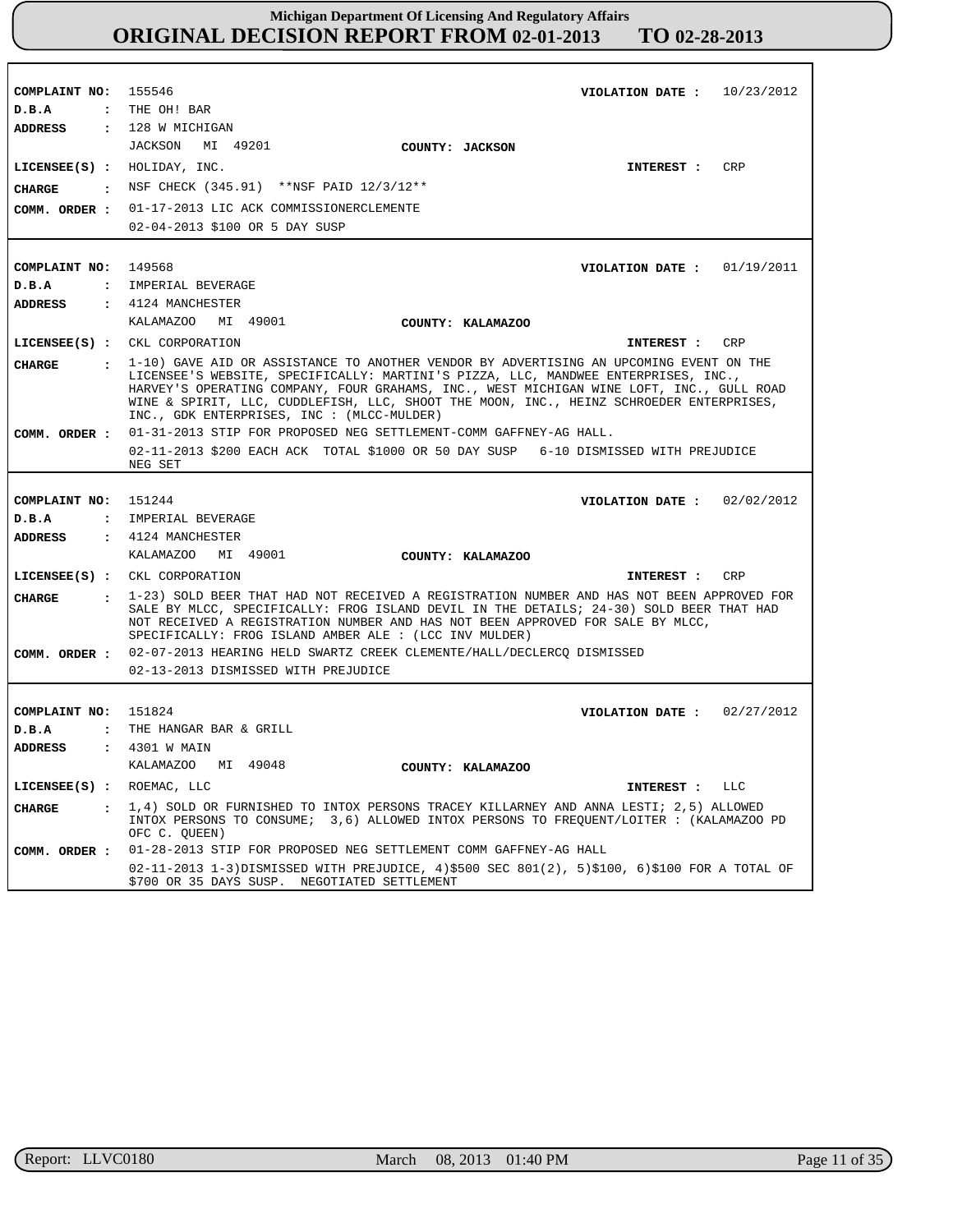| COMPLAINT NO:           |                | 156010<br>VIOLATION DATE: $11/21/2012$                                                                                                                                                                                                                                                                                                                                                                                                                                                                                                                                                                                                                                                                                                                      |
|-------------------------|----------------|-------------------------------------------------------------------------------------------------------------------------------------------------------------------------------------------------------------------------------------------------------------------------------------------------------------------------------------------------------------------------------------------------------------------------------------------------------------------------------------------------------------------------------------------------------------------------------------------------------------------------------------------------------------------------------------------------------------------------------------------------------------|
| D.B.A                   |                | : MUNCHIE MART #2                                                                                                                                                                                                                                                                                                                                                                                                                                                                                                                                                                                                                                                                                                                                           |
| ADDRESS                 |                | : 3626 W MICHIGAN                                                                                                                                                                                                                                                                                                                                                                                                                                                                                                                                                                                                                                                                                                                                           |
|                         |                | KALAMAZOO MI 49006<br>COUNTY: KALAMAZOO                                                                                                                                                                                                                                                                                                                                                                                                                                                                                                                                                                                                                                                                                                                     |
|                         |                | $LICENSE (S) : CATULLO, INC.$<br>CRP<br><b>INTEREST :</b>                                                                                                                                                                                                                                                                                                                                                                                                                                                                                                                                                                                                                                                                                                   |
| <b>CHARGE</b>           |                | 1) SOLD OR TRANSFERRED LICENSE OR INTEREST IN LICENSE TO GDK ENTERPRISES, LLC., AND/OR<br>GREGG KUTHE; 2) ALLOWED A MEMBER AND/OR GDK ENTERPRISES, LLC., AND/OR GREGG KUTHE, WHOSE<br>NAMES DO NOT APPEAR ON LICENSE TO DERIVE USE OR BENEFIT; 3) LEASED, SOLD OR TRANSFERRED<br>POSSESSION OF A PORTION OF PREMISES WITHOUT PRIOR WRITTEN APPROVAL OF MLCC; 4) FAILED TO<br>MAKE REQUIRED RECORDS AVAILABLE FOR INSPECTION : (LCC INV REEDER)                                                                                                                                                                                                                                                                                                              |
| COMM. ORDER :           |                | 01-17-2013 LIC ACK COMMISSIONER                                                                                                                                                                                                                                                                                                                                                                                                                                                                                                                                                                                                                                                                                                                             |
|                         |                | 02-08-2013 100.00 EACH FOR CHARGE 1 THROUGH 4 TOTAL 400.00 OR 20 DAY SUSP FINE TO BE PAID<br>WITHIN 45 DAYS FROM THE DATE OF THIS ORDER. SINCE THE COMM FINDS AMPLE EVIDENCE TO<br>CONCLUDE THAT AN UNLICENSED ENTITY HAS ASSUMED CONTROL OF THE SUBJECT LICENSED<br>ESTABLISHMENT, THE COMM FURTHER ORDERS ALL LICENSES AND PERMITS ISSUED TO THIS LICENSEE AT<br>THE ABOVE NAMED ADDRESS IMMEDIATELY SUSPENDEND, WITH THE SUSPENSION REMAINING IN<br>EFFECTUNTIL ALL FINES IN THIS MATTER HAVE BEEN PAID AND THE LICENSEE EITHER ASSUMES<br>PROPRIETARY CONTROL OF THIS BUSINESS TRANSFER THESE LICENSES AND PERMITS TO A PERSON<br>APPROVED BY THE MLCC OR THE LICENSES AND PERMITS TERMINATE UNDER THE PROVISIONS OF<br>ADMINISTRATIVE RULE R 436.1107. |
|                         |                |                                                                                                                                                                                                                                                                                                                                                                                                                                                                                                                                                                                                                                                                                                                                                             |
| COMPLAINT NO: 154836    |                | VIOLATION DATE: $09/02/2012$                                                                                                                                                                                                                                                                                                                                                                                                                                                                                                                                                                                                                                                                                                                                |
| D.B.A                   |                | : RICHLAND PUB                                                                                                                                                                                                                                                                                                                                                                                                                                                                                                                                                                                                                                                                                                                                              |
| ADDRESS                 |                | : 8253 N THIRTY SECOND                                                                                                                                                                                                                                                                                                                                                                                                                                                                                                                                                                                                                                                                                                                                      |
|                         |                | RICHLAND<br>MI 49083<br>COUNTY: KALAMAZOO                                                                                                                                                                                                                                                                                                                                                                                                                                                                                                                                                                                                                                                                                                                   |
|                         |                | LICENSEE(S) : PAKK PUBS, INC.<br>CRP<br>INTEREST :                                                                                                                                                                                                                                                                                                                                                                                                                                                                                                                                                                                                                                                                                                          |
| CHARGE                  |                | : 1,4) SOLD OR FURNISHED ALCOHOL TO INTOX PERSONS, ROBERT AMSTERBURG & JASON SMITH; 2,5)<br>ALLOW INTOX PERSONS TO CONSUME; 3,6) ALLOW INTOX PERSONS TO FREOUENT OR LOITER; 7) ALLOW<br>DANCING ON PREMISES IN A PLACE OTHER THAN THE DANCE FLOOR OR ON A DANCE FLOOR LESS THAN<br>100 SQUARE FEET : (RICHLAND PD-WADELL/TURANZAS; SERVER-SHERELL MANN)                                                                                                                                                                                                                                                                                                                                                                                                     |
| COMM. ORDER :           |                | 01-28-2013 HEARING HELD KALAMAZOO CLEMENTE/HALL/DECLERCQ ADVISEMENT COST \$45.90                                                                                                                                                                                                                                                                                                                                                                                                                                                                                                                                                                                                                                                                            |
|                         |                | 02-06-2013 1)\$300 OR 15 DAYS SUSP 2-7)DISMISSED WITH PREJUDICE AND COSTS OF \$45.90 FOR A<br>TOTAL OF \$345.90                                                                                                                                                                                                                                                                                                                                                                                                                                                                                                                                                                                                                                             |
|                         |                |                                                                                                                                                                                                                                                                                                                                                                                                                                                                                                                                                                                                                                                                                                                                                             |
| COMPLAINT NO:           |                | 155218<br>VIOLATION DATE: $12/31/2011$                                                                                                                                                                                                                                                                                                                                                                                                                                                                                                                                                                                                                                                                                                                      |
| D.B.A                   |                | : THE INTERSECTION                                                                                                                                                                                                                                                                                                                                                                                                                                                                                                                                                                                                                                                                                                                                          |
| <b>ADDRESS</b>          |                | $: 133$ GRANDVILLE                                                                                                                                                                                                                                                                                                                                                                                                                                                                                                                                                                                                                                                                                                                                          |
|                         |                | GRAND RAPIDS MI 49503<br>COUNTY: KENT                                                                                                                                                                                                                                                                                                                                                                                                                                                                                                                                                                                                                                                                                                                       |
| LICENSEE(S) : LLSH, LLC |                | INTEREST : LLC                                                                                                                                                                                                                                                                                                                                                                                                                                                                                                                                                                                                                                                                                                                                              |
| <b>CHARGE</b>           |                | 1) ON OR ABOUT 12/31/11, ALLOWED SCOTT HAMMONTREE WHOSE NAMDE DOES NOT APPEAR ON LICENSE<br>TO DERIVE USE OR BENEFIT; 2) ON OR ABOUT 4/2/12 OBTAINED LICENSE IN ITS NAME FOR USE OR<br>BENEFIT OF ANOTHER, SCOTT HAMMONTREE, WHOSE NAME DOES NOT APPEAR ON LICENSE : (MLCC<br>ENFORCEMENT-MULDER)                                                                                                                                                                                                                                                                                                                                                                                                                                                           |
| COMM. ORDER :           |                | 01-30-2013 HEARING HELD GRAND RAPIDS GAFFNEY/GEISSLER/DECLERCO                                                                                                                                                                                                                                                                                                                                                                                                                                                                                                                                                                                                                                                                                              |
|                         |                | 02-06-2013 WARNING                                                                                                                                                                                                                                                                                                                                                                                                                                                                                                                                                                                                                                                                                                                                          |
|                         |                |                                                                                                                                                                                                                                                                                                                                                                                                                                                                                                                                                                                                                                                                                                                                                             |
| COMPLAINT NO:           |                | 149752<br>01/29/2011<br>VIOLATION DATE :                                                                                                                                                                                                                                                                                                                                                                                                                                                                                                                                                                                                                                                                                                                    |
| D.B.A                   | $\ddot{\cdot}$ | WEST SIDE BEER DISTRIBUTING                                                                                                                                                                                                                                                                                                                                                                                                                                                                                                                                                                                                                                                                                                                                 |
| ADDRESS                 | $\mathbf{r}$   | 5400 SE PATTERSON                                                                                                                                                                                                                                                                                                                                                                                                                                                                                                                                                                                                                                                                                                                                           |
|                         |                | GRAND RAPIDS<br>MI 49512<br>COUNTY: KENT                                                                                                                                                                                                                                                                                                                                                                                                                                                                                                                                                                                                                                                                                                                    |
|                         |                | LICENSEE(S) : DON LEE DISTRIBUTOR, INC.<br>CRP<br>INTEREST :                                                                                                                                                                                                                                                                                                                                                                                                                                                                                                                                                                                                                                                                                                |
| <b>CHARGE</b>           | $\mathbf{r}$   | GIVE AID OR ASSISTANCE TO ANOTHER VENDOR, THE COUNTY SEAT LOUNGE, INC. BY PROVIDING 4<br>TICKETS TO A GRIFFINS HOCKEY GAME IN THE LICENSEE'S VIP SUITE AT VAN ANDEL ARENA: (MLCC<br>ENFORCEMENT-REDDER/BRANDT)                                                                                                                                                                                                                                                                                                                                                                                                                                                                                                                                              |
| COMM. ORDER :           |                | 01-25-2013 HEARING HELD GRAND RAPIDS MOURNING/GEISSLER/DECLERCQ ADVISEMENT                                                                                                                                                                                                                                                                                                                                                                                                                                                                                                                                                                                                                                                                                  |
|                         |                | 02-21-2013 \$100 OR 5 DAYS SUSP.                                                                                                                                                                                                                                                                                                                                                                                                                                                                                                                                                                                                                                                                                                                            |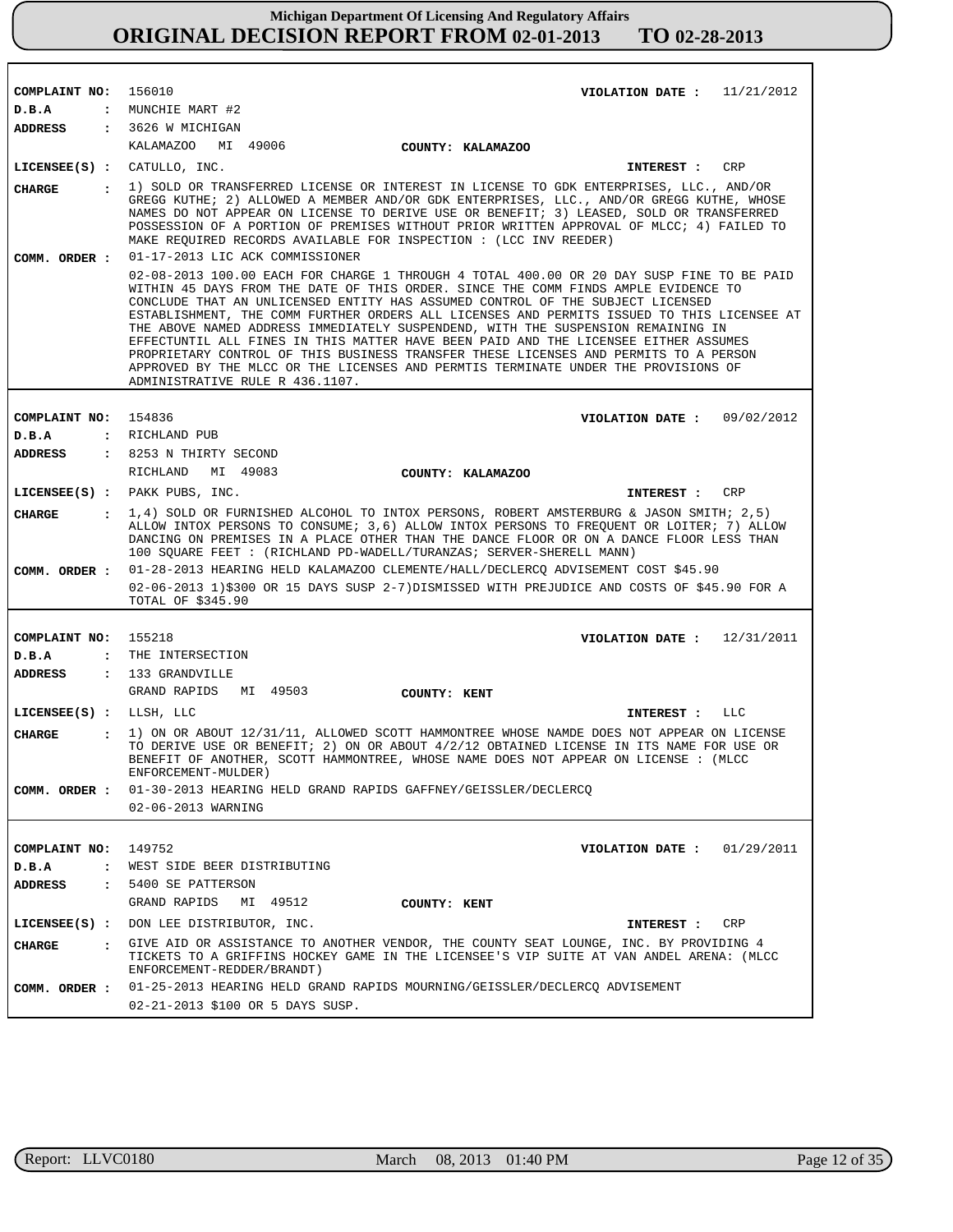| COMPLAINT NO: 149760 |              | VIOLATION DATE: $06/22/2011$                                                                                                                                                            |
|----------------------|--------------|-----------------------------------------------------------------------------------------------------------------------------------------------------------------------------------------|
| D.B.A                |              | : WEST SIDE BEER DISTRIBUTING                                                                                                                                                           |
|                      |              | ADDRESS : 5400 SE PATTERSON                                                                                                                                                             |
|                      |              | GRAND RAPIDS MI 49512<br>COUNTY: KENT                                                                                                                                                   |
|                      |              | LICENSEE(S) : DON LEE DISTRIBUTOR, INC.<br>INTEREST : CRP                                                                                                                               |
| CIIARGE              |              | **SALESPERSON VIOLATION** 1) GIVE AID OR ASSISTANCE TO A LICENSEE OR AN AGENT, CLERK, OR                                                                                                |
|                      |              | EMPLOYEE OF A LICENSE, SPECIFICALLY PROVIDED 4 TICKETS TO A GRIFFING HOCKEY GAME INA VIP                                                                                                |
|                      |              | SUITE AT VAN ANDEL ARENA: (MLCC ENFORCEMENT-REEDER/BRANDT)                                                                                                                              |
| COMM. ORDER :        |              | 01-25-2013 HEARING HELD GRAND RAPIDS MOURNING/GEISSLER/DECLERCO ADVISEMENT                                                                                                              |
|                      |              | 02-21-2013 \$100 OR 5 DAYS SUSP.                                                                                                                                                        |
|                      |              |                                                                                                                                                                                         |
| COMPLAINT NO: 154838 |              | VIOLATION DATE: $07/22/2012$                                                                                                                                                            |
| D.B.A                |              | : PEOPLE RESTAURANT & LOUNGE                                                                                                                                                            |
| ADDRESS              |              | $: 3230$ SE EASTERN                                                                                                                                                                     |
|                      |              | GRAND RAPIDS MI 49508<br>COUNTY: KENT                                                                                                                                                   |
|                      |              | LICENSEE(S) : PEOPLE RESTAURANT & LOUNGE, INC.<br>INTEREST : CRP                                                                                                                        |
| CHARGE               | $\mathbf{r}$ | 1) SOLD OR FURNISHED ALCOHOLIC LIOUOR TO JAMES ROCKWELL WHO WAS IN AN INTOXICATED OR                                                                                                    |
|                      |              | VISIBILBY INTOXICATED CONDITION; 2) ALLOWED JAMES ROCKWELL, WHO WAS IN AN INTIXICATED                                                                                                   |
|                      |              | CONDITION, TO CONSUME ALCOHOLIC LIQUOR UPON THE LICENSED PREMISES; 3) ALLOWED JAMES<br>ROCKWELL, WHO WAS IN AN INTOXICATED CONDITION, TO FREQUENT OR LOITER UPON THE LICENSED           |
|                      |              | PREMISES: (MLCC ENFORCEMENT-MANN)                                                                                                                                                       |
| COMM. ORDER :        |              | 01-16-2013 HEARING HELD GRAND RAPIDS CLEMENTE/GEISSLER/CONTRACT ACK TOTAL WITNESS FEES                                                                                                  |
|                      |              | \$51.90<br>02-12-2013 1)\$400 2)\$100 3)\$100 \$600 OR 30 DAY SUSP & \$51.90 W/FEES                                                                                                     |
|                      |              |                                                                                                                                                                                         |
|                      |              |                                                                                                                                                                                         |
| COMPLAINT NO: 156058 |              | VIOLATION DATE: $11/09/2012$                                                                                                                                                            |
| D.B.A                |              | : GIPPER'S SPORTS BAR & GRILL                                                                                                                                                           |
| <b>ADDRESS</b>       |              | : 2929 SE KRAFT                                                                                                                                                                         |
|                      |              | GRAND RAPIDS MI 49508<br>COUNTY: KENT                                                                                                                                                   |
|                      |              | LICENSEE(S) : GIPPERSGR LLC<br>INTEREST : LLC                                                                                                                                           |
| CHARGE               |              | $\pm$ 1) SELL, FURNISH TO PERSON UNDER 21 - CI #1549 (20); 2) SELL, FURNISH TO PERSON UNDER 21 -                                                                                        |
|                      |              | CI #1550 (20): (KENT COUNTY SHERIFF DEPARTMENT/KANET-BUTLER/SCHWEIN; SERVER-ERICA HNILO/NO<br>ID CHECKED)                                                                               |
| COMM. ORDER :        |              | 01-28-2013 LIC ACK COMMISSIONER GAFFNEY                                                                                                                                                 |
|                      |              | $02-06-2013$ 1-2)\$250 EACH FOR A TOTAL OF \$500 OR 25 DAYS SUSP - SEC 801(2)                                                                                                           |
|                      |              |                                                                                                                                                                                         |
| COMPLAINT NO: 155738 |              | VIOLATION DATE: $11/09/2012$                                                                                                                                                            |
| D.B.A                |              | : BAGGER DAVE'S LEGENDARY BURGER TAVERN                                                                                                                                                 |
| ADDRESS              |              | : 4553 SW CANAL                                                                                                                                                                         |
|                      |              | GRANDVILLE<br>MI 49418<br>COUNTY: KENT                                                                                                                                                  |
|                      |              | LICENSEE(S) : GRANDVILLE BURGERS, INC.<br>CRP<br>INTEREST :                                                                                                                             |
|                      |              |                                                                                                                                                                                         |
| CHARGE               |              | : FAILED, REFUSED OR NEGLECTED TO OBEY A WRITTEN ORDER OF THE COMMISSION DATED 04-27-2012<br>BY FAILING TO PROVIDE PROOF OF SUCCESSFUL COMPLETION OF AN ALCOHOL SERVER TRAINING PROGRAM |
|                      |              | APPROVED BY THE COMMISSION WITHIN 180 DAYS OF THE ISSUANCE OF THE LICENSE: 05-08-2012:                                                                                                  |
|                      |              | (MLCC SERVER TRAINING COORDINATOR)                                                                                                                                                      |
|                      |              |                                                                                                                                                                                         |
|                      |              |                                                                                                                                                                                         |
|                      |              | COMM. ORDER : 02-06-2013 LIC ACK COMMISSIONER CLEMENTE                                                                                                                                  |
|                      |              | 02-19-2013 \$50 OR 3 DAY SUSP                                                                                                                                                           |
|                      |              |                                                                                                                                                                                         |
| COMPLAINT NO: 154988 |              | VIOLATION DATE: $09/25/2012$                                                                                                                                                            |
| D.B.A                | $\mathbf{r}$ | SAND LAKE PARTY STORE                                                                                                                                                                   |
| <b>ADDRESS</b>       | $\mathbf{r}$ | 59 E LAKE                                                                                                                                                                               |
|                      |              | SAND LAKE<br>MI 49343<br>COUNTY: KENT                                                                                                                                                   |
|                      |              | LICENSEE(S) : GREZAK ENTERPRISES, LLC<br>LLC<br>INTEREST :                                                                                                                              |
| CHARGE               |              | : NSF CHECK \$538.71 *** NSF PAID 10/25/12***                                                                                                                                           |
|                      |              | COMM. ORDER : 01-25-2013 HEARING HELD GRAND RAPIDS MOURNING/GEISSLER/DECLERCQ RULE 15(E)                                                                                                |
|                      |              |                                                                                                                                                                                         |
|                      |              | 02-21-2013 \$200 OR 10 DAYS SUSP. RULE 15(E)                                                                                                                                            |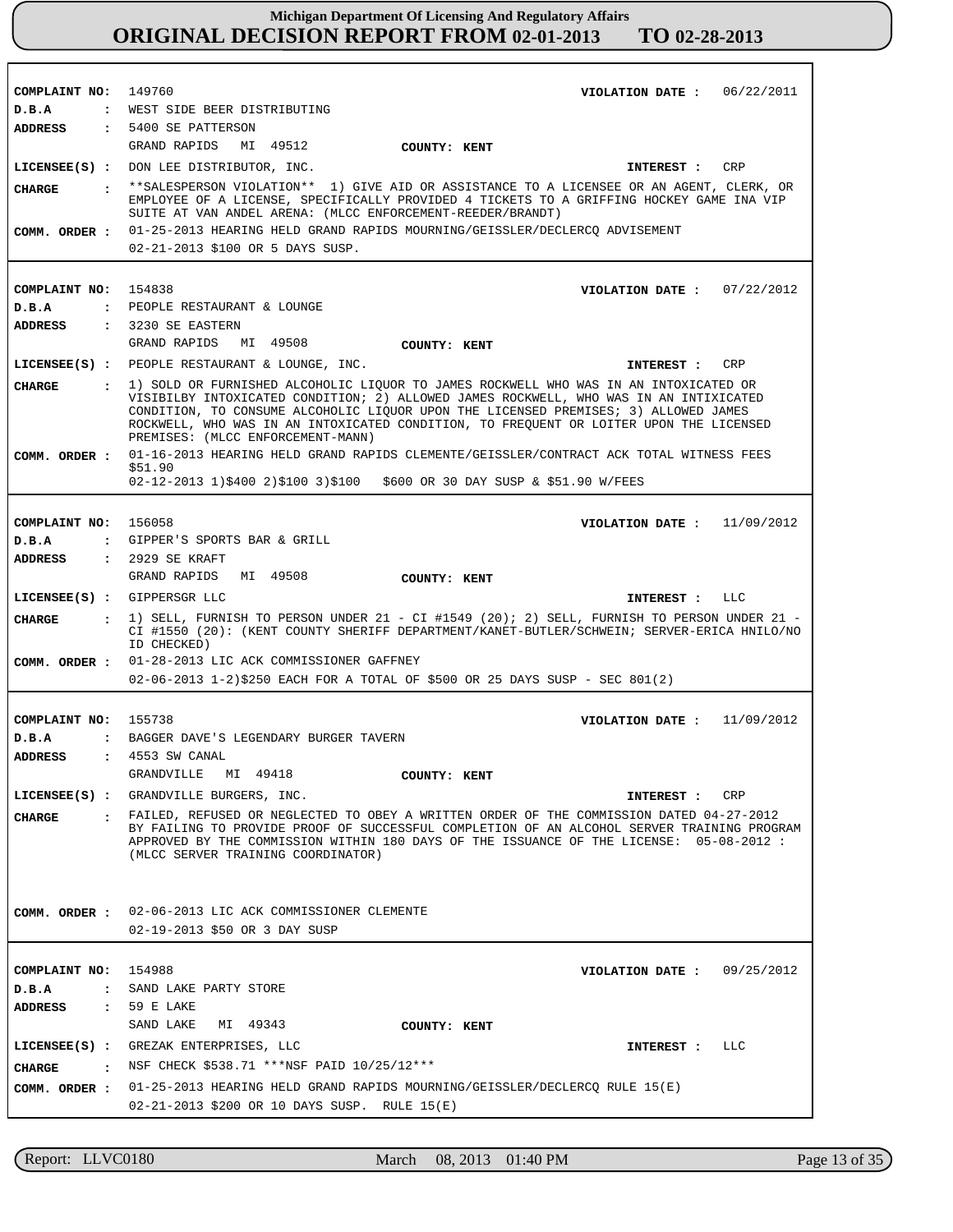| COMPLAINT NO: 153700<br>D.B.A                          | VIOLATION DATE: $07/12/2012$<br>: J & R SUPERMARKET<br>ADDRESS : 3900 S DIVISION                                                                                                                                                                                                                                                                                                                     |
|--------------------------------------------------------|------------------------------------------------------------------------------------------------------------------------------------------------------------------------------------------------------------------------------------------------------------------------------------------------------------------------------------------------------------------------------------------------------|
| $LICENSEE(S)$ : $AKEL$ , $INC.$<br><b>CHARGE</b>       | WYOMING MI 49548<br>COUNTY: KENT<br><b>CRP</b><br>INTEREST :<br>: NSF CHECK \$1728.36 PAID 7/26/12<br>COMM. ORDER : 01-31-2013 STIP FOR PROPOSED NEG SETTLEMENT COMM GAFFNEY-AG GEISSLER<br>02-11-2013 DISMISSED WITH PREJUDICE.                                                                                                                                                                     |
| COMPLAINT NO: 153679<br>D.B.A                          | VIOLATION DATE : $07/12/2012$<br>: J & R SUPERMARKET<br>$\,$ : 3900 S DIVISION                                                                                                                                                                                                                                                                                                                       |
| ADDRESS<br>$LICENSEE(S)$ : $AKEL$ , $INC.$<br>CHARGE   | WYOMING MI 49548<br>COUNTY: KENT<br>CRP<br><b>INTEREST :</b><br>: NSF CHECK \$1731.77 PAID 7/26/12<br>COMM. ORDER : 01-31-2013 STIP FOR PROPOSED NEG SETTLEMENT COMM GAFFNEY-AG GEISSLER<br>02-11-2013 \$200 COMBINED WITH 2-153700 DISMISSED WITH PREJUDICE.                                                                                                                                        |
| COMPLAINT NO: 156195<br>D.B.A<br>ADDRESS               | VIOLATION DATE: $12/06/2012$<br>: STONY POINT PUB<br>: 105-111 ST JOSEPH                                                                                                                                                                                                                                                                                                                             |
|                                                        | SUTTONS BAY MI 49682<br>COUNTY: LEELANAU<br>LICENSEE(S) : HOUSTON HOLDINGS II LLC<br>INTEREST : LLC<br>CHARGE : NSF CHECK \$257.42 ***NSF OUTSTANDING***                                                                                                                                                                                                                                             |
| COMM. ORDER :                                          | 01-25-2013 LIC ACK COMMISSIONER GAFFNEY<br>02-06-2013 50.00 FURTHER THE COMM ORDERS ALL LICENSES AND PERMITS SUSPENDED IF THE<br>DISHONORED CHECK, SERVICE CHARGES AND FINES ARE NOT PAID WITHIN 45 DAYS FROM THE MAILING<br>DATE OF THIS ORDER. THE SUSPENSION SHALL REMAIN IN EFFECT UNTIL THE LICENSEE IS IN<br>COMPLIANCE OR THE LICENSES ARE TERMINATED, PURUSANT TO RULE 436.1107              |
| COMPLAINT NO: 156161<br>D.B.A<br><b>ADDRESS</b>        | VIOLATION DATE: $10/24/2012$<br>: VETERANS OF FOREIGN WARS ANNIS-FINT POST NO. 1584<br>: 726 N MAIN                                                                                                                                                                                                                                                                                                  |
|                                                        | ADRIAN MI 49221<br>COUNTY: LENAWEE<br>LICENSEE(S) : VETERANS OF FOREIGN WARS ANNIS-FINT POST NO. 1584<br>CLB<br>INTEREST :                                                                                                                                                                                                                                                                           |
| CIIARGE<br>COMM. ORDER :                               | SALE OF ALCOHOLIC LIOUOR TO A PERSON WHO IS NOT A BONA FIDE MEMBER OF THE CLUB, NAMELY<br>INVESTIGATOR FLYNN-SLOAT: (MLCC ENFORCEMENT-FLYNN-SLOAT)<br>01-24-2013 LIC ACK COMMISSIONER GAFFNEY<br>02-06-2013 \$50 OR 3 DAYS SUSP.                                                                                                                                                                     |
| COMPLAINT NO: 155656<br>D.B.A<br><b>ADDRESS</b>        | VIOLATION DATE: $11/01/2012$<br>: STONEFIRE BISTRO<br>: 440 W MAIN<br>BRIGHTON<br>MI 48116<br>COUNTY: LIVINGSTON                                                                                                                                                                                                                                                                                     |
| CHARGE<br>$\sim$ $\sim$ $\sim$ $\sim$<br>COMM. ORDER : | LICENSEE(S) : STONEFFIRE, INC.<br>CRP<br><b>INTEREST :</b><br>NSF CHECK (335.93) ** PAID 11/27/12**<br>02-15-2013 LIC ACK COMMISSIONER GAFFNEY                                                                                                                                                                                                                                                       |
|                                                        | 02-26-2013 \$100 EACH COMB W/155868 ALSO ORDERED LICENSES & PERMITS TO REMAIN IN ESCROW<br>UNTIL ALL OUTSTANDING CHECKS, FINES & FEES ARE PAID IN FULL. FURTHER WARNS THAT FAILURE TO<br>MAKE PAYMENT WITHIN THE TIME ALLOTTED MAY RESULT IN AN ADDITIONAL VIOLATION WHICH MAY<br>SUBJECT THE LICENSEE TO ADDITIONAL PENALTIES UNCLUDING REVOCATION OF THE LICENSE.<br>TOTAL<br>\$200 OR 10 DAY SUSP |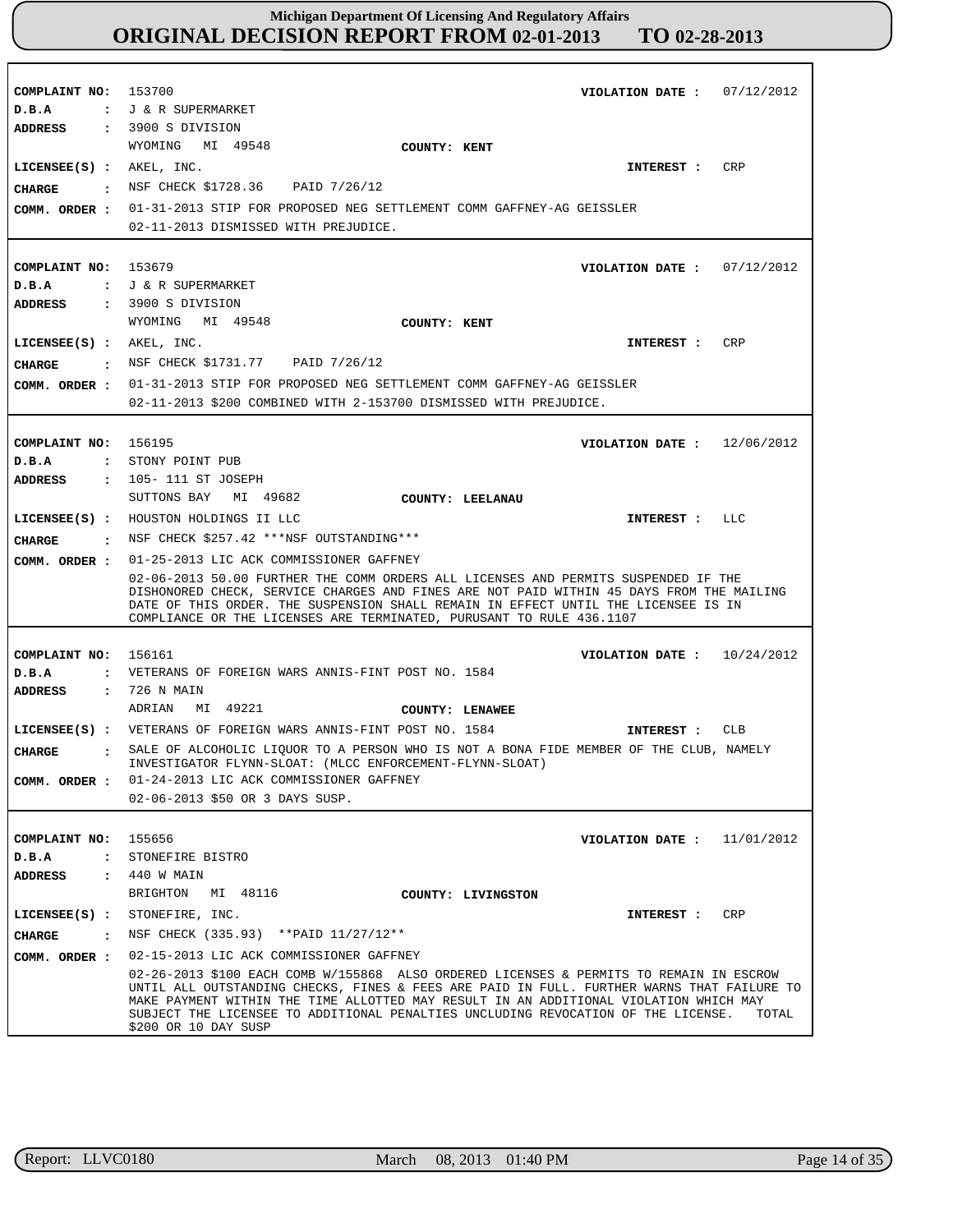| COMPLAINT NO: 155868          | VIOLATION DATE: $11/06/2012$                                                                                                                                                                                                                                                                                                                                                                         |
|-------------------------------|------------------------------------------------------------------------------------------------------------------------------------------------------------------------------------------------------------------------------------------------------------------------------------------------------------------------------------------------------------------------------------------------------|
| D.B.A                         | : STONEFIRE BISTRO                                                                                                                                                                                                                                                                                                                                                                                   |
| <b>ADDRESS</b>                | : 440 W MAIN                                                                                                                                                                                                                                                                                                                                                                                         |
|                               | BRIGHTON MI 48116<br>COUNTY: LIVINGSTON                                                                                                                                                                                                                                                                                                                                                              |
|                               | $LICENSEE(S)$ : STONEFIRE, INC.<br>CRP<br>INTEREST :                                                                                                                                                                                                                                                                                                                                                 |
|                               | CHARGE : NSF CHECK \$315.84 *** NSF OUTSTANDING***                                                                                                                                                                                                                                                                                                                                                   |
|                               | COMM. ORDER : 02-15-2013 LIC ACK COMMISSIONER GAFFNEY                                                                                                                                                                                                                                                                                                                                                |
|                               | 02-26-2013 \$100 EACH COMB W/155656 ALSO ORDERED LICENSES & PERMITS TO REMAIN IN ESCROW<br>UNTIL ALL OUTSTANDING CHECKS, FINES & FEES ARE PAID IN FULL. FURTHER WARNS THAT FAILURE TO<br>MAKE PAYMENT WITHIN THE TIME ALLOTTED MAY RESULT IN AN ADDITIONAL VIOLATION WHICH MAY<br>SUBJECT THE LICENSEE TO ADDITIONAL PENALTIES UNCLUDING REVOCATION OF THE LICENSE.<br>TOTAL<br>\$200 OR 10 DAY SUSP |
|                               |                                                                                                                                                                                                                                                                                                                                                                                                      |
| COMPLAINT NO: 156254          | VIOLATION DATE: $12/18/2012$                                                                                                                                                                                                                                                                                                                                                                         |
| D.B.A                         | : CASCARDO OIL FOWLERVILLE                                                                                                                                                                                                                                                                                                                                                                           |
| ADDRESS                       | : 203 W GRAND RIVER                                                                                                                                                                                                                                                                                                                                                                                  |
|                               | FOWLERVILLE<br>MI 48836 COUNTY: LIVINGSTON                                                                                                                                                                                                                                                                                                                                                           |
|                               | LICENSEE(S) : CASCARDO OIL FOWLERVILLE, LLC<br>INTEREST : LLC                                                                                                                                                                                                                                                                                                                                        |
| CHARGE                        | : ALLOWED AN AGENT, CLERK OR EMPLOYEE, ROLANDO PEREZ, TO BE ON THE PREMISES IN AN<br>INTOXICATED CONDITION : (FOWLERVILLE POLICE DEPARTMENT-TYLER)                                                                                                                                                                                                                                                   |
|                               | COMM. ORDER : 02-06-2013 HEARING HELD PITTSFIELD GAFFNEY/MCDOWELL/DECLERCQ NEG SETTLEMENT                                                                                                                                                                                                                                                                                                            |
|                               | 02-06-2013 \$200 OR 10 DAYS SUSP. NEGOTIATED SETTLEMENT                                                                                                                                                                                                                                                                                                                                              |
|                               |                                                                                                                                                                                                                                                                                                                                                                                                      |
| COMPLAINT NO: 154796          | VIOLATION DATE: $09/30/2012$                                                                                                                                                                                                                                                                                                                                                                         |
| D.B.A                         | : PARK & GRATIOT MARATHON                                                                                                                                                                                                                                                                                                                                                                            |
|                               | ADDRESS : 186 N GRATIOT                                                                                                                                                                                                                                                                                                                                                                              |
|                               | MOUNT CLEMENS MI 48043 COUNTY: MACOMB                                                                                                                                                                                                                                                                                                                                                                |
|                               | LICENSEE(S) : PARK AND GRATIOT MARATHON INC.<br>CRP<br>INTEREST :                                                                                                                                                                                                                                                                                                                                    |
| CHARGE                        | : 1) ALLOW NARCOTICS PARAOPHERNALIA TO BE USED, STORED, EXCHANGED, OR SOLD ON THE LICENSED<br>PREMISES, SPECIFICALLY: GLASS STEMS AND BUNDLES OF CHORE BOY; 2) ALLOW UNLAWFUL GAMBLING<br>DEVICES ON THE LICENSED PREMISES : (MACOMB COUNTY SHERIFF DEPARTMENT-CRACCHIOLO)                                                                                                                           |
| COMM. ORDER :                 | 01-22-2013 STERLING HEIGHTS GAFFNEY/MOODY-FREEZA/GIBSON HEARING ADJORNED ON RECORD BY COMM<br>GAFFNEY AS THE OFFICER DID NOT APPEAR. TRY TO RESCHED SOMETIME AFTER FEB 9, 2013 AS THE<br>OFFICER WILL BE ON VACATION FROM 1-30-2013 THROUGH 2-9-2013. NO TESTIMONY TAKEN, NO<br>TRANSCPRIT NEEDED. LSS                                                                                               |
|                               | 02-11-2013 HEARING HELD SOUTHFIELD GAFFNEY/ASEVEDO/GIBSON NEG SETTLEMENT                                                                                                                                                                                                                                                                                                                             |
|                               | 02-13-2013 1) DISMISSED WITH PREJUDICE 2) \$200 ANY GAMBLING DEVICE NOW IN THE POSSESSION OF<br>THE MLCC, HELD PURSUANT TO THIS COMPLAINT, SHALL BE DISPOSED OF IN A LAWFUL MANNER<br>TOTAL \$200 OR 10 DAY SUSP<br>NEG SET                                                                                                                                                                          |
|                               |                                                                                                                                                                                                                                                                                                                                                                                                      |
| COMPLAINT NO:                 | VIOLATION DATE: $12/13/2012$<br>156362                                                                                                                                                                                                                                                                                                                                                               |
| D.B.A<br>$\mathbf{r}$         | TOM'S MINI MART                                                                                                                                                                                                                                                                                                                                                                                      |
| ADDRESS                       | : 30534 TWENTY THREE MILE                                                                                                                                                                                                                                                                                                                                                                            |
|                               | NEW BALTIMORE MI 48047<br>COUNTY: MACOMB                                                                                                                                                                                                                                                                                                                                                             |
|                               | LICENSEE(S) : T. THOMAS & ASSOCIATES, LTD.<br>INTEREST : CRP                                                                                                                                                                                                                                                                                                                                         |
| <b>CHARGE</b><br>$\mathbf{r}$ | SALE TO MINOR DECOY KUPPS (18): (CHESTERFIELD PD DET GATES/CLERK RAMI BALLAN/ID CHECKED)                                                                                                                                                                                                                                                                                                             |
| COMM. ORDER :                 | 02-12-2013 LIC ACK COMMISSIONER GAFFNEY                                                                                                                                                                                                                                                                                                                                                              |
|                               | 02-21-2013 \$800 OR 40 DAYS SUSP - SEC 801(2)                                                                                                                                                                                                                                                                                                                                                        |
|                               |                                                                                                                                                                                                                                                                                                                                                                                                      |
| COMPLAINT NO: 156364          | VIOLATION DATE: $12/14/2012$                                                                                                                                                                                                                                                                                                                                                                         |
| D.B.A<br>$\mathbf{r}$         | SALT RIVER GOLF & BOWLING CENTER                                                                                                                                                                                                                                                                                                                                                                     |
| <b>ADDRESS</b>                | : 33633 TWENTY THREE MILE                                                                                                                                                                                                                                                                                                                                                                            |
|                               | NEW BALTIMORE MI 48047<br>COUNTY: MACOMB                                                                                                                                                                                                                                                                                                                                                             |
|                               | LICENSEE(S) : SALT RIVER LIMITED PARTNERSHIP<br>INTEREST : LTP                                                                                                                                                                                                                                                                                                                                       |
| CHARGE                        | $\pm$ 1-2) SALE TO MINOR DECOYS HENDERSON (18) AND GARRETT (18) : (CHESTERFIELD PD DET<br>GATES/CLERK JOYCE PARROW/ID NOT CHECKED)                                                                                                                                                                                                                                                                   |
| COMM. ORDER :                 | 02-11-2013 LIC ACK COMMISSIONER GAFFNEY<br>$02-21-2013$ 1-2)\$250 EACH FOR A TOTAL OF \$500 OR 25 DAYS SUSP - SEC 801(2)                                                                                                                                                                                                                                                                             |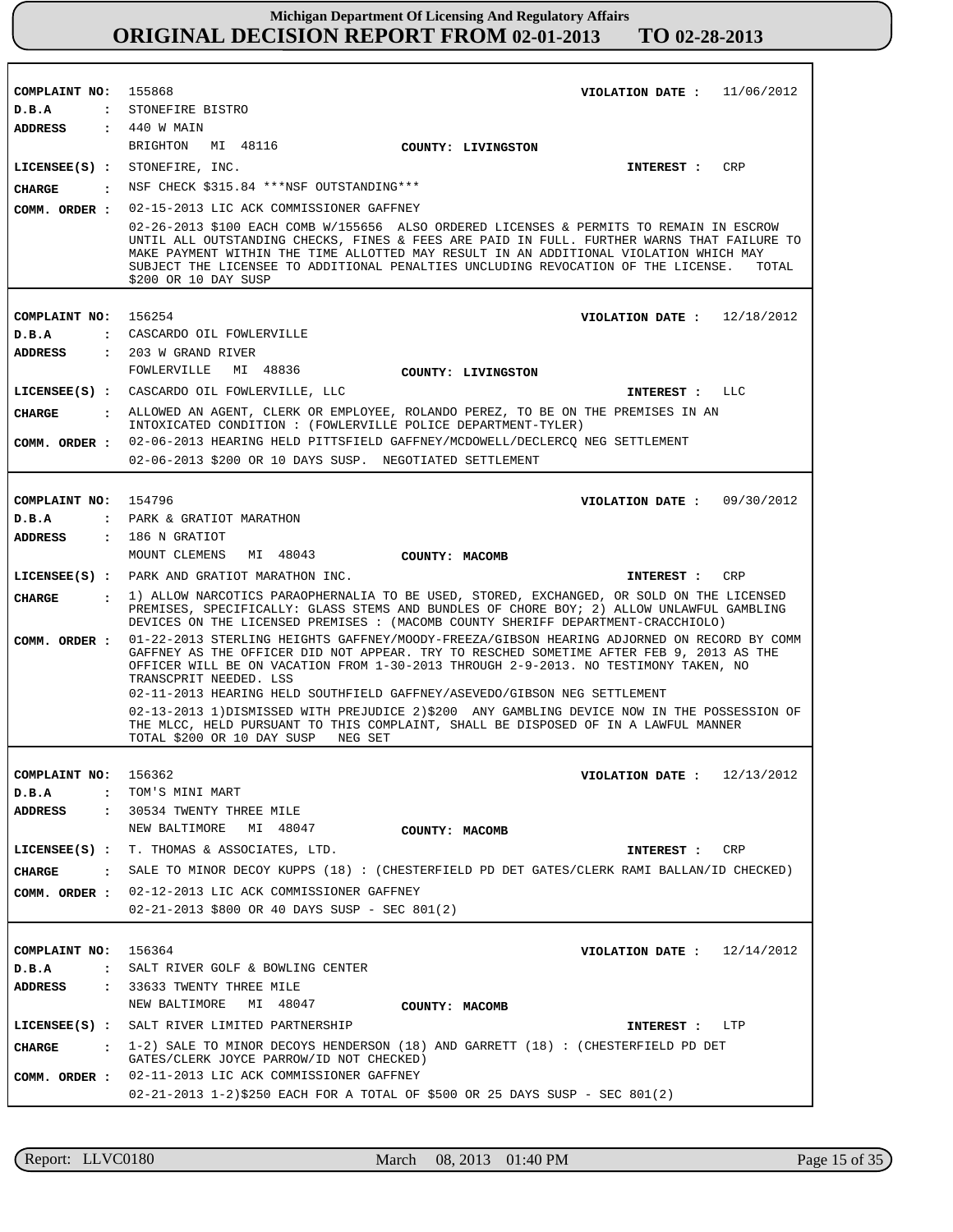| COMPLAINT NO:<br>D.B.A<br>ADDRESS        | 155863<br>11/06/2012<br>VIOLATION DATE :<br>: PALM'S LIQUORE & FINE WINE<br>: 42124 VAN DYKE                                                                                                                                                                                                                             |
|------------------------------------------|--------------------------------------------------------------------------------------------------------------------------------------------------------------------------------------------------------------------------------------------------------------------------------------------------------------------------|
| <b>CHARGE</b>                            | STERLING HEIGHTS MI 48314<br><b>COUNTY: MACOMB</b><br>LICENSEE(S) : STERLING PALACE LIOUOR SHOPPE, INC.<br>CRP<br>INTEREST :<br>. NSF CHECK \$2624.66 ***NSF PAID 12/4/12***<br>COMM. ORDER : 02-14-2013 HEARING HELD STERLING HTS GAFFNEY/MOODY-FREEZA/GIBSON ACK<br>02-14-2013 \$50 WAIVED                             |
| COMPLAINT NO: 155659<br>D.B.A<br>ADDRESS | VIOLATION DATE: $11/02/2012$<br>: WILD BILL'S STEAK HOUSE<br>: 23365 HOOVER                                                                                                                                                                                                                                              |
| <b>CHARGE</b>                            | MI 48089<br>WARREN<br>COUNTY: MACOMB<br>LICENSEE(S) : MJD LAND MANAGEMENT, L.L.C.<br>INTEREST : LLC<br>: NSF CHECK $(644.31)$ **PAID IN FULL $1/14/13**$<br>COMM. ORDER : 01-22-2013 LIC ACK COMMISSIONERCLEMENTE                                                                                                        |
| COMPLAINT NO:                            | 02-04-2013 \$50 OR 3 DAY SUSP<br>156371<br>VIOLATION DATE: $12/29/2012$                                                                                                                                                                                                                                                  |
| D.B.A<br><b>ADDRESS</b>                  | : BROGIE'S TAVERN<br>$: 106 N$ SECOND<br>ISHPEMING MI 49849<br>COUNTY: MARQUETTE                                                                                                                                                                                                                                         |
|                                          | LICENSEE(S) : BROGIE'S TAVERN LLC<br>INTEREST : LLC                                                                                                                                                                                                                                                                      |
| CIIARGE                                  | . FAILED, REFUSED OR NEGLECTED TO OBEY A WRITTEN ORDER OF THE COMMISSION DATED 05-16-2012<br>BY FAILING TO PROVIDE PROOF OF SUCCESSFUL COMPLETION OF AN ALCOHOL SERVER TRAINING PROGRAM<br>APPROVED BY THE COMMISSION WITHIN 180 DAYS OF THE ISSUANCE OF THE LICENSE: 06-28-2012 :<br>(MLCC SERVER TRAINING COORDINATOR) |
|                                          | COMM. ORDER : 01-30-2013 LIC ACK COMMISSIONER CLEMENTE<br>02-06-2013 \$50 OR 3 DAY SUSP                                                                                                                                                                                                                                  |
| COMPLAINT NO: 156475                     | VIOLATION DATE: $01/10/2012$                                                                                                                                                                                                                                                                                             |
| D.B.A                                    | : STAR SHOOTERS                                                                                                                                                                                                                                                                                                          |
| ADDRESS                                  | : 120 S MICHIGAN                                                                                                                                                                                                                                                                                                         |
|                                          | BIG RAPIDS<br>MI 49307<br>COUNTY: MECOSTA                                                                                                                                                                                                                                                                                |
|                                          | LICENSEE(S) : HANSE HAMBURG DEVELOPMENT CORPORATION<br>CRP<br><b>INTEREST :</b>                                                                                                                                                                                                                                          |
| CHARGE                                   | SALE TO MINOR DECOY GR-300 (19): (LCC INVS MANN AND BRANDT/CLERK QUENTIN JAMES LEVI/ID                                                                                                                                                                                                                                   |
| COMM. ORDER :                            | NOT CHECKED)<br>02-04-2013 LIC ACK COMMISSIONERCLEMENTE                                                                                                                                                                                                                                                                  |
|                                          | 02-19-2013 \$800 OR 40 DAY SUSP<br>801(2)                                                                                                                                                                                                                                                                                |
|                                          |                                                                                                                                                                                                                                                                                                                          |
| COMPLAINT NO:                            | 156521<br>12/31/2012<br>VIOLATION DATE :                                                                                                                                                                                                                                                                                 |
| D.B.A<br>$\ddot{\phantom{a}}$            | P.P.'S OUICK MART                                                                                                                                                                                                                                                                                                        |
| <b>ADDRESS</b><br>$\ddot{\phantom{a}}$   | W 629 G 30                                                                                                                                                                                                                                                                                                               |
|                                          | MI 49873<br>PERRONVILLE<br>COUNTY: MENOMINEE                                                                                                                                                                                                                                                                             |
| $LICENSEE(S)$ :                          | BLONIARZ, KATHLEEN ANN<br>IND<br>INTEREST :                                                                                                                                                                                                                                                                              |
| <b>CHARGE</b><br>$\ddot{\phantom{a}}$    | NSF CHECK \$302.53 ** NSF PAID 2/7/13**                                                                                                                                                                                                                                                                                  |
| COMM. ORDER :                            | 02-11-2013 LIC ACK COMMISSIONER GAFFNEY                                                                                                                                                                                                                                                                                  |
|                                          | 02-21-2013 \$250 OR 13 DAYS SUSP. THE COMMISSIONER ALSO RODERS THAT THE LICENSEE PAY FOR<br>PURCHASES OF ALCOHOLIC LIQUOR FROM THE MLCC WITH A CASHIER'S CHECK, CERTIFIED CHECK OR<br>MONEY ORDER FOR A PERIOD OF 6 MONTHS FROM THE DATE OF THIS ORDER.                                                                  |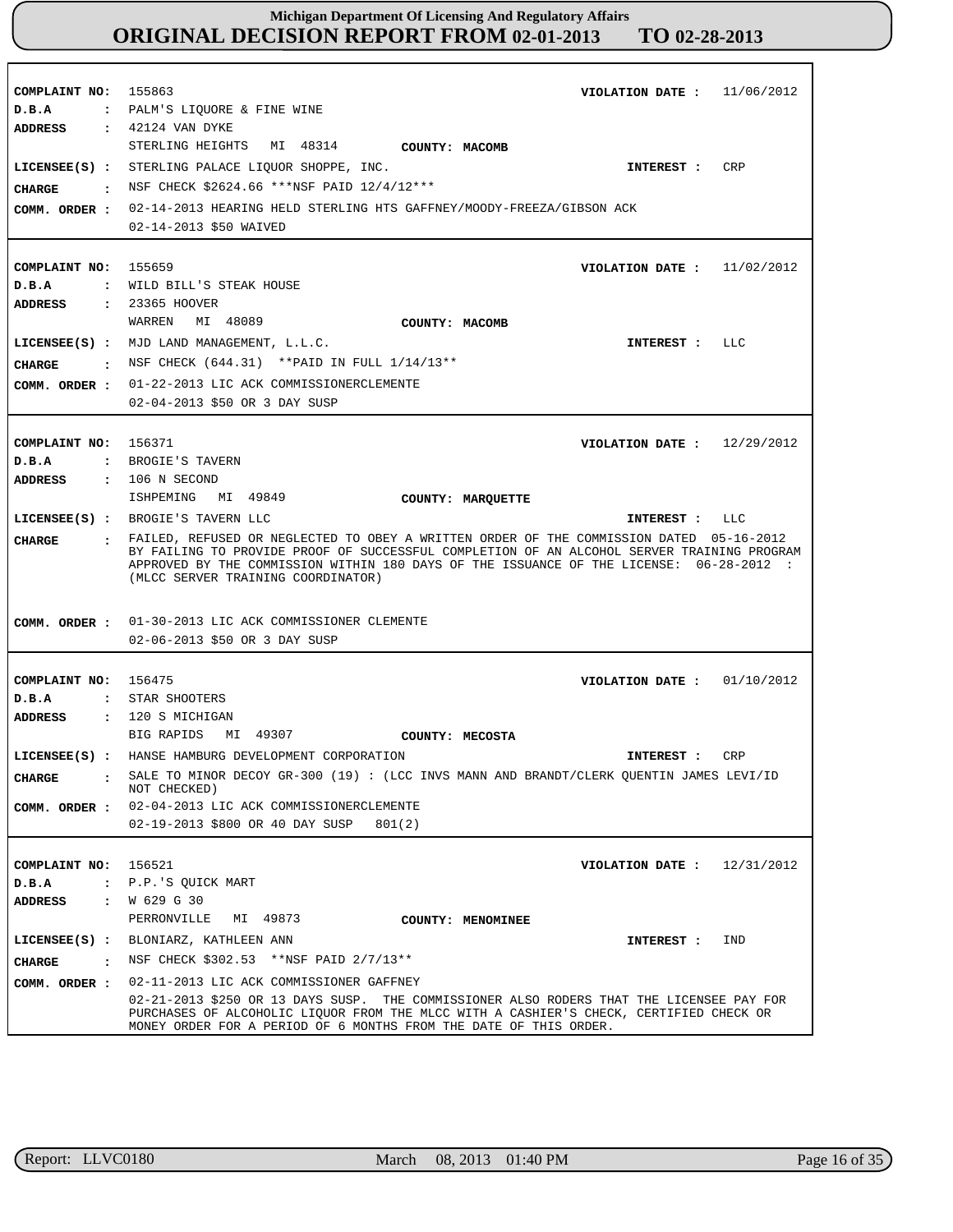| COMPLAINT NO:<br>D.B.A<br><b>ADDRESS</b> | 156547<br>01/12/2013<br>VIOLATION DATE :<br>: EASTMAN PARTY STORE & THE MOUSE HOUSE<br>: 5205- 5207 EASTMAN<br>MIDLAND MI 48640<br>COUNTY: MIDLAND                            |
|------------------------------------------|-------------------------------------------------------------------------------------------------------------------------------------------------------------------------------|
|                                          | LICENSEE(S) : TE-AL CORPORATION<br>CRP<br>INTEREST :                                                                                                                          |
| CHARGE                                   | SALE TO MINOR DECOY LAN-277 (19) : (LCC INVS SMITH AND BLANCHARD/CLERK CURTISS R.<br>NORMAN/ID CHECKED)                                                                       |
| COMM. ORDER :                            | 02-13-2013 LIC ACK COMMISSIONERCLEMENTE                                                                                                                                       |
|                                          | 02-21-2013 \$700 OR 35 DAY SUSP<br>801(2)                                                                                                                                     |
| COMPLAINT NO:<br>D.B.A<br><b>ADDRESS</b> | 155212<br>VIOLATION DATE: $10/11/2012$<br>: DON LARSON'S BAR<br>: 713 STONE                                                                                                   |
|                                          | MONROE MI 48161<br>COUNTY: MONROE                                                                                                                                             |
|                                          | LICENSEE(S) : LARSON COMPANY<br>INTEREST :<br>CRP                                                                                                                             |
| CHARGE<br>$\cdot$                        | 1) SOLD OR FURNISH ALCOHOL TO INTOX PERSON, TYLER WALERIUS; 2) ALLOWED INTOX PESON TO                                                                                         |
|                                          | CONSUME; 3) ALLOWED INTOX PERSON TO FREQUENT OR LOITER : (MONROE POLICE DEPARTMENT-MERKLE)<br>02-06-2013 HEARING HELD PITTSFIELD GAFFNEY/MCDOWELL/DECLERCO NEG SETTLEMENT     |
| COMM. ORDER :                            | 02-06-2013 1-2) DISMISSED WITH PREJUDICE, 3) \$300 OR 15 DAYS SUSP. NEGOTIATED SETTLEMENT                                                                                     |
|                                          |                                                                                                                                                                               |
| COMPLAINT NO:                            | 155260<br>VIOLATION DATE: $10/21/2012$                                                                                                                                        |
| D.B.A<br>$\mathbf{r}$                    | DON LARSON'S BAR                                                                                                                                                              |
| <b>ADDRESS</b><br>$\mathbf{r}$           | 713 STONE                                                                                                                                                                     |
|                                          | MONROE<br>MI 48161<br>COUNTY: MONROE                                                                                                                                          |
|                                          | LICENSEE(S) : LARSON COMPANY<br>CRP<br>INTEREST :                                                                                                                             |
| CHARGE<br>$\mathbf{r}$                   | 1) SOLD OR FURNISHED ALCOHOL TO INTOX PERSON, JAMES N. HENSLEY; 2) ALLOWED INTOX PERSON TO<br>CONSUME; 3) ALLOWED INTOX PERSON TO FREQUENT OR LOITER : (MONROE PD-WINSJANSEN) |
| COMM. ORDER :                            | 02-06-2013 HEARING HELD PITTSFIELD GAFFNEY/MCDOWELL/DECLERCQ NEG SETTLEMENT                                                                                                   |
|                                          | 02-06-2013 1-2) DISMISSED WITH PREJUDICE, 3)\$300 OR 15 DAYS SUSP. NEGOTIATED SETTLEMENT                                                                                      |
|                                          |                                                                                                                                                                               |
| COMPLAINT NO: 156432<br>D.B.A            | VIOLATION DATE: $12/20/2012$<br>JULIE'S PARTY STORE                                                                                                                           |
| $\mathbf{r}$<br><b>ADDRESS</b>           | : 4739 DEWEY                                                                                                                                                                  |
|                                          | NEWPORT<br>MI 48166<br>COUNTY: MONROE                                                                                                                                         |
| LICENSEE(S) : QASSIS, LILA               | IND<br>INTEREST :                                                                                                                                                             |
| CHARGE                                   | : NSF CHECK \$2757.63                                                                                                                                                         |
| COMM. ORDER :                            | 01-30-2013 LIC ACK COMMISSIONER GAFFNEY                                                                                                                                       |
|                                          | 02-21-2013 \$200 OR 10 DAYS SUSP.                                                                                                                                             |
|                                          |                                                                                                                                                                               |
| COMPLAINT NO:                            | 156067<br>11/20/2012<br>VIOLATION DATE :                                                                                                                                      |
| D.B.A                                    | : HUCKLEBERRY'S                                                                                                                                                               |
| ADDRESS<br>$\ddot{\phantom{a}}$          | 110- 112 S LAFAYETTE                                                                                                                                                          |
|                                          | GREENVILLE<br>MI 48838<br>COUNTY: MONTCALM                                                                                                                                    |
| LICENSE (S) :                            | SON RAY ENTERPRISES, INC.<br>CRP<br>INTEREST :                                                                                                                                |
| CHARGE<br>$\mathbf{r}$                   | SOLD, OFFERED OR KEPT FOR SALE, FURNISHED OR POSSESSED ALCOHOL, WHICH WAS NOT AUTHORIZED<br>BY THE LICENSE ISSUED TO THE LICENSEE BY MLCC : (MLCC ENFORCEMENT-MANN)           |
| COMM. ORDER :                            | 02-12-2013 LIC ACK COMMISSIONERCLEMENTE                                                                                                                                       |
|                                          | 02-21-2013 \$200 OR 10 DAYS SUSP.                                                                                                                                             |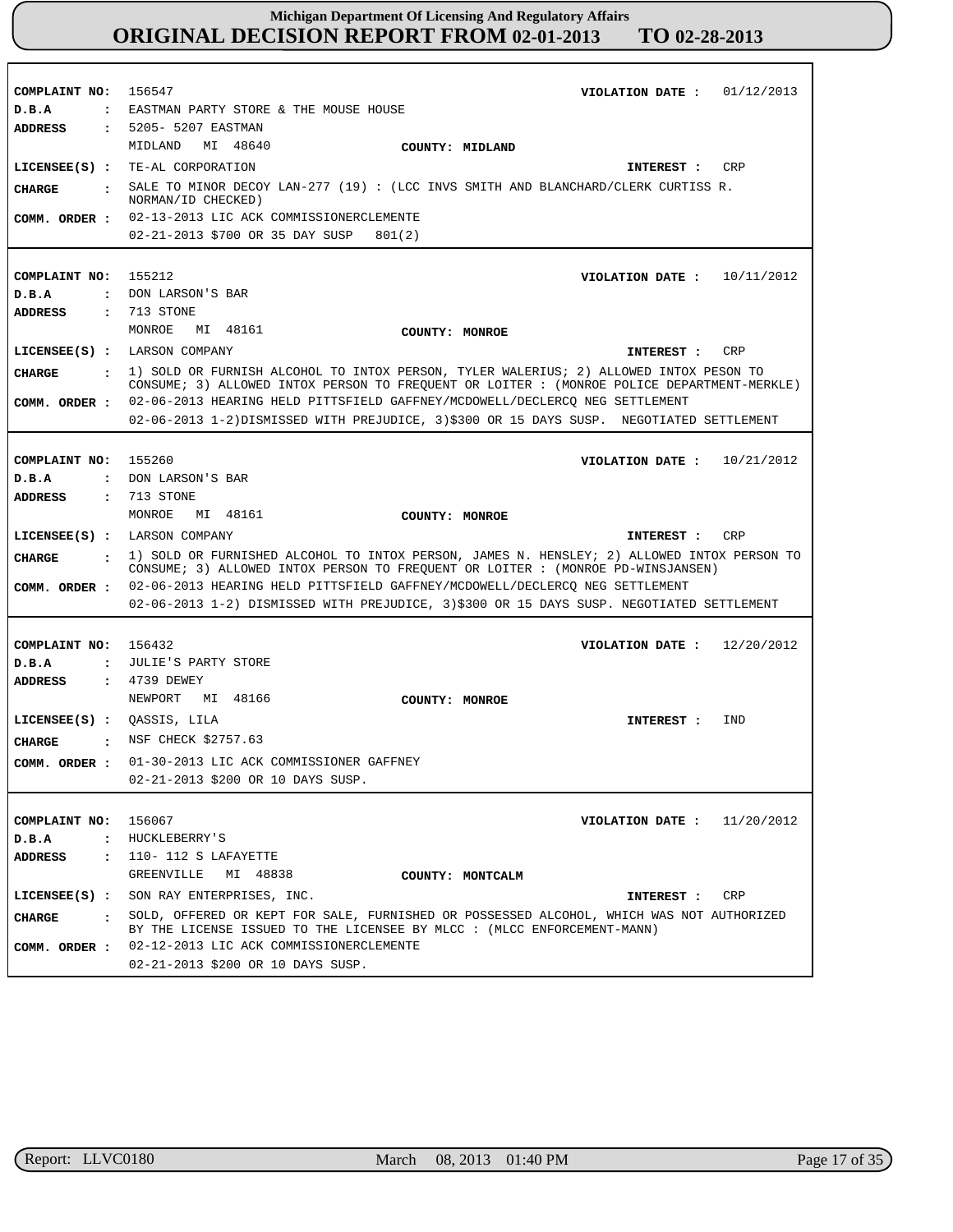| COMPLAINT NO: 153820        | VIOLATION DATE : $03/08/2012$                                                                                                                                                                                                                                                                                                                                                                                                                                                                                                                                                                                                                                                                                             |
|-----------------------------|---------------------------------------------------------------------------------------------------------------------------------------------------------------------------------------------------------------------------------------------------------------------------------------------------------------------------------------------------------------------------------------------------------------------------------------------------------------------------------------------------------------------------------------------------------------------------------------------------------------------------------------------------------------------------------------------------------------------------|
| D.B.A                       | : TURN THE PAGE                                                                                                                                                                                                                                                                                                                                                                                                                                                                                                                                                                                                                                                                                                           |
| ADDRESS                     | : 107 S LAFAYETTE                                                                                                                                                                                                                                                                                                                                                                                                                                                                                                                                                                                                                                                                                                         |
|                             | GREENVILLE MI 48838<br>COUNTY: MONTCALM                                                                                                                                                                                                                                                                                                                                                                                                                                                                                                                                                                                                                                                                                   |
|                             | LICENSEE(S) : FIGG, EDWARD E<br>IND<br>INTEREST :                                                                                                                                                                                                                                                                                                                                                                                                                                                                                                                                                                                                                                                                         |
|                             | . 1) ON OR ABOUT 3/8/12, SOLD OR TRANSFERRED THE LICENSE OR INTEREST IN LICENSE TO KELLY                                                                                                                                                                                                                                                                                                                                                                                                                                                                                                                                                                                                                                  |
| CHARGE                      | STAPP WITHOUT PRIOR APPROVAL OF MLCC; 2) ON OR ABOUT 3/8/12, ALLOWED A PERSON, KELLY<br>STAPP, WHOSE NAME DOES NOT APPEAR ON LICENSE TO DERIVE USE OR BENEFIT; 3) ON OR ABOUT<br>6/5/12, SOLD OR TRANSFERRED LICENSE OR AN INTEREST IN LICENSE TO GLENN CALVIN-DERWIN<br>SHELDON WITHOUT PRIOR APPROVAL OF MLCC; 4) ON OR ABOUT 6/5/12, ALLOWED A PERSON, GLENN<br>CALVIN-DERWIN SHELDON WHOSE NAME DOES NOT APPEAR ON LICENSE TO DERIVE USE OR BENEFIT :<br>(MLCC INV MULDER)                                                                                                                                                                                                                                            |
|                             | COMM. ORDER: 01-16-2013 HEARING HELD GRAND RAPIDS CLEMENTE/GEISSLER/CONTRACT NEG SETTLEMENT (NO WITNESS<br>FEES)                                                                                                                                                                                                                                                                                                                                                                                                                                                                                                                                                                                                          |
|                             | 02-12-2013 150.00 FOR CHARGES 1, 2 3 AND 4 TOTAL 600.00 FINE TO BE PAID WITHIN 45 DAYS<br>FROM THE MAILING DATE OF THIS ORDER. COMM ORDERS ALL LICENSES AND PERMITS FOR THIS<br>LICENSEE TO REMAIN IN ESCROW UNTIL ALL OUTSTANDING FINES, AND FEES ARE PAID IN FULL AND<br>UNTIL THE PROPER LICENSEE ASSUMES FULL PROPRIETARY CONTROL OF THIS LICENSED BUSINESS, OR<br>IF SAID LICENSES AND PERMITS ARE TRANSFERRED TO A PERSON APPROVED BY THE MLCC. COMM<br>FURTHER WARNS THE LICENSEE THAT FAILURE TO MAKE PAYMENT WITHIN THE TIME ALLOTTED MAY<br>RESULT IN ADDITIONAL VIOLATION UNDER ADMINSTRATIVE RULE R 436.1029, WHICH MAY SUBJECT THE<br>LICENSEE TO ADDITIONAL PENALTIES, INCLUDING REVOCATION OF THE LICENSE. |
| COMPLAINT NO: 156189        | VIOLATION DATE : $12/14/2012$                                                                                                                                                                                                                                                                                                                                                                                                                                                                                                                                                                                                                                                                                             |
| D.B.A                       | : EXPRESS LANE                                                                                                                                                                                                                                                                                                                                                                                                                                                                                                                                                                                                                                                                                                            |
| ADDRESS                     | : 812 W LAKETON                                                                                                                                                                                                                                                                                                                                                                                                                                                                                                                                                                                                                                                                                                           |
|                             | MUSKEGON<br>MI 49441<br>COUNTY: MUSKEGON                                                                                                                                                                                                                                                                                                                                                                                                                                                                                                                                                                                                                                                                                  |
|                             | LICENSEE(S) : CINDY'S FOOD MARTS, INC.<br><b>CRP</b><br><b>INTEREST :</b>                                                                                                                                                                                                                                                                                                                                                                                                                                                                                                                                                                                                                                                 |
| CIIARGE                     | : SALE TO MINOR DECOY ENGERSON (19) : (MUSKEGON PD-OFCS DEHOAG, HIBBARD/CLERK ADRIAN                                                                                                                                                                                                                                                                                                                                                                                                                                                                                                                                                                                                                                      |
|                             | RAMIREZ/ID CHECKED)                                                                                                                                                                                                                                                                                                                                                                                                                                                                                                                                                                                                                                                                                                       |
|                             | COMM. ORDER : 01-28-2013 LIC ACK COMMISSIONER GAFFNEY                                                                                                                                                                                                                                                                                                                                                                                                                                                                                                                                                                                                                                                                     |
|                             | $02 - 06 - 2013$ \$600 OR 30 DAYS SUSP - SEC 801(2)                                                                                                                                                                                                                                                                                                                                                                                                                                                                                                                                                                                                                                                                       |
|                             |                                                                                                                                                                                                                                                                                                                                                                                                                                                                                                                                                                                                                                                                                                                           |
| COMPLAINT NO: 156062        | VIOLATION DATE : $11/16/2012$                                                                                                                                                                                                                                                                                                                                                                                                                                                                                                                                                                                                                                                                                             |
| D.B.A                       | : NUBBY'S LOUNGE                                                                                                                                                                                                                                                                                                                                                                                                                                                                                                                                                                                                                                                                                                          |
| ADDRESS                     | $: 604$ E SHERMAN                                                                                                                                                                                                                                                                                                                                                                                                                                                                                                                                                                                                                                                                                                         |
|                             | MI 49444 COUNTY: MUSKEGON<br>MUSKEGON HEIGHTS                                                                                                                                                                                                                                                                                                                                                                                                                                                                                                                                                                                                                                                                             |
| LICENSE (S) : NUBBY'S, INC. | CRP<br>INTEREST:                                                                                                                                                                                                                                                                                                                                                                                                                                                                                                                                                                                                                                                                                                          |
| <b>CHARGE</b>               | : 1) SELL, FURNISH TO PERSON UNDER 21 - GR-307 (19): (MLCC ENFORCEMENT-MULDER/ANDERSON;<br>BARTENDER-WILLIE HOLDEN/ID CHECKED)                                                                                                                                                                                                                                                                                                                                                                                                                                                                                                                                                                                            |
|                             | COMM. ORDER : 02-11-2013 LIC ACK COMMISSIONER GAFFNEY                                                                                                                                                                                                                                                                                                                                                                                                                                                                                                                                                                                                                                                                     |
|                             | 02-21-2013 \$400 OR 20 DAYS SUSP.                                                                                                                                                                                                                                                                                                                                                                                                                                                                                                                                                                                                                                                                                         |
|                             |                                                                                                                                                                                                                                                                                                                                                                                                                                                                                                                                                                                                                                                                                                                           |
| COMPLAINT NO:               | 153870<br>VIOLATION DATE: $07/06/2012$                                                                                                                                                                                                                                                                                                                                                                                                                                                                                                                                                                                                                                                                                    |
| D.B.A                       | : BLACKWATER GRILL                                                                                                                                                                                                                                                                                                                                                                                                                                                                                                                                                                                                                                                                                                        |
| <b>ADDRESS</b>              | : 9 N DIVISION                                                                                                                                                                                                                                                                                                                                                                                                                                                                                                                                                                                                                                                                                                            |
|                             | FREMONT<br>MI 49412<br>COUNTY: NEWAYGO                                                                                                                                                                                                                                                                                                                                                                                                                                                                                                                                                                                                                                                                                    |
|                             | LICENSEE(S) : KJA ENTERPRISES, INC.<br>CRP<br>INTEREST :                                                                                                                                                                                                                                                                                                                                                                                                                                                                                                                                                                                                                                                                  |
| <b>CHARGE</b>               | : 1,4) SOLD OR FURNISHED ALCOHOL TO INTOX PERSONS - WALTER GLOVER, NATHANIEL CHRISTIANSEN;<br>2,5) ALLOWED INTOX PERSONS TO CONSUME; 3,6) ALLOWED INTOX PERSONS TO FREQUENT OR LOITER :<br>(FREMONT POLICE DEPARTMENT-KOLK)                                                                                                                                                                                                                                                                                                                                                                                                                                                                                               |
| COMM. ORDER :               | 02-13-2013 HEARING HELD GRAND RAPIDS CLEMENTE/GEISSLER/DECLERCQ DISMISSED NO PD &<br>WITNESSES<br>02-19-2013 DISMISSED WITHOUT PREJUDICE                                                                                                                                                                                                                                                                                                                                                                                                                                                                                                                                                                                  |

r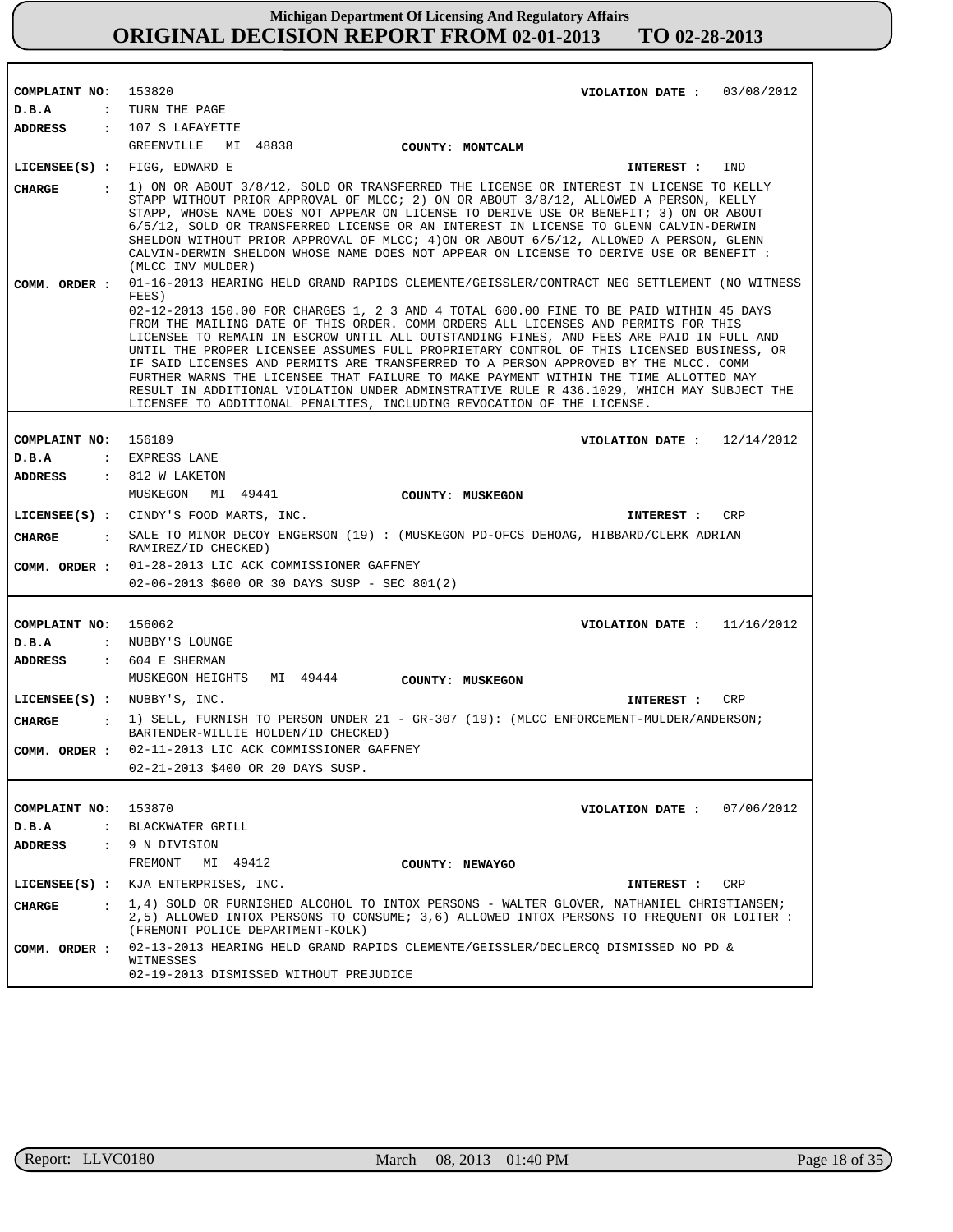| COMPLAINT NO: 155745             | VIOLATION DATE: $11/14/2012$                                                                                                                                                                                                                                                                                                                                                                                  |
|----------------------------------|---------------------------------------------------------------------------------------------------------------------------------------------------------------------------------------------------------------------------------------------------------------------------------------------------------------------------------------------------------------------------------------------------------------|
| D.B.A                            | : OLD IRON BAR & GRILL                                                                                                                                                                                                                                                                                                                                                                                        |
| <b>ADDRESS</b>                   | : 189 S MAPLE                                                                                                                                                                                                                                                                                                                                                                                                 |
|                                  | GRANT<br>MI 49327<br>COUNTY: NEWAYGO                                                                                                                                                                                                                                                                                                                                                                          |
|                                  | LICENSEE(S) : OLD IRON BAR & GRILL, INC.<br>INTEREST :<br><b>CRP</b>                                                                                                                                                                                                                                                                                                                                          |
| <b>CHARGE</b>                    | : FAILED, REFUSED OR NEGLECTED TO OBEY A WRITTEN ORDER OF THE COMMISSION DATED 02-08-2012<br>BY FAILING TO PROVIDE PROOF OF SUCCESSFUL COMPLETION OF AN ALCOHOL SERVER TRAINING PROGRAM<br>APPROVED BY THE COMMISSION WITHIN 180 DAYS OF THE ISSUANCE OF THE LICENSE: 05-10-2012 :<br>(MLCC SERVER TRAINING COORDINATOR)<br>COMM. ORDER : 02-13-2013 HEARING HELD GRAND RAPIDS CLEMENTE/GEISSLER/DECLERCQ ACK |
|                                  |                                                                                                                                                                                                                                                                                                                                                                                                               |
|                                  | 02-19-2013 \$50 OR 3 DAY SUSP                                                                                                                                                                                                                                                                                                                                                                                 |
|                                  |                                                                                                                                                                                                                                                                                                                                                                                                               |
| COMPLAINT NO:                    | 156165<br>VIOLATION DATE : $12/06/2012$                                                                                                                                                                                                                                                                                                                                                                       |
| D.B.A                            | : VARSITY MART                                                                                                                                                                                                                                                                                                                                                                                                |
| ADDRESS                          | : 2564 N SQUIRREL                                                                                                                                                                                                                                                                                                                                                                                             |
|                                  | AUBURN HILLS MI 48326<br>COUNTY: OAKLAND                                                                                                                                                                                                                                                                                                                                                                      |
|                                  | LICENSEE(S) : AFROZ, JANNAT UL<br>IND<br>INTEREST :                                                                                                                                                                                                                                                                                                                                                           |
| CHARGE                           | : SALE TO MINOR DECOY RICKARD (19) : (AUBURN HILLS PD-OFCS BECKER, MILLER/CLERK JANNAT UL                                                                                                                                                                                                                                                                                                                     |
|                                  | AFROZ/ID CHECKED)                                                                                                                                                                                                                                                                                                                                                                                             |
|                                  | COMM. ORDER : 02-20-2013 LIC ACK COMMISSIONER GAFFNEY                                                                                                                                                                                                                                                                                                                                                         |
|                                  | 02-26-2013 \$500 OR 25 DAY SUSP 801(2)                                                                                                                                                                                                                                                                                                                                                                        |
|                                  |                                                                                                                                                                                                                                                                                                                                                                                                               |
| COMPLAINT NO: 156169             | VIOLATION DATE: $12/07/2012$                                                                                                                                                                                                                                                                                                                                                                                  |
| D.B.A                            | : DUFFY'S PUB                                                                                                                                                                                                                                                                                                                                                                                                 |
| ADDRESS                          | : 3320- 3324 AUBURN                                                                                                                                                                                                                                                                                                                                                                                           |
|                                  | AUBURN HILLS MI 48326<br>COUNTY: OAKLAND                                                                                                                                                                                                                                                                                                                                                                      |
|                                  | LICENSEE(S) : DUFFY'S PUB, LLC<br>INTEREST : LLC                                                                                                                                                                                                                                                                                                                                                              |
| CIIARGE<br>$\mathbf{r}$          | SALE TO MINOR DECOY LIPKA (20): (AUBURN HILLS PD-OFCS BECKER, MILLER/CLERK JENNIFER M                                                                                                                                                                                                                                                                                                                         |
|                                  | CHERRY/ID NOT CHECKED)                                                                                                                                                                                                                                                                                                                                                                                        |
|                                  | COMM. ORDER : 02-14-2013 LIC ACK COMMISSIONERCLEMENTE                                                                                                                                                                                                                                                                                                                                                         |
|                                  | 02-21-2013 \$500 OR 25 DAYS SUSP - SEC 801(2)                                                                                                                                                                                                                                                                                                                                                                 |
|                                  |                                                                                                                                                                                                                                                                                                                                                                                                               |
|                                  |                                                                                                                                                                                                                                                                                                                                                                                                               |
| COMPLAINT NO: 156557             | VIOLATION DATE: $01/03/2013$                                                                                                                                                                                                                                                                                                                                                                                  |
| D.B.A                            | : THE CLARKSTON UNION                                                                                                                                                                                                                                                                                                                                                                                         |
| <b>ADDRESS</b>                   | $: 54$ S MAIN                                                                                                                                                                                                                                                                                                                                                                                                 |
|                                  | CLARKSTON<br>MI 48346<br>COUNTY: OAKLAND                                                                                                                                                                                                                                                                                                                                                                      |
|                                  | LICENSEE(S) : CLARK BAR, INC.<br>INTEREST : CRP                                                                                                                                                                                                                                                                                                                                                               |
| <b>CHARGE</b>                    | SALE TO MINOR UNNAMED DECOY (19) : (OAKLAND COUNTY SD-DEPS HARVEY AND CAMBELL/CLERK JAMES<br>$\mathbf{r}$<br>LATTANZI/ID NOT CHECKED)                                                                                                                                                                                                                                                                         |
| COMM. ORDER :                    | 02-20-2013 LIC ACK COMMISSIONER GAFFNEY                                                                                                                                                                                                                                                                                                                                                                       |
|                                  | 02-26-2013 \$500 OR 25 DAY SUSP<br>801(2)                                                                                                                                                                                                                                                                                                                                                                     |
|                                  |                                                                                                                                                                                                                                                                                                                                                                                                               |
| COMPLAINT NO: 156286             | VIOLATION DATE: $12/22/2012$                                                                                                                                                                                                                                                                                                                                                                                  |
| D.B.A<br>$\ddot{\phantom{a}}$    | CLAWSON STEAK HOUSE                                                                                                                                                                                                                                                                                                                                                                                           |
| <b>ADDRESS</b><br>$\ddot{\cdot}$ | 56 S ROCHESTER                                                                                                                                                                                                                                                                                                                                                                                                |
|                                  | CLAWSON MI 48017<br>COUNTY: OAKLAND                                                                                                                                                                                                                                                                                                                                                                           |
|                                  | LICENSEE(S) : PAUL FEENY COMPANY<br>CRP<br>INTEREST :                                                                                                                                                                                                                                                                                                                                                         |
| <b>CHARGE</b>                    | $\pm$ 1-2) SALE TO MINOR DECOYS ANDERSON (19) AND KENNEDY (19): (CLAWSON PD SGT K. BAUSS, SGT                                                                                                                                                                                                                                                                                                                 |
|                                  | D. SCOTT/CLERK LORNA ANDERSON/ID NOT CHECKED)<br>01-31-2013 LIC ACK COMMISSIONERCLEMENTE                                                                                                                                                                                                                                                                                                                      |
| COMM. ORDER :                    |                                                                                                                                                                                                                                                                                                                                                                                                               |
|                                  | 02-19-2013 \$250 EACH TOTAL \$500 OR 25 DAY SUSP 801(2)                                                                                                                                                                                                                                                                                                                                                       |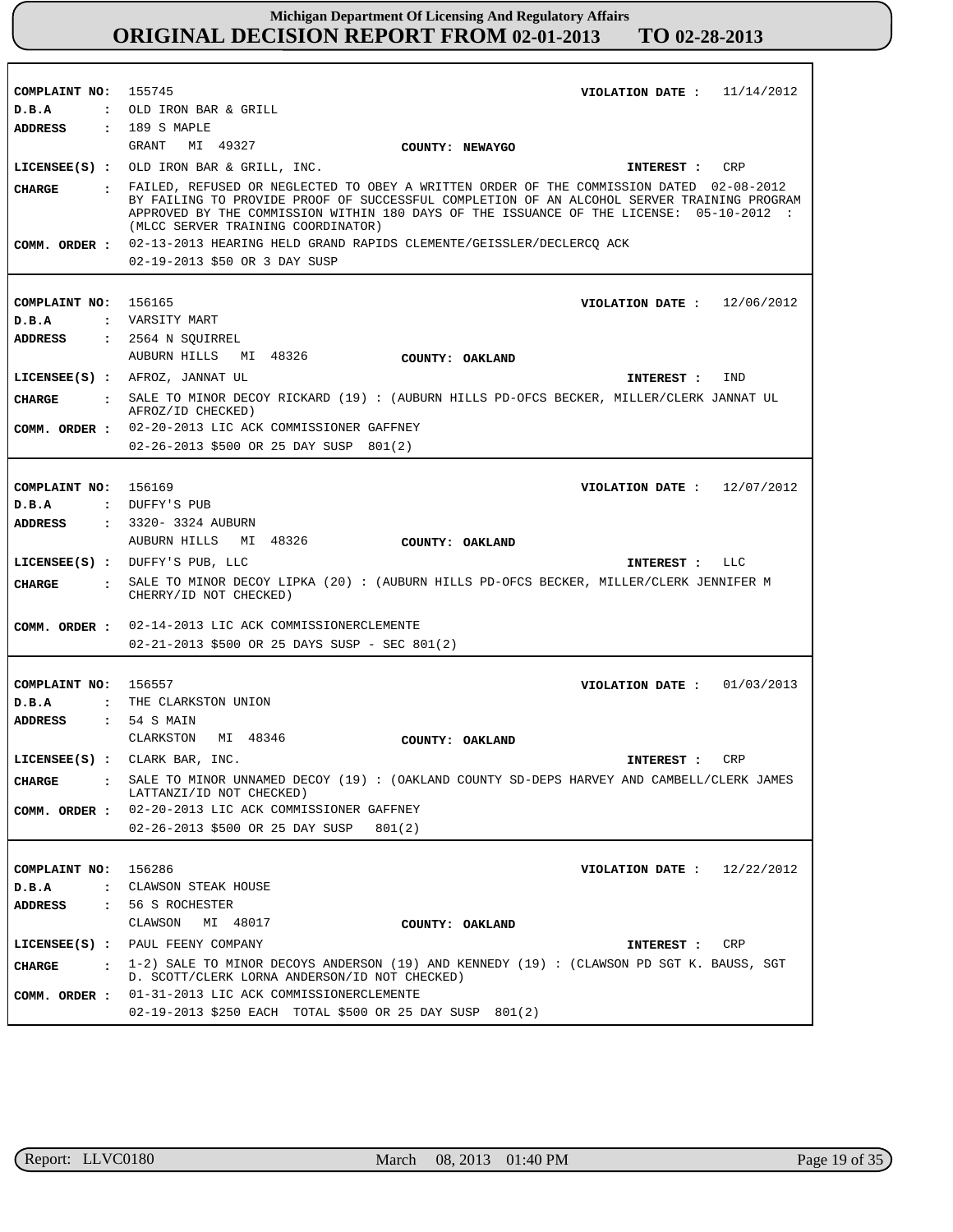| COMPLAINT NO: 156285                      | VIOLATION DATE: $12/22/2012$                                                                                                                                                                                                                                         |
|-------------------------------------------|----------------------------------------------------------------------------------------------------------------------------------------------------------------------------------------------------------------------------------------------------------------------|
| D.B.A                                     | : ROYAL KUBO                                                                                                                                                                                                                                                         |
| ADDRESS                                   | : 27 E FOURTEEN MILE                                                                                                                                                                                                                                                 |
|                                           | CLAWSON MI 48017<br>COUNTY: OAKLAND                                                                                                                                                                                                                                  |
|                                           | $LICENSEE(S)$ : ROYAL KUBO, LLC<br>INTEREST : LLC                                                                                                                                                                                                                    |
| CIIARGE<br>$\ddot{\mathbf{r}}$            | 1-2) SALE TO MINOR DECOYS ANDERSON (19) AND KENNEDY (19): (CLAWSON PD SGT K. BAUSS, SGT<br>D. SCOTT/CLERK OLIVIA SILVERI/ID NOT CHECKED)                                                                                                                             |
| COMM. ORDER :                             | 01-29-2013 LIC ACK COMMISSIONERCLEMENTE                                                                                                                                                                                                                              |
|                                           | 02-19-2013 1)\$350, 2)\$350 FOR A TOTAL OF \$700 OR 35 DAYS SUSP - SEC 801(2)                                                                                                                                                                                        |
|                                           |                                                                                                                                                                                                                                                                      |
| COMPLAINT NO: 156284                      | VIOLATION DATE: $12/22/2012$                                                                                                                                                                                                                                         |
| D.B.A                                     | : TRINI & CARMENS                                                                                                                                                                                                                                                    |
| ADDRESS                                   | : 1119 W MAPLE                                                                                                                                                                                                                                                       |
|                                           | CLAWSON MI 48017<br>COUNTY: OAKLAND                                                                                                                                                                                                                                  |
| $LICENSEE(S)$ : SHILLA, INC.              | CRP<br>INTEREST :                                                                                                                                                                                                                                                    |
|                                           |                                                                                                                                                                                                                                                                      |
| <b>CHARGE</b>                             | $\pm$ 1-2) SALE TO MINOR DECOYS ANDERSON (19) AND KENNEDY (19): (CLAWSON PD SGT K. BAUSS, SGT<br>D. SCOTT/CLERK DIANNE HALE/ID NOT CHECKED)                                                                                                                          |
| COMM. ORDER :                             | 02-04-2013 LIC ACK COMMISSIONERCLEMENTE                                                                                                                                                                                                                              |
|                                           | 02-19-2013 \$300 EACH TOTAL \$600 OR 30 DAY SUSP 801(2)                                                                                                                                                                                                              |
|                                           |                                                                                                                                                                                                                                                                      |
| COMPLAINT NO: 156683                      | 01/15/2013<br>VIOLATION DATE :                                                                                                                                                                                                                                       |
| D.B.A<br>$\mathbf{r}$                     | ON THE WATERFRONT                                                                                                                                                                                                                                                    |
| <b>ADDRESS</b>                            | : 8635 COOLEY LAKE                                                                                                                                                                                                                                                   |
|                                           | MI 48382<br>COMMERCE TOWNSHIP<br>COUNTY: OAKLAND                                                                                                                                                                                                                     |
| $LICENSEE(S)$ :                           | JARJOSA OPERATING, LLC<br>INTEREST : LLC                                                                                                                                                                                                                             |
|                                           | NSF CHECK \$217.44                                                                                                                                                                                                                                                   |
| CHARGE<br>$\sim$ $\sim$ $\sim$ $\sim$     |                                                                                                                                                                                                                                                                      |
| COMM. ORDER :                             | 02-11-2013 LIC ACK COMMISSIONER GAFFNEY                                                                                                                                                                                                                              |
|                                           | 02-12-2013 \$100 OR 5 DAYS SUSP.                                                                                                                                                                                                                                     |
|                                           |                                                                                                                                                                                                                                                                      |
| COMPLAINT NO:                             | 156430<br>12/21/2012<br>VIOLATION DATE :                                                                                                                                                                                                                             |
| D.B.A                                     | : ON THE WATERFRONT                                                                                                                                                                                                                                                  |
| ADDRESS                                   | : 8635 COOLEY LAKE                                                                                                                                                                                                                                                   |
|                                           | COMMERCE TOWNSHIP<br>MI 48382<br>COUNTY: OAKLAND                                                                                                                                                                                                                     |
| $LICENSEE(S)$ :                           | JARJOSA OPERATING, LLC<br>LLC<br>INTEREST :                                                                                                                                                                                                                          |
| CHARGE<br><b>Contract Contract Street</b> | NSF CHECK \$933.51 PAID 1/16/13                                                                                                                                                                                                                                      |
| COMM. ORDER :                             | 02-05-2013 LIC ACK COMMISSIONER GAFFNEY                                                                                                                                                                                                                              |
|                                           | 02-07-2013 \$100 OR 5 DAYS SUSP.                                                                                                                                                                                                                                     |
|                                           |                                                                                                                                                                                                                                                                      |
| COMPLAINT NO:                             | 154062<br>07/19/2012<br>VIOLATION DATE :                                                                                                                                                                                                                             |
| D.B.A<br>$\ddot{\cdot}$                   | TWIN LAKES PARTY SHOPPE                                                                                                                                                                                                                                              |
| ADDRESS                                   | $: 2711$ BENSTEIN                                                                                                                                                                                                                                                    |
|                                           | COMMERCE TOWNSHIP<br>MI 48390<br>COUNTY: OAKLAND                                                                                                                                                                                                                     |
| $LICENSEE(S)$ :                           | CRP<br>SANA ENTERPRISES, INC.<br>INTEREST :                                                                                                                                                                                                                          |
| <b>CHARGE</b><br>$\mathbf{r}$             | 1-10) ALLOWED THE SALE, POSSESSION, OR USE OF A CONTROLLED SUBSTANCE ON THE LICENSED                                                                                                                                                                                 |
|                                           | PREMISES, SPECIFICALLY: HEAD TRIP, KUSH, HAPPY SMURF (5 CONTAINERS), HAPPY SMURF (19<br>CONTAINERS) MR. SMILEY (1 CONTAINER), LEGAL DEVIL, MR. SMILEY 8 CONTAINERS), OMG, DR.<br>FEELGOOD AND FUNKY GREEN STUFF : (OAKLAND COUNTY SD -VANCAMP/SERVIS/JACOB/JENNINGS) |
| COMM. ORDER :                             | 01-29-2013 HEARING HELD SOUTHFIELD/MOODY-FREEZA/GIBSON NEG SETTLEMENT COST \$28.60                                                                                                                                                                                   |
|                                           | 02-06-2013 5 DAYS SUSP TO BE SERVED MONDAY THROUGH FRIDAY. 1-10)\$200 EACH FOR A TOTAL OF<br>\$2000 OR 100 DAYS SUSP. NEGOTIATED SETTLEMENT                                                                                                                          |

٦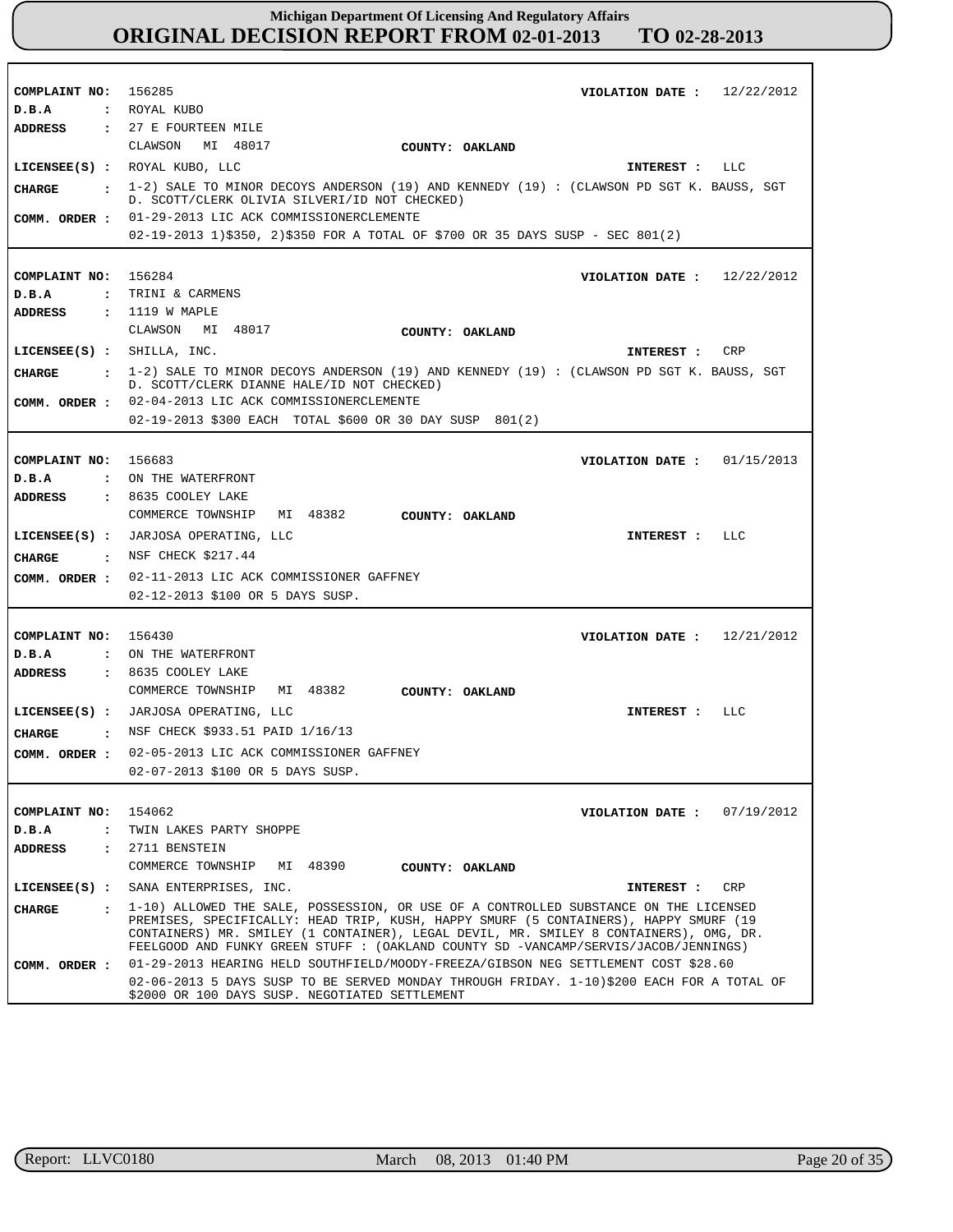| COMPLAINT NO: 156020           | VIOLATION DATE: $11/13/2012$                                                                                                                        |
|--------------------------------|-----------------------------------------------------------------------------------------------------------------------------------------------------|
| D.B.A                          | : LUIGI'S TRATORIA                                                                                                                                  |
| ADDRESS                        | : 23360 FARMINGTON                                                                                                                                  |
|                                | FARMINGTON MI 48336<br>COUNTY: OAKLAND                                                                                                              |
|                                | LICENSEE(S) : BELCORP, INC.<br>INTEREST : CRP                                                                                                       |
| CHARGE                         | : 1) SELL, FURNISH TO PERSON UNDER 21 - DECOY BLACKMON (18): (FARMINGTON PUBLIC SAFETY<br>DEPARTMENT-BROWN/WASH; CLERK-DONALD MUNTER/NO ID CHECKED) |
| COMM. ORDER :                  | 02-11-2013 HEARING HELD SOUTHFIELD GAFFNEY/ASEVEDO/GIBSON ACK COST \$10.52                                                                          |
|                                | 02-13-2013 \$400 OR 20 DAY SUSP & \$10.52 W/FEES TOTAL \$410.52 801(2)                                                                              |
|                                |                                                                                                                                                     |
| COMPLAINT NO: 155497           | VIOLATION DATE: $10/23/2012$                                                                                                                        |
| D.B.A                          | : HAGGERTY 8 FOOD & GAS                                                                                                                             |
| <b>ADDRESS</b>                 | $: 21122$ HAGGERTY                                                                                                                                  |
|                                | FARMINGTON HILLS MI 48335                                                                                                                           |
|                                | <b>COUNTY: OAKLAND</b>                                                                                                                              |
|                                | LICENSEE(S) : HAGGERTY 8 FOOD & GAS, INC.<br>CRP<br><b>INTEREST :</b>                                                                               |
| <b>CHARGE</b>                  | : NSF CHECK (2074.26) **NSF PAID 11/15/12**                                                                                                         |
| COMM. ORDER :                  | 02-11-2013 LIC ACK COMMISSIONER GAFFNEY                                                                                                             |
|                                | 02-21-2013 \$100 OR 5 DAY SUSP                                                                                                                      |
|                                |                                                                                                                                                     |
| COMPLAINT NO:                  | VIOLATION DATE: $11/03/2012$<br>156018                                                                                                              |
| D.B.A<br>$\mathbf{r}$          | 7-ELEVEN                                                                                                                                            |
| ADDRESS                        | $: 22069$ FARMINGTON                                                                                                                                |
|                                | FARMINGTON HILLS MI 48336<br>COUNTY: OAKLAND                                                                                                        |
|                                | <b>CLC</b><br>LICENSEE(S) : 7-ELEVEN, INC. (A TEXAS CORPORATION)<br>INTEREST :                                                                      |
|                                | CHEHADE, DAVID N<br>CLI.<br>INTEREST :                                                                                                              |
|                                | MARCEL CHEHADE, INC.<br><b>CLC</b><br>INTEREST :                                                                                                    |
|                                | NUTT, NANCY J<br>CLI<br>INTEREST :                                                                                                                  |
|                                | WALTER, JR., ROBERT K<br>CLI.<br>INTEREST :                                                                                                         |
|                                | WALTER, MARGARET M<br>CLI<br>INTEREST :                                                                                                             |
|                                | WILSON, HAROLD D<br>CLI<br>INTEREST :                                                                                                               |
|                                | 1) SELL, FURNISH TO PERSON UNDER 21 - X-224 (18): (MLCC ENFORCEMENT-TOMA/COLEMAN; CLERK-                                                            |
| <b>CHARGE</b>                  | KARLY KAPPLER/ID CHECKED)                                                                                                                           |
| COMM. ORDER :                  | 02-04-2013 HEARING HELD SOUTHFIELD CLEMENTE/MCDOWELL/GIBSON NEG SETTLEMENT                                                                          |
|                                | 02-06-2013 \$600 OR 30 DAYS SUSP - SEC 801(2) NEGOTIATED SETTLEMENT                                                                                 |
|                                |                                                                                                                                                     |
| COMPLAINT NO: 156396           | VIOLATION DATE: $12/28/2012$                                                                                                                        |
| D.B.A                          | SHOT'S TAVERN                                                                                                                                       |
| <b>ADDRESS</b><br>$\mathbf{r}$ | 30859 W TEN MILE                                                                                                                                    |
|                                | FARMINGTON HILLS<br>MI 48336<br>COUNTY: OAKLAND                                                                                                     |
| LICENSE (S) : ROBYN'S, INC.    | CRP<br><b>INTEREST :</b>                                                                                                                            |
| <b>CHARGE</b><br>$\mathbf{r}$  | 1-2) SALE TO MINOR DECOYS #1 (18) AND #2 (18) : (FARMINGTON HILLS PD-SGT HAUPT, DET<br>STEUER/CLERK DANIEL STEVEN BLANK/ID NOT CHECKED)             |
| COMM. ORDER :                  | 01-30-2013 LIC ACK COMMISSIONERCLEMENTE                                                                                                             |
|                                | 02-19-2013 \$250 EACH TOTAL \$500 OR 25 DAY SUSP 801(2)                                                                                             |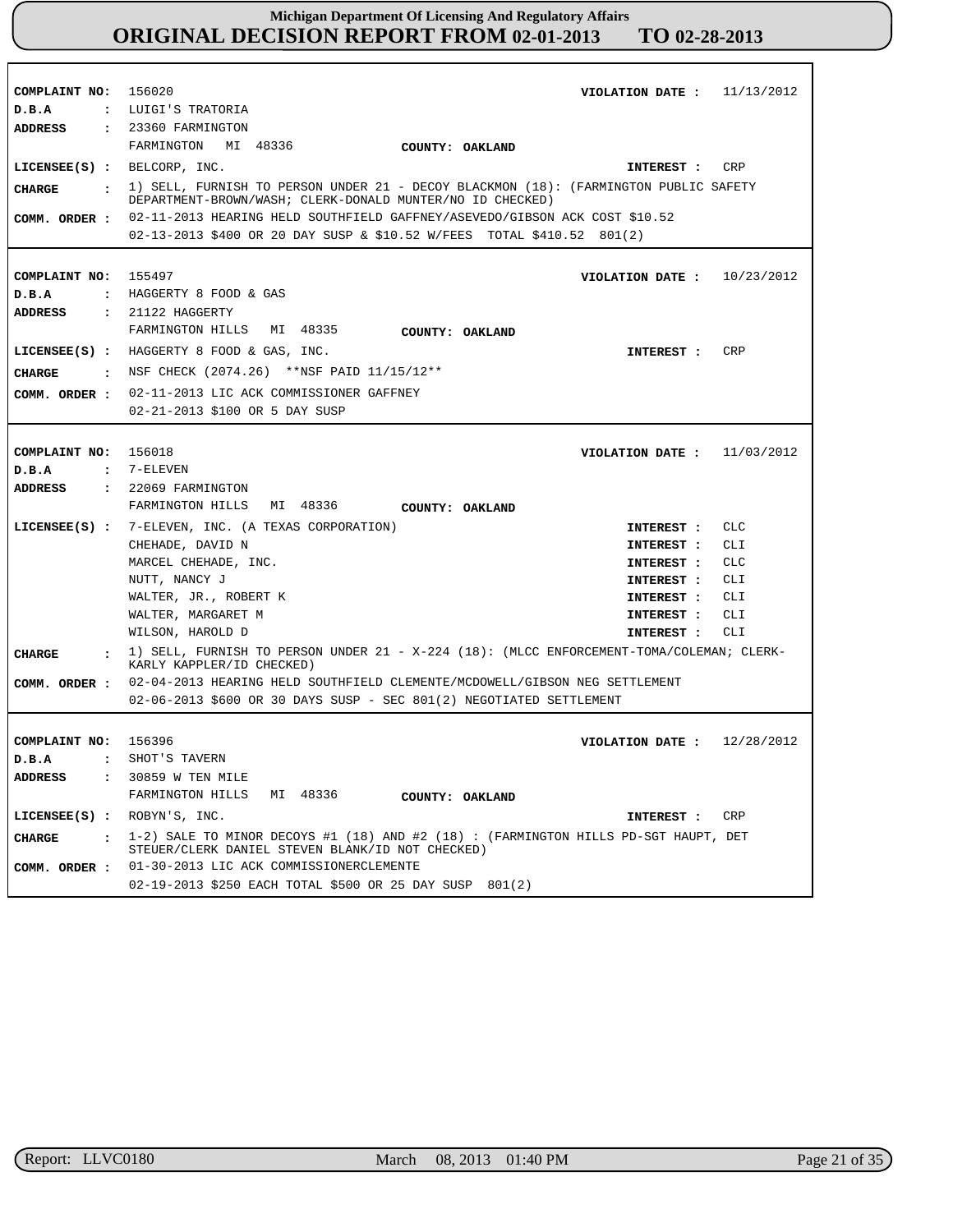| COMPLAINT NO: 156256             | VIOLATION DATE: $12/13/2012$                                                                                                                                                                                                                                                                                                                                                                                       |
|----------------------------------|--------------------------------------------------------------------------------------------------------------------------------------------------------------------------------------------------------------------------------------------------------------------------------------------------------------------------------------------------------------------------------------------------------------------|
| D.B.A                            | : EASTERN PALACE                                                                                                                                                                                                                                                                                                                                                                                                   |
| ADDRESS                          | : 21509 JOHN R                                                                                                                                                                                                                                                                                                                                                                                                     |
|                                  | HAZEL PARK MI 48030<br>COUNTY: OAKLAND                                                                                                                                                                                                                                                                                                                                                                             |
|                                  | LICENSEE(S) : HS PALACE, INC.<br>CRP<br>INTEREST :                                                                                                                                                                                                                                                                                                                                                                 |
| CHARGE                           | . FAILED, REFUSED OR NEGLECTED TO OBEY A WRITTEN ORDER OF THE COMMISSION DATED 05-30-2012<br>BY FAILING TO PROVIDE PROOF OF SUCCESSFUL COMPLETION OF AN ALCOHOL SERVER TRAINING PROGRAM<br>APPROVED BY THE COMMISSION WITHIN 180 DAYS OF THE ISSUANCE OF THE LICENSE: 06-12-2012 :<br>(MLCC SERVER TRAINING COORDINATOR)                                                                                           |
|                                  | COMM. ORDER : 01-24-2013 LIC ACK COMMISSIONER CLEMENTE<br>02-06-2013 \$50 OR 3 DAY SUSP                                                                                                                                                                                                                                                                                                                            |
|                                  |                                                                                                                                                                                                                                                                                                                                                                                                                    |
| COMPLAINT NO: 155199             | VIOLATION DATE: $10/23/2012$                                                                                                                                                                                                                                                                                                                                                                                       |
| D.B.A                            | : M-24 & SILVERBELL SUNOCO                                                                                                                                                                                                                                                                                                                                                                                         |
| <b>ADDRESS</b>                   | : 3901 S LAPEER<br>LAKE ORION MI 48360                                                                                                                                                                                                                                                                                                                                                                             |
|                                  | COUNTY: OAKLAND                                                                                                                                                                                                                                                                                                                                                                                                    |
|                                  | LICENSEE(S) : M-24 & SILVERBELL, INC.<br>CRP<br>INTEREST :                                                                                                                                                                                                                                                                                                                                                         |
| <b>CIIARGE</b>                   | : SELL, FURNISH TO PERSON UNDER 21 - CI 151202 (18): (OAKLAND COUNTY SHERIFF DEPARTMENT-<br>HUSTON; CLERK-UCHELBI OITERONG/NO ID CHECKED)                                                                                                                                                                                                                                                                          |
| COMM. ORDER :                    | 01-14-2013 HEARING HELD SOUTHFIELD MOURNING/ASEVEDO/GIBSON NEG SETTLEMENT WITNESS FEES                                                                                                                                                                                                                                                                                                                             |
|                                  | \$30.86<br>02-05-2013 \$400 OR 20 DAYS SUSP - SEC 801(2) & \$30.86 COSTS FOR A TOTAL OF \$430.86.<br>NEGOTIATED SETTLEMENT                                                                                                                                                                                                                                                                                         |
|                                  |                                                                                                                                                                                                                                                                                                                                                                                                                    |
| COMPLAINT NO: 156494             | 12/22/2012<br>VIOLATION DATE :                                                                                                                                                                                                                                                                                                                                                                                     |
| D.B.A                            | : CONCORD PARTY SHOPPE                                                                                                                                                                                                                                                                                                                                                                                             |
| ADDRESS                          | : 32680 CONCORD                                                                                                                                                                                                                                                                                                                                                                                                    |
|                                  | MADISON HEIGHTS MI 48071<br>COUNTY: OAKLAND                                                                                                                                                                                                                                                                                                                                                                        |
|                                  | LICENSEE(S) : CONCORD PARTY SHOPPE INC.<br><b>CRP</b><br>INTEREST :                                                                                                                                                                                                                                                                                                                                                |
| CHARGE                           | : NSF \$1100.42 *** EFT OUTSTANDING***                                                                                                                                                                                                                                                                                                                                                                             |
| COMM. ORDER :                    | 02-01-2013 LIC ACK COMMISSIONER GAFFNEY                                                                                                                                                                                                                                                                                                                                                                            |
|                                  | 02-21-2013 \$100 OR 5 DAYS SUSP.                                                                                                                                                                                                                                                                                                                                                                                   |
|                                  |                                                                                                                                                                                                                                                                                                                                                                                                                    |
| COMPLAINT NO: 155138             | 10/09/2012<br>VIOLATION DATE :                                                                                                                                                                                                                                                                                                                                                                                     |
| D.B.A                            | : TAVERN 131                                                                                                                                                                                                                                                                                                                                                                                                       |
| <b>ADDRESS</b><br>$\ddot{\cdot}$ | 131 S MILFORD SUITE 600                                                                                                                                                                                                                                                                                                                                                                                            |
|                                  | MILFORD<br>MI 48381<br>COUNTY: OAKLAND                                                                                                                                                                                                                                                                                                                                                                             |
|                                  | LICENSEE(S) : RVAM GROUP, INC.<br>CRP<br>INTEREST :                                                                                                                                                                                                                                                                                                                                                                |
| <b>CHARGE</b>                    | . FAILED, REFUSED OR NEGLECTED TO OBEY A WRITTEN ORDER OF THE COMMISSION DATED 03-28-2012<br>BY FAILING TO PROVIDE PROOF OF SUCCESSFUL COMPLETION OF AN ALCOHOL SERVER TRAINING PROGRAM<br>APPROVED BY THE COMMISSION WITHIN 180 DAYS OF THE ISSUANCE OF THE LICENSE: 04-06-2012 :<br>(MLCC SERVER TRAINING COORDINATOR)                                                                                           |
| COMM. ORDER :                    | 01-14-2013 HEARING HELD SOUTHFIELD MOURNING/ASEVEDO/GIBSON RULE 15(E)                                                                                                                                                                                                                                                                                                                                              |
|                                  | 02-05-2013 \$100 OR 5 DAYS SUSP. RULE 15(E)                                                                                                                                                                                                                                                                                                                                                                        |
|                                  |                                                                                                                                                                                                                                                                                                                                                                                                                    |
| COMPLAINT NO:                    | 155270<br>VIOLATION DATE: $10/31/2012$                                                                                                                                                                                                                                                                                                                                                                             |
| D.B.A<br>$\ddot{\cdot}$          |                                                                                                                                                                                                                                                                                                                                                                                                                    |
| <b>ADDRESS</b>                   | : 41100 FOX RUN                                                                                                                                                                                                                                                                                                                                                                                                    |
|                                  | MI 48377<br>NOVI<br>COUNTY: OAKLAND                                                                                                                                                                                                                                                                                                                                                                                |
|                                  | LICENSEE(S) : FOX RUN VILLAGE, INC. (A MARYLAND CORPORATION)<br>INTEREST :<br>CRP                                                                                                                                                                                                                                                                                                                                  |
| CHARGE                           | : FAILED, REFUSED OR NEGLECTED TO OBEY A WRITTEN ORDER OF THE COMMISSION DATED 01-25-2012<br>AND AMENDED ORDER DATED 7/11/12, BY FAILING TO PROVIDE PROOF OF SUCCESSFUL COMPLETION OF<br>AN ALCOHOL SERVER TRAINING PROGRAM APPROVED BY THE COMMISSION WITHIN 180 DAYS OF THE<br>ISSUANCE OF THE LICENSE: 04-30-2012: (MLCC SERVER TRAINING COORDINATOR)<br>02-05-2013 \$100 OR 5 DAYS SUSP. NEGOTIATED SETTLEMENT |
| COMM. ORDER :                    |                                                                                                                                                                                                                                                                                                                                                                                                                    |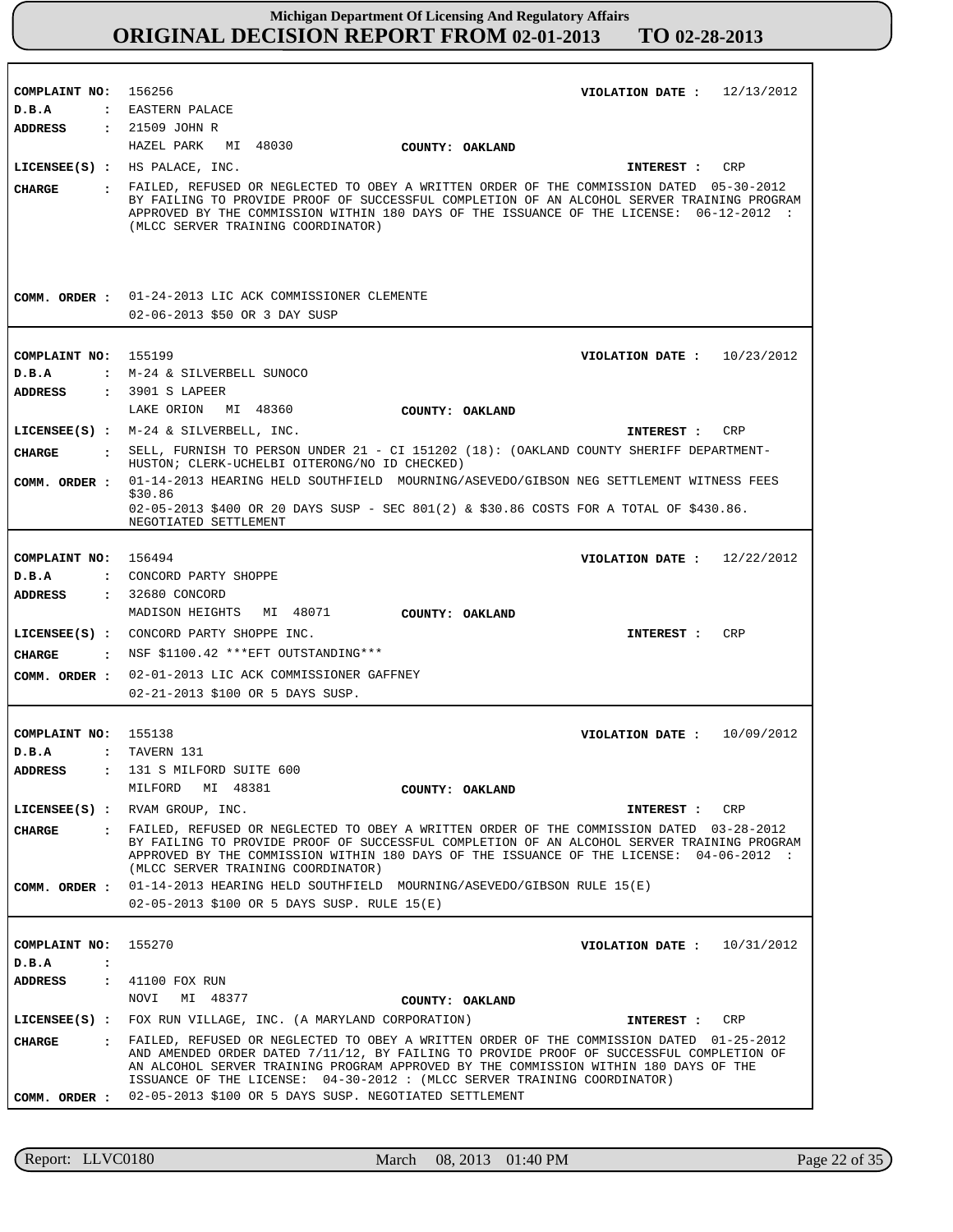**COMPLAINT NO:** 155200 **COMPLAINT NO:** 155172 **COMPLAINT NO:** 156345 **COMPLAINT NO:** 155867 **COMPLAINT NO:** 156295 **COMPLAINT NO:** 156296 **VIOLATION DATE : VIOLATION DATE :** 10/15/2012 **VIOLATION DATE : VIOLATION DATE :** 10/26/2012 **VIOLATION DATE : VIOLATION DATE :** 12/13/2012 10/13/2012 04/05/2011 12/17/2012 **D.B.A : D.B.A : D.B.A : D.B.A : D.B.A : D.B.A :** OXFORD WINE & BEVERAGE COMPANY FRANKLIN MARKET HEAT HEAT HAMLIN PUB HAMLIN PUB **ADDRESS : ADDRESS : ADDRESS : ADDRESS : ADDRESS : ADDRESS :** 11 S WASHINGTON 360 FRANKLIN 2- 4 N SAGINAW 2- 4 N SAGINAW 1982- 1988 S ROCHESTER HAMLIN SQUARE SHOPPING PLAZA 1982- 1988 S ROCHESTER HAMLIN SQUARE SHOPPING PLAZA OXFORD MI 48371 PONTIAC MI 48341 PONTIAC MI 48342 PONTIAC MI 48342 ROCHESTER MI 48307 ROCHESTER MI 48307 COMM. ORDER :  $01-14-2013$  HEARING HELD SOUTHFIELD MOURNING/ASEVEDO/GIBSON ACK 02-05-2013 \$600, \$100 WAIVED FOR A TOTAL OF \$500 OR 25 DAYS SUSP. 01-29-2013 HEARING HELD SOUTHFIELD/MOODY-FREEZA/GIBSON DISMISSED **COMM. ORDER :** 02-06-2013 DISMISSED WITH PREJUDICE. 02-11-2013 HEARING HELD SOUTHFIELD GAFFNEY/ASEVEDO/GIBSON NEG SETTLEMENT **COMM. ORDER :** 02-13-2013 \$200 OR 10 DAYS SUSP. 01-29-2013 LIC ACK COMMISSIONER GAFFNEY **COMM. ORDER :** 02-07-2013 \$250 OR 13 DAYS SUSP. 02-07-2013 HEARING HELD SWARTZ CREEK CLEMENTE/HALL/DECLERCQ DISMISSED **COMM. ORDER :** 02-13-2013 DISMISSED WITH PREJUDICE 02-07-2013 HEARING HELD SWARTZ CREEK CLEMENTE/HALL/DECLERCQ DIMISSED. **COMM. ORDER :** 02-13-2013 DISMISSED WITH PREJUDICE **LICENSEE(S) :** OXFORD WINE & BEVERAGE COMPANY, INC. **LICENSEE(S) :** FRANKLIN MARKET, INC. **LICENSEE(S) :** T & F RESTAURANT, INC. **LICENSEE(S) :** T & F RESTAURANT, INC. **LICENSEE(S) :** HAMLIN PUB, L.L.C. **LICENSEE(S) :** HAMLIN PUB, L.L.C. CRP CRP CR<sub>P</sub> CRP  $L.L.C$ LLC **CHARGE : CHARGE : CHARGE : CHARGE : CHARGE : CHARGE :** SELL, FURNISH TO PERSON UNDER 21 DECOY X-211 (20): (MLCC ENFORCEMENT-MEDLER; CLERK-MAUREEN A. RONDY/NO ID CHECKED) : NSF CHECK \$2970.30 \*\*NSF PAID 10/30/12\*\* OBTAIN A LICENSE FOR THE USE OR BENEFIT OF 4 BROTHERS ENTERTAINMENT, INC., WHOSE NAME DOES NOT APPEAR ON THE LICENSE : (MLCC-JENSEN) : NSF CHECK \$1192.50 NSF CHECK \$516.55 \*\*\*NSF OUTSTANDING\*\*\* NSF CHECK \$1087.41 \*\*\*NSF OUTSTANDING\*\*\* **INTEREST : INTEREST : INTEREST : INTEREST : INTEREST : INTEREST : COUNTY: OAKLAND COUNTY: OAKLAND COUNTY: OAKLAND COUNTY: OAKLAND COUNTY: OAKLAND COUNTY: OAKLAND**

Report: LLVC0180 March 08, 2013 01:40 PM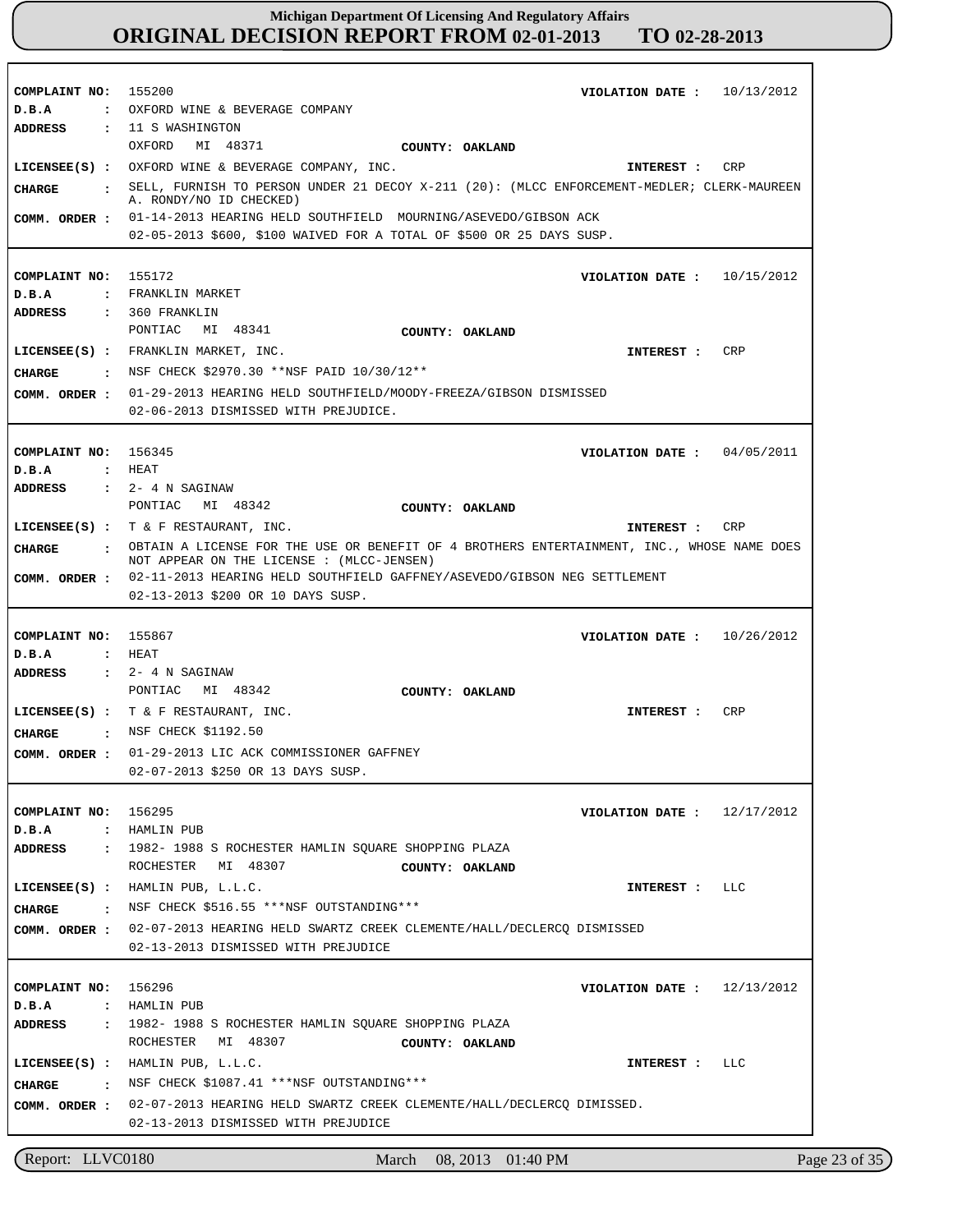| COMPLAINT NO: 156197        | VIOLATION DATE: $12/10/2012$                                                                                                                                                                                                                                                                                                                                                                                                                                                                                                                                                                                                                                                                                                                                                              |
|-----------------------------|-------------------------------------------------------------------------------------------------------------------------------------------------------------------------------------------------------------------------------------------------------------------------------------------------------------------------------------------------------------------------------------------------------------------------------------------------------------------------------------------------------------------------------------------------------------------------------------------------------------------------------------------------------------------------------------------------------------------------------------------------------------------------------------------|
| D.B.A                       | : TAPPERS PUB                                                                                                                                                                                                                                                                                                                                                                                                                                                                                                                                                                                                                                                                                                                                                                             |
| ADDRESS : 877 E AUBURN      |                                                                                                                                                                                                                                                                                                                                                                                                                                                                                                                                                                                                                                                                                                                                                                                           |
|                             | ROCHESTER HILLS MI 48307 COUNTY: OAKLAND                                                                                                                                                                                                                                                                                                                                                                                                                                                                                                                                                                                                                                                                                                                                                  |
|                             | LICENSEE(S) : LA ROCCA & WILLIAMS, LLC<br>INTEREST : LLC                                                                                                                                                                                                                                                                                                                                                                                                                                                                                                                                                                                                                                                                                                                                  |
| <b>CHARGE</b>               | : NSF CHECK \$645.65 PAID 1/2/13                                                                                                                                                                                                                                                                                                                                                                                                                                                                                                                                                                                                                                                                                                                                                          |
|                             | COMM. ORDER : 02-01-2013 LIC ACK COMMISSIONER GAFFNEY                                                                                                                                                                                                                                                                                                                                                                                                                                                                                                                                                                                                                                                                                                                                     |
|                             | 02-21-2013 DISMISSED FOR INSUFFICIENT EVIDENCE                                                                                                                                                                                                                                                                                                                                                                                                                                                                                                                                                                                                                                                                                                                                            |
|                             |                                                                                                                                                                                                                                                                                                                                                                                                                                                                                                                                                                                                                                                                                                                                                                                           |
| COMPLAINT NO: 154776        | VIOLATION DATE: $11/23/2009$                                                                                                                                                                                                                                                                                                                                                                                                                                                                                                                                                                                                                                                                                                                                                              |
| D.B.A                       | : MEXICO LINDO RESTAURANT                                                                                                                                                                                                                                                                                                                                                                                                                                                                                                                                                                                                                                                                                                                                                                 |
| ADDRESS                     | $: 6225$ HIGHLAND                                                                                                                                                                                                                                                                                                                                                                                                                                                                                                                                                                                                                                                                                                                                                                         |
|                             | WATERFORD MI 48327<br><b>COUNTY: OAKLAND</b>                                                                                                                                                                                                                                                                                                                                                                                                                                                                                                                                                                                                                                                                                                                                              |
|                             | LICENSEE(S) : MEXICO LINDO, INC.<br>INTEREST : CRP                                                                                                                                                                                                                                                                                                                                                                                                                                                                                                                                                                                                                                                                                                                                        |
| CHARGE                      | : 1-2) FAILED TO REPORT ANY STOCK TRANSFER IN THE CORPORATION DURING THE PRECEDING LICENSING<br>YEAR, SPECIFICALLY: BY JULY 1, 2010 AND BY JULY 1, 2011; 3) SOLD OR TRANSFERRED IN THE<br>AGGREGATE MORE THAN 10% OF THE STOCK OF THE LICENSED CORPORATION TTO ELIZABETH TOKATLIAN,<br>WITHOUT PRIOR APPROVAL OF MLCC : (MLCC INV HARDAWAY)                                                                                                                                                                                                                                                                                                                                                                                                                                               |
|                             | COMM. ORDER : 02-11-2013 HEARING HELD SOUTHFIELD GAFFNEY/ASEVEDO/GIBSON ACK                                                                                                                                                                                                                                                                                                                                                                                                                                                                                                                                                                                                                                                                                                               |
|                             | 02-13-2013 1)\$300 WAIVED 2-3)DISMISSED WITH PREJUDICE                                                                                                                                                                                                                                                                                                                                                                                                                                                                                                                                                                                                                                                                                                                                    |
|                             |                                                                                                                                                                                                                                                                                                                                                                                                                                                                                                                                                                                                                                                                                                                                                                                           |
| COMPLAINT NO: 156474        | VIOLATION DATE : $01/12/2012$                                                                                                                                                                                                                                                                                                                                                                                                                                                                                                                                                                                                                                                                                                                                                             |
| D.B.A                       | : SCHMIDTYS                                                                                                                                                                                                                                                                                                                                                                                                                                                                                                                                                                                                                                                                                                                                                                               |
| ADDRESS                     | : 802 W SEVENTH                                                                                                                                                                                                                                                                                                                                                                                                                                                                                                                                                                                                                                                                                                                                                                           |
|                             | EVART MI 49631<br>COUNTY: OSCEOLA                                                                                                                                                                                                                                                                                                                                                                                                                                                                                                                                                                                                                                                                                                                                                         |
| LICENSEE(S) : SCHMIDTYS LLC | INTEREST : LLC                                                                                                                                                                                                                                                                                                                                                                                                                                                                                                                                                                                                                                                                                                                                                                            |
| CIIARGE                     | . 1) SOLD OR TRANSFERRED LICENSE OR AN INTEREST IN LICENSE TO FINEGAN MANAGEMENT, INC.,<br>WITHOUT PRIOR APPROVAL OF MLCC; 2) ALLOWED FINEGAN MANAGEMENT INC., WHOSE NAME DOES NOT<br>APPEAR ON LICENSE TO DERIVE USE OR BENEFIT : (LCC INV KLINGBEIL)                                                                                                                                                                                                                                                                                                                                                                                                                                                                                                                                    |
|                             | COMM. ORDER : 01-29-2013 LIC ACK COMMISSIONERCLEMENTE                                                                                                                                                                                                                                                                                                                                                                                                                                                                                                                                                                                                                                                                                                                                     |
|                             | 02-19-2013 150.00 FOR CAHRGE 1 AND 50.00 FOR CHARGE 2 TOTAL 200.00 OR 10 DAY SUSP. FINE TO<br>BE PAID WITHIN 45 DAYS FROM THE DATE OF THIS ORDER. SINCE THIS COMMISSIONER FINDS AMPLE<br>EVIDENCE TO CONCLUDE THAT AN UNLICENSED ENTITY HAS ASSUMED CONTROL OF THE SUBJECT LICENSED<br>ESTABLISHMENT, THE COMMISSIONER FURTHER ORDERS ALL LICENSES AND PERMITS ISSUED TO THIS<br>LICENSEE AT THE ABOVE NAMED ADDRESS IMMEDIATELY SUSPENDEND, WITH THE SUSPENSION REMAINING<br>IN EFFECT UNTIL ALL FINES IN THIS MATTER HAVE BEEN PAID AND THE LICENSEE EITHER ASSUMES<br>PROPRIETARY CONTROL OF THIS BUSINESS, TRANSFERS THESE LICENSES AND PERMITS TO A PERSON<br>APPROVED BY THE MLCC, OR THE LICENSES AND PERMTIS TERMINATE UNDER THE PROVISIONS OF<br>ADMINISTRATIVE RULE R 436.1107. |
|                             |                                                                                                                                                                                                                                                                                                                                                                                                                                                                                                                                                                                                                                                                                                                                                                                           |
| COMPLAINT NO:               | 154827<br>VIOLATION DATE: 08/28/2012                                                                                                                                                                                                                                                                                                                                                                                                                                                                                                                                                                                                                                                                                                                                                      |
| D.B.A<br><b>ADDRESS</b>     | : PIZZA HUT<br>: 290- 294 N RIVER                                                                                                                                                                                                                                                                                                                                                                                                                                                                                                                                                                                                                                                                                                                                                         |
|                             | HOLLAND<br>MI 49423<br>COUNTY: OTTAWA                                                                                                                                                                                                                                                                                                                                                                                                                                                                                                                                                                                                                                                                                                                                                     |
|                             | LICENSEE(S) : MICHIGAN PIZZA HUT, INC.<br>INTEREST :<br>CRP                                                                                                                                                                                                                                                                                                                                                                                                                                                                                                                                                                                                                                                                                                                               |
|                             |                                                                                                                                                                                                                                                                                                                                                                                                                                                                                                                                                                                                                                                                                                                                                                                           |
| <b>CHARGE</b>               | . 1) SELL, FURNISH TO PERSON UNDER 21 - DECOY DEHAAN (19); 2) SELL, FURNISH TO PERSON UNDER<br>21 - DECOY SCOTT (18): (OTTAWA COUNTY SHERIFF DEPARTMENT-KIMBER/HEATON; CLERK-RICKY LEE<br>THOMPSON/ID CHECKED)                                                                                                                                                                                                                                                                                                                                                                                                                                                                                                                                                                            |
| COMM. ORDER :               | 01-23-2013 LIC ACK COMMISSIONERCLEMENTE                                                                                                                                                                                                                                                                                                                                                                                                                                                                                                                                                                                                                                                                                                                                                   |
|                             | 02-04-2013 \$350 EACH TOTAL \$700 OR 35 DAY SUSP 801(2)                                                                                                                                                                                                                                                                                                                                                                                                                                                                                                                                                                                                                                                                                                                                   |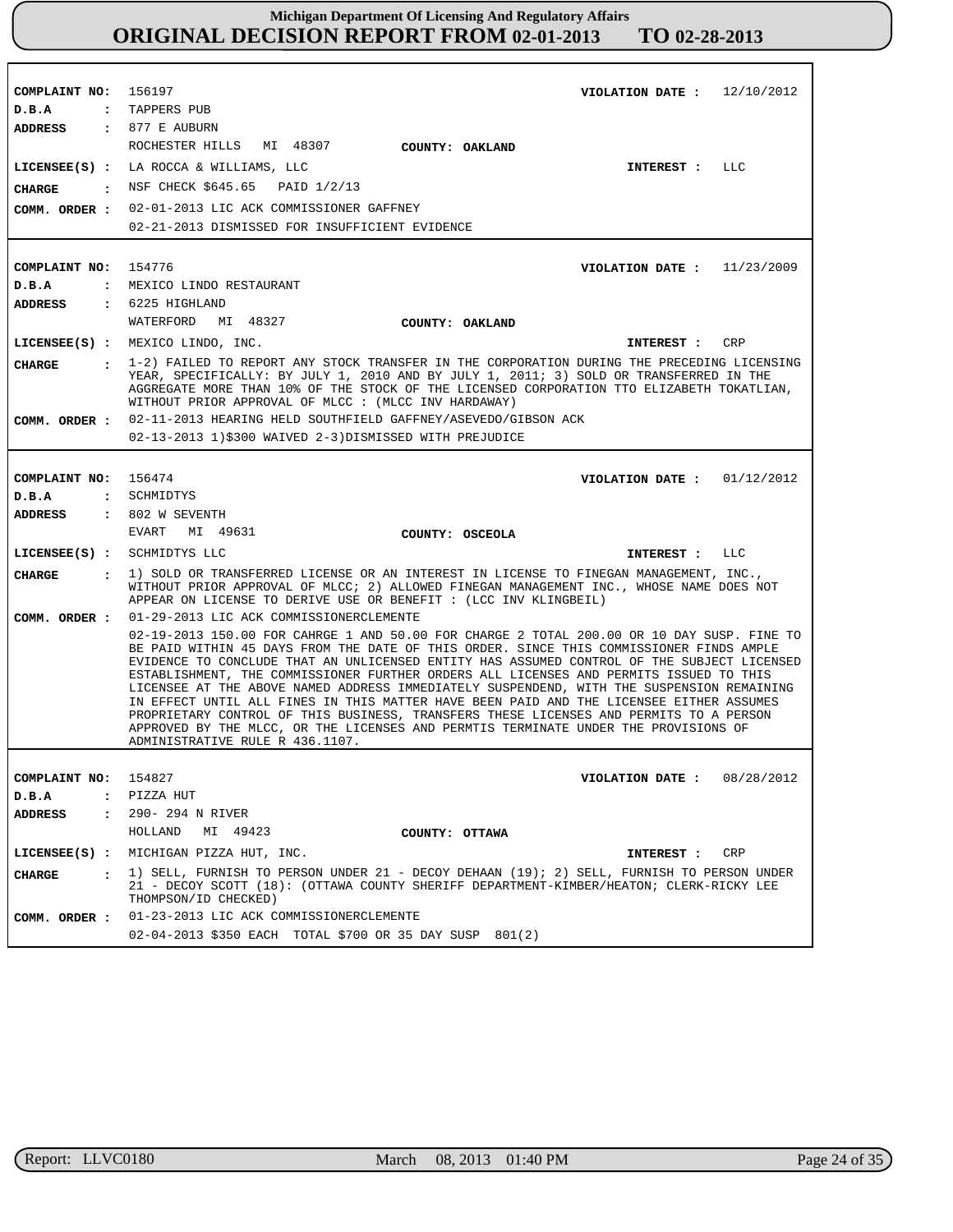| COMPLAINT NO: 156516 | VIOLATION DATE: $01/04/2013$                                                                                                                                                                                                                                                                                                                                                               |
|----------------------|--------------------------------------------------------------------------------------------------------------------------------------------------------------------------------------------------------------------------------------------------------------------------------------------------------------------------------------------------------------------------------------------|
| D.B.A                | : CORNER MARKET                                                                                                                                                                                                                                                                                                                                                                            |
| <b>ADDRESS</b>       | $: 14785$ CLEVELAND                                                                                                                                                                                                                                                                                                                                                                        |
|                      | SPRING LAKE MI 49456<br>COUNTY: OTTAWA                                                                                                                                                                                                                                                                                                                                                     |
|                      | LICENSEE(S) : BARIA AND SONS, LLC<br>INTEREST : LLC                                                                                                                                                                                                                                                                                                                                        |
| CHARGE               | : NSF CHECK \$1784.04 ***NSF PAID 1/28/13***                                                                                                                                                                                                                                                                                                                                               |
| COMM. ORDER :        | 02-11-2013 LIC ACK COMMISSIONER GAFFNEY                                                                                                                                                                                                                                                                                                                                                    |
|                      | 02-21-2013 \$200 COMBINED WITH 2-156450 FOR \$200 COMBINED WITH 2-156517 FOR \$200 FOR A<br>TOTAL OF \$600 OR 30 DAYS SUSP. THE COMMISSIONER ALSO ORDERS THAT THE LICENSEE PAY FOR<br>PURCHASES OF ALCOHOLIC LIQUOR FROM THE MLCC WITH A CASHIER'S CHECK, CERTIFIED CHECK OR<br>MONEY ORDER FOR A PERIOD OF 6 MONTHS FROM THE DATE OF THIS ORDER.                                          |
|                      |                                                                                                                                                                                                                                                                                                                                                                                            |
| COMPLAINT NO: 156450 | VIOLATION DATE: $12/29/2012$                                                                                                                                                                                                                                                                                                                                                               |
| D.B.A                | : CORNER MARKET                                                                                                                                                                                                                                                                                                                                                                            |
| ADDRESS              | $: 14785$ CLEVELAND                                                                                                                                                                                                                                                                                                                                                                        |
|                      | SPRING LAKE MI 49456<br>COUNTY: OTTAWA                                                                                                                                                                                                                                                                                                                                                     |
|                      | LICENSEE(S) : BARIA AND SONS, LLC<br>INTEREST : LLC                                                                                                                                                                                                                                                                                                                                        |
| <b>CHARGE</b>        | : NSF CHECK \$5684.31 ***NSF PAID $1/16/13$ ***                                                                                                                                                                                                                                                                                                                                            |
|                      | COMM. ORDER : 02-11-2013 LIC ACK COMMISSIONER GAFFNEY                                                                                                                                                                                                                                                                                                                                      |
|                      | 02-21-2013 \$200 COMBINED WITH 2-156516 FOR \$200 COMBINED WITH 2-156517 FOR \$200 FOR A<br>TOTAL OF \$600 OR 30 DAYS SUSP. THE COMMISSIONER ALSO ORDERS THAT THE LICENSEE PAY FOR<br>PURCHASES OF ALCOHOLIC LIQUOR FROM THE MLCC WITH A CASHIER'S CHECK, CERTIFIED CHECK OR<br>MONEY ORDER FOR A PERIOD OF 6 MONTHS FROM THE DATE OF THIS ORDER.                                          |
|                      |                                                                                                                                                                                                                                                                                                                                                                                            |
| COMPLAINT NO: 156517 | VIOLATION DATE: 01/05/2013                                                                                                                                                                                                                                                                                                                                                                 |
| D.B.A                | : CORNER MARKET                                                                                                                                                                                                                                                                                                                                                                            |
| ADDRESS              | : 14785 CLEVELAND<br>SPRING LAKE MI 49456<br>COUNTY: OTTAWA                                                                                                                                                                                                                                                                                                                                |
|                      | LICENSEE(S) : BARIA AND SONS, LLC<br>INTEREST : LLC                                                                                                                                                                                                                                                                                                                                        |
| CHARGE               | : NSF CHECK \$1984.11 ***NSF PAID 1/28/13***                                                                                                                                                                                                                                                                                                                                               |
| COMM. ORDER :        | 02-11-2013 LIC ACK COMMISSIONER GAFFNEY                                                                                                                                                                                                                                                                                                                                                    |
|                      | 02-21-2013 \$200 COMBINED WITH 2-156516 FOR \$200 COMBINED WITH 2-156450 FOR \$200 FOR A<br>TOTAL OF \$600 OR 30 DAYS SUSP. THE COMMISSIONER ALSO ORDERS THAT THE LICENSEE PAY FOR<br>PURCHASES OF ALCOHOLIC LIQUOR FROM THE MLCC WITH A CASHIER'S CHECK, CERTIFIED CHECK OR<br>MONEY ORDER FOR A PERIOD OF 6 MONTHS FROM THE DATE OF THIS ORDER.                                          |
|                      |                                                                                                                                                                                                                                                                                                                                                                                            |
| COMPLAINT NO: 156184 | VIOLATION DATE: $11/29/2012$                                                                                                                                                                                                                                                                                                                                                               |
| D.B.A                | : FIRST TURN CONVENIENCE STORE                                                                                                                                                                                                                                                                                                                                                             |
|                      | ADDRESS : R 5 2935 GRAHAM                                                                                                                                                                                                                                                                                                                                                                  |
|                      | SAGINAW<br>MI 48609<br>COUNTY: SAGINAW                                                                                                                                                                                                                                                                                                                                                     |
|                      | LICENSEE(S) : FIRST TURN INC.<br>CRP<br>INTEREST :                                                                                                                                                                                                                                                                                                                                         |
| CHARGE               | : NSF CHECK \$521.81 ** NSF PAID 12/28/12**                                                                                                                                                                                                                                                                                                                                                |
|                      | COMM. ORDER : 01-24-2013 LIC ACK COMMISSIONER GAFFNEY                                                                                                                                                                                                                                                                                                                                      |
|                      | 02-06-2013 \$100 OR 5 DAYS SUSP.                                                                                                                                                                                                                                                                                                                                                           |
|                      |                                                                                                                                                                                                                                                                                                                                                                                            |
| COMPLAINT NO:        | 156008<br>VIOLATION DATE : $11/19/2012$                                                                                                                                                                                                                                                                                                                                                    |
| D.B.A                | : BLUE DIAMOND LIQUOR                                                                                                                                                                                                                                                                                                                                                                      |
| ADDRESS              | : 1313 CUMBERLAND                                                                                                                                                                                                                                                                                                                                                                          |
|                      | SAGINAW<br>MI 48601<br>COUNTY: SAGINAW                                                                                                                                                                                                                                                                                                                                                     |
|                      | LICENSEE(S) : CUMBERLAND LIQUOR, INC.<br>CRP<br>INTEREST :                                                                                                                                                                                                                                                                                                                                 |
| <b>CHARGE</b>        | : NSF CHECK \$3343.71 *** NSF PAID IN FULL 12/6/12 ***                                                                                                                                                                                                                                                                                                                                     |
| COMM. ORDER :        | 01-24-2013 HEARING HELD SWARTZ CREEK CLEMENTE/HALL/DECLERCQ NEG SETTLEMENT                                                                                                                                                                                                                                                                                                                 |
|                      | 02-04-2013 \$300 COMBINED WITH 2-150547 FOR \$300 COMBINED WITH 2-152954 FOR \$300 FOR A<br>TOTAL OF \$900 OR 45 DAYS SUSP. AS ADDITIONAL PENALTY, THE COMMISSIONER ORDERS THAT THE<br>LICENSEE PAY FOR PURCHASES OF ALCOHOLIC LIOUOR FROM THE MLCC BY CERTIFIED CHECK, CASHIER'S<br>CHECK, OR MONEY ORDER FOR A PERIOD OF 12 MONTHS FROM THE DATE OF THIS ORDER. NEGOTIATED<br>SETTLEMENT |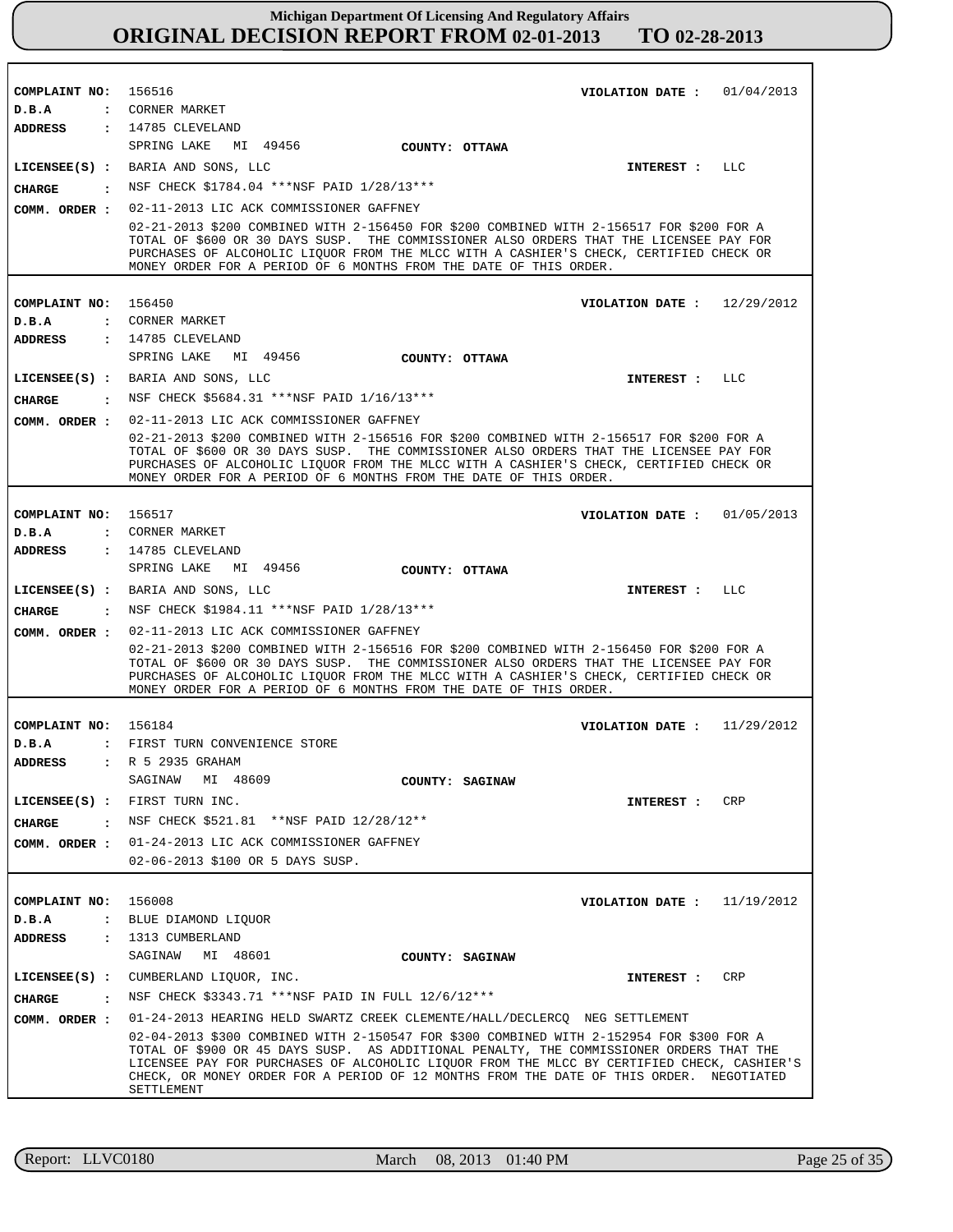| COMPLAINT NO: 150547     | VIOLATION DATE: $12/26/2011$                                                                                                                                                                                                                                                                                                                                                                                                                                                                                                                                              |
|--------------------------|---------------------------------------------------------------------------------------------------------------------------------------------------------------------------------------------------------------------------------------------------------------------------------------------------------------------------------------------------------------------------------------------------------------------------------------------------------------------------------------------------------------------------------------------------------------------------|
| D.B.A                    | : BLUE DIAMOND LIQUOR                                                                                                                                                                                                                                                                                                                                                                                                                                                                                                                                                     |
| <b>ADDRESS</b>           | : 1313 CUMBERLAND                                                                                                                                                                                                                                                                                                                                                                                                                                                                                                                                                         |
|                          | SAGINAW MI 48601<br>COUNTY: SAGINAW                                                                                                                                                                                                                                                                                                                                                                                                                                                                                                                                       |
|                          | LICENSEE(S) : CUMBERLAND LIQUOR, INC.<br><b>CRP</b><br>INTEREST :                                                                                                                                                                                                                                                                                                                                                                                                                                                                                                         |
| <b>CHARGE</b>            | : NSF CHECK (7577.08) **NSF PAID IN FULL 1/20/12**                                                                                                                                                                                                                                                                                                                                                                                                                                                                                                                        |
| COMM. ORDER :            | 01-24-2013 HEARING HELD SWARTZ CREEK CLEMENTE/HALL/DECLERCQ NEG SETTLEMENT                                                                                                                                                                                                                                                                                                                                                                                                                                                                                                |
|                          | 02-04-2013 \$300 COMBINED WITH 2-156008 FOR \$300 COMBINED WITH 2-152954 FOR \$300 FOR A<br>TOTAL OF \$900 OR 45 DAYS SUSP. AS ADDITIONAL PENALTY, THE COMMISSIONER ORDERS THAT THE<br>LICENSEE PAY FOR PURCHASES OF ALCOHOLIC LIQUOR FROM THE MLCC BY CERTIFIED CHECK, CASHIER'S<br>CHECK, OR MONEY ORDER FOR A PERIOD OF 12 MONTHS FROM THE DATE OF THIS ORDER. NEGOTIATED<br>SETTLEMENT                                                                                                                                                                                |
|                          |                                                                                                                                                                                                                                                                                                                                                                                                                                                                                                                                                                           |
| COMPLAINT NO:            | 152954<br>VIOLATION DATE: $05/15/2012$                                                                                                                                                                                                                                                                                                                                                                                                                                                                                                                                    |
| D.B.A                    | : BLUE DIAMOND LIQUOR                                                                                                                                                                                                                                                                                                                                                                                                                                                                                                                                                     |
|                          | ADDRESS : 1313 CUMBERLAND<br>SAGINAW MI 48601                                                                                                                                                                                                                                                                                                                                                                                                                                                                                                                             |
|                          | COUNTY: SAGINAW                                                                                                                                                                                                                                                                                                                                                                                                                                                                                                                                                           |
|                          | LICENSEE(S) : CUMBERLAND LIQUOR, INC.<br><b>CRP</b><br>INTEREST :                                                                                                                                                                                                                                                                                                                                                                                                                                                                                                         |
| CHARGE                   | . NSF CHECK \$2147.42 ***NSF PAID IN FULL 6/12/12***                                                                                                                                                                                                                                                                                                                                                                                                                                                                                                                      |
|                          | COMM. ORDER: 01-24-2013 HEARING HELD SWARTZ CREEK CLEMENTE/HALL/DECLERCQ NEG SETTLEMENT                                                                                                                                                                                                                                                                                                                                                                                                                                                                                   |
|                          | 02-04-2013 \$300 COMBINED WITH 2-150547 FOR \$300 COMBINED WITH 2-156008 FOR \$300 FOR A<br>TOTAL OF \$900 OR 45 DAYS SUSP. AS ADDITIONAL PENALTY, THE COMMISSIONER ORDERS THAT THE<br>LICENSEE PAY FOR PURCHASES OF ALCOHOLIC LIQUOR FROM THE MLCC BY CERTIFIED CHECK, CASHIER'S<br>CHECK, OR MONEY ORDER FOR A PERIOD OF 12 MONTHS FROM THE DATE OF THIS ORDER. NEGOTIATED<br>SETTLEMENT                                                                                                                                                                                |
|                          |                                                                                                                                                                                                                                                                                                                                                                                                                                                                                                                                                                           |
| COMPLAINT NO: 155317     | VIOLATION DATE: $10/12/2012$                                                                                                                                                                                                                                                                                                                                                                                                                                                                                                                                              |
| D.B.A                    | : PRAIRIE SALOON                                                                                                                                                                                                                                                                                                                                                                                                                                                                                                                                                          |
| ADDRESS                  | : R 2 5996 FERGUS                                                                                                                                                                                                                                                                                                                                                                                                                                                                                                                                                         |
|                          | SAINT CHARLES MI 48655<br>COUNTY: SAGINAW                                                                                                                                                                                                                                                                                                                                                                                                                                                                                                                                 |
|                          | LICENSEE(S) : RAP-PRAIRIE CORP.<br>CRP<br><b>INTEREST :</b>                                                                                                                                                                                                                                                                                                                                                                                                                                                                                                               |
| CIIARGE                  | : NSF \$501.75 *** EFT OUTSTANDING***                                                                                                                                                                                                                                                                                                                                                                                                                                                                                                                                     |
| COMM. ORDER :            | 02-07-2013 HEARING HELD SWARTZ CREEK CLEMENTE/HALL/DECLERCQ RULE 15(E)<br>02-19-2013 50.00 FURTHER, COMM ORDERS ALL LICENSES AND PERMTIS ISSUED BY THE COMMISSION TO<br>THIS LICENSEE AT THE ABOVE NAMED LOCATION BE SUSPENDEND IF THE ABOVE DISHONORED CHECK,<br>SERVICE CHARGES AND TOTAL FINES PREVIOUSLY AND CURRENTLYD UE ARE NOT PAID WITHIN 45 DAYS<br>FROM THE MAILING DATE OF THIS ORDER. THE SUSPENSION SHALL REMAIN IN EFFECT UNTIL THE<br>LICENSEE IS IN COMPLIANCE WITH THIS ORDER OR THE LICENSES AND PERMITS ARE TERMINATED,<br>PURSUANT TO RULE 436.1107. |
|                          |                                                                                                                                                                                                                                                                                                                                                                                                                                                                                                                                                                           |
| COMPLAINT NO:            | 155662<br>VIOLATION DATE: $10/30/2012$                                                                                                                                                                                                                                                                                                                                                                                                                                                                                                                                    |
| D.B.A<br>$\mathbf{r}$    | JEDDO GENERAL STORE                                                                                                                                                                                                                                                                                                                                                                                                                                                                                                                                                       |
| ADDRESS                  | $: 8498$ WILDCAT<br>JEDDO<br>MI 48032                                                                                                                                                                                                                                                                                                                                                                                                                                                                                                                                     |
|                          | COUNTY: ST CLAIR                                                                                                                                                                                                                                                                                                                                                                                                                                                                                                                                                          |
| $LICENSEE(S)$ :          | JOHN C. SPROWL II, INC.<br>CRP<br>INTEREST :<br>NSF CHECK (257.01) ** NSF PAID IN FULL **                                                                                                                                                                                                                                                                                                                                                                                                                                                                                 |
| <b>CHARGE</b><br>$\cdot$ |                                                                                                                                                                                                                                                                                                                                                                                                                                                                                                                                                                           |
| COMM. ORDER :            | 02-07-2013 LIC ACK COMMISSIONER GAFFNEY                                                                                                                                                                                                                                                                                                                                                                                                                                                                                                                                   |
|                          | 02-21-2013 150.00 FOR EACH CHARGE TOTAL 300.00. OR 15 DAY SUSP FINE TO BE PAID WITHIN 45<br>DAYS FROM THE MAILING DATE OF THIS ORDER. FURTHER, THE COMM ORDERS ALL LICENSES AND<br>PERMITS AT THIS LOCATION BE SUSPENDEND IF THE DISHONORED CHECKS, SERVICE CHARGES AND TOTAL<br>FINES PREVIOUSLY AND CURRENLTY DUE ARE NOT PAID WITHIN 45 DAYS FROM THE MAILING DATE OF<br>THIS ORDER. THIS SUSPENSION SHALL REMAIN IN EFFECT UNTIL THE LICENSEE IS IN COMPLIANCE<br>WITH THIS ORDER OR THE LICENSES AND PERMITS ARE TERMINATED, PURUSANT TO RULE 436.1107.              |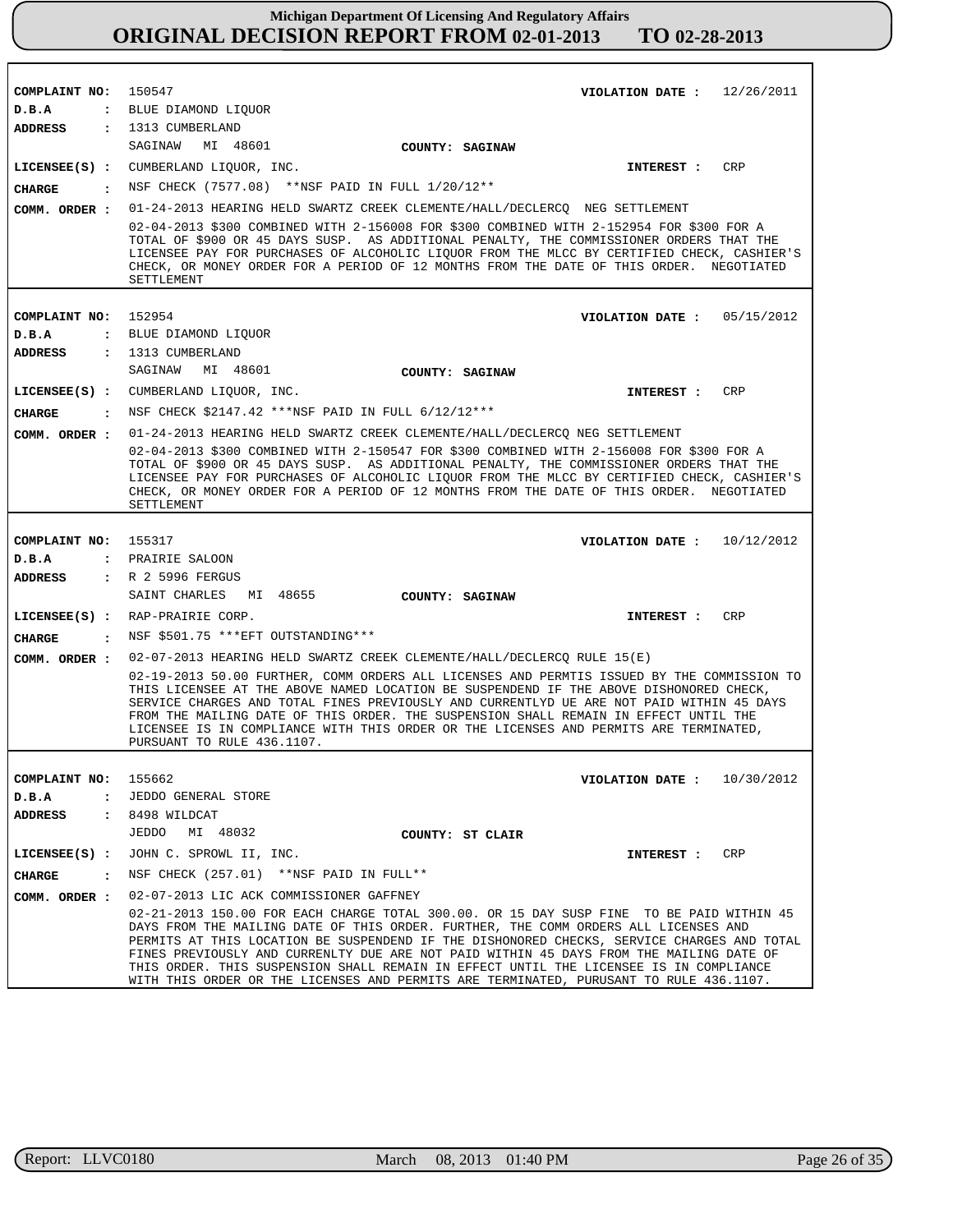| COMPLAINT NO: 155861 | VIOLATION DATE: $11/06/2012$                                                                                                                                                                                                                                                                                                                                                                                                                                                                                                                                 |
|----------------------|--------------------------------------------------------------------------------------------------------------------------------------------------------------------------------------------------------------------------------------------------------------------------------------------------------------------------------------------------------------------------------------------------------------------------------------------------------------------------------------------------------------------------------------------------------------|
| D.B.A                | : JEDDO GENERAL STORE                                                                                                                                                                                                                                                                                                                                                                                                                                                                                                                                        |
|                      | ADDRESS : 8498 WILDCAT                                                                                                                                                                                                                                                                                                                                                                                                                                                                                                                                       |
|                      | JEDDO MI 48032<br>COUNTY: ST CLAIR                                                                                                                                                                                                                                                                                                                                                                                                                                                                                                                           |
|                      | LICENSEE(S) : JOHN C. SPROWL II, INC.<br><b>CRP</b><br><b>INTEREST :</b>                                                                                                                                                                                                                                                                                                                                                                                                                                                                                     |
|                      | CHARGE : NSF CHECK \$398.25 ** PARTIAL PAYMENT RECEIVED 2/11/13. STILL OUTSTANDING: \$20 SVC FEE**                                                                                                                                                                                                                                                                                                                                                                                                                                                           |
|                      |                                                                                                                                                                                                                                                                                                                                                                                                                                                                                                                                                              |
|                      | COMM. ORDER : 02-07-2013 LIC ACK COMMISSIONER GAFFNEY                                                                                                                                                                                                                                                                                                                                                                                                                                                                                                        |
|                      | 02-21-2013 150.00 FOR EACH CHARGE TOTAL 300.00. OR 15 DAY SUSP FINE TO BE PAID WITHIN 45<br>DAYS FROM THE MAILING DATE OF THIS ORDER. FURTHER, THE COMM ORDERS ALL LICENSES AND<br>PERMITS AT THIS LOCATION BE SUSPENDEND IF THE DISHONORED CHECKS, SERVICE CHARGES AND TOTAL<br>FINES PREVIOUSLY AND CURRENLTY DUE ARE NOT PAID WITHIN 45 DAYS FROM THE MAILING DATE OF<br>THIS ORDER. THIS SUSPENSION SHALL REMAIN IN EFFECT UNTIL THE LICENSEE IS IN COMPLIANCE<br>WITH THIS ORDER OR THE LICENSES AND PERMITS ARE TERMINATED, PURUSANT TO RULE 436.1107. |
| COMPLAINT NO: 156278 | VIOLATION DATE: $12/11/2012$                                                                                                                                                                                                                                                                                                                                                                                                                                                                                                                                 |
| D.B.A                | : D-BROTHERS PARTY STORE                                                                                                                                                                                                                                                                                                                                                                                                                                                                                                                                     |
| ADDRESS              | : 6971 LAPEER                                                                                                                                                                                                                                                                                                                                                                                                                                                                                                                                                |
|                      | KIMBALL MI 48074<br>COUNTY: ST CLAIR                                                                                                                                                                                                                                                                                                                                                                                                                                                                                                                         |
|                      | LICENSEE(S) : D-BROTHERS PARTY STORE, INC., NO. 10<br>CRP<br>INTEREST :                                                                                                                                                                                                                                                                                                                                                                                                                                                                                      |
| <b>CHARGE</b>        | : NSF CHECK \$1426.95 ** NSF PAID 1/14/13**                                                                                                                                                                                                                                                                                                                                                                                                                                                                                                                  |
|                      |                                                                                                                                                                                                                                                                                                                                                                                                                                                                                                                                                              |
|                      | COMM. ORDER : 01-24-2013 LIC ACK COMMISSIONER GAFFNEY                                                                                                                                                                                                                                                                                                                                                                                                                                                                                                        |
|                      | 02-06-2013 \$200 OR 10 DAYS SUSP.                                                                                                                                                                                                                                                                                                                                                                                                                                                                                                                            |
|                      |                                                                                                                                                                                                                                                                                                                                                                                                                                                                                                                                                              |
| COMPLAINT NO: 156422 | VIOLATION DATE: $12/21/2012$<br>D.B.A : LOCKPORT LIOUOR                                                                                                                                                                                                                                                                                                                                                                                                                                                                                                      |
| ADDRESS              | : 56964 N MAIN SUITE 2                                                                                                                                                                                                                                                                                                                                                                                                                                                                                                                                       |
|                      | THREE RIVERS MI 49093<br>COUNTY: ST JOSEPH                                                                                                                                                                                                                                                                                                                                                                                                                                                                                                                   |
|                      | LICENSEE(S) : KARMAN, LLC<br>INTEREST : LLC                                                                                                                                                                                                                                                                                                                                                                                                                                                                                                                  |
|                      | CHARGE : NSF CHECK \$9555.19 ** NSF PAID 1/15/13**                                                                                                                                                                                                                                                                                                                                                                                                                                                                                                           |
|                      |                                                                                                                                                                                                                                                                                                                                                                                                                                                                                                                                                              |
|                      | COMM. ORDER : 01-28-2013 LIC ACK COMMISSIONER GAFFNEY                                                                                                                                                                                                                                                                                                                                                                                                                                                                                                        |
|                      | 02-06-2013 \$150 OR 8 DAYS SUSP.                                                                                                                                                                                                                                                                                                                                                                                                                                                                                                                             |
|                      |                                                                                                                                                                                                                                                                                                                                                                                                                                                                                                                                                              |
| COMPLAINT NO: 156163 | VIOLATION DATE: $12/01/2012$<br>D.B.A : GOOD TIME CHARLEYS                                                                                                                                                                                                                                                                                                                                                                                                                                                                                                   |
|                      | ADDRESS : 1140 S UNIVERSITY                                                                                                                                                                                                                                                                                                                                                                                                                                                                                                                                  |
|                      | ANN ARBOR MI 48104<br>COUNTY: WASHTENAW                                                                                                                                                                                                                                                                                                                                                                                                                                                                                                                      |
|                      | LICENSEE(S) : BIGGER THAN TEN, LLC<br>INTEREST : LLC                                                                                                                                                                                                                                                                                                                                                                                                                                                                                                         |
| CHARGE               | SELL TO MINOR DECOY X-226 (19) : (LCC INVS WARDZINSKI AND FLYNN-SLOAT/CLERK ASHLEY YE-                                                                                                                                                                                                                                                                                                                                                                                                                                                                       |
|                      | NASUN KRYSCYNZKI/ID CHECKED)                                                                                                                                                                                                                                                                                                                                                                                                                                                                                                                                 |
|                      | COMM. ORDER : 01-23-2013 LIC ACK COMMISSIONERCLEMENTE                                                                                                                                                                                                                                                                                                                                                                                                                                                                                                        |
|                      | 02-04-2013 \$500 OR 25 DAY SUSP<br>801(2)                                                                                                                                                                                                                                                                                                                                                                                                                                                                                                                    |
|                      |                                                                                                                                                                                                                                                                                                                                                                                                                                                                                                                                                              |
| COMPLAINT NO: 154905 | VIOLATION DATE: $09/21/2012$                                                                                                                                                                                                                                                                                                                                                                                                                                                                                                                                 |
| D.B.A                | : SPIRITS RESTAURANT & LOUNGE                                                                                                                                                                                                                                                                                                                                                                                                                                                                                                                                |
| <b>ADDRESS</b>       | : 2111 RAWSONVILLE                                                                                                                                                                                                                                                                                                                                                                                                                                                                                                                                           |
|                      | BELLEVILLE MI 48111<br>COUNTY: WASHTENAW                                                                                                                                                                                                                                                                                                                                                                                                                                                                                                                     |
|                      | LICENSEE(S) : SPIRITS RESTAURANT AND LOUNGE LLC<br>LLC<br>INTEREST :                                                                                                                                                                                                                                                                                                                                                                                                                                                                                         |
| CHARGE               | : NSF CHECK \$649.48 ***NSF PAID 10/16/12***                                                                                                                                                                                                                                                                                                                                                                                                                                                                                                                 |
| COMM. ORDER :        | 02-12-2013 LIC ACK COMMISSIONERCLEMENTE                                                                                                                                                                                                                                                                                                                                                                                                                                                                                                                      |
|                      | 02-21-2013 \$100 OR 5 DAY SUSP                                                                                                                                                                                                                                                                                                                                                                                                                                                                                                                               |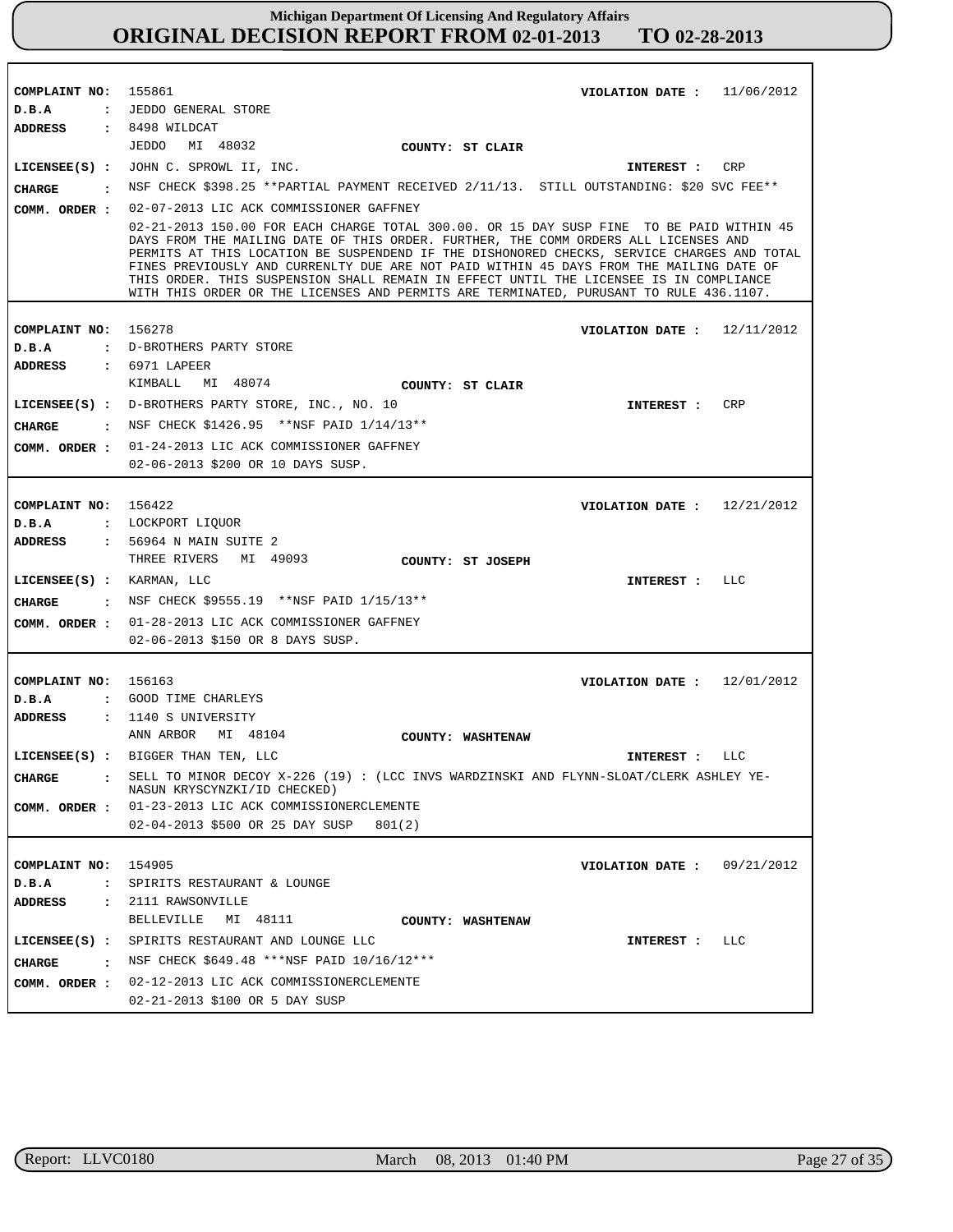| COMPLAINT NO: 156034           | VIOLATION DATE: $11/10/2012$                                                                                                                                                                                                                                                                                                                                                                              |
|--------------------------------|-----------------------------------------------------------------------------------------------------------------------------------------------------------------------------------------------------------------------------------------------------------------------------------------------------------------------------------------------------------------------------------------------------------|
| D.B.A                          | : HUCKLEBERRY PARTY STORE                                                                                                                                                                                                                                                                                                                                                                                 |
| ADDRESS                        | : 2872 WASHTENAW                                                                                                                                                                                                                                                                                                                                                                                          |
|                                | YPSILANTI MI 48197<br>COUNTY: WASHTENAW                                                                                                                                                                                                                                                                                                                                                                   |
|                                | LICENSEE(S) : HUCKLEBERRY LIQUOR, BEER & WINE STORE, INC.<br>INTEREST : CRP                                                                                                                                                                                                                                                                                                                               |
| CHARGE                         | . 1) SELL, FURNISH TO PERSON UNDER 21 - X-205 (19): (MLCC ENFORCEMENT-SHEPARD-ESTILL; CLERK-<br>JOSEPH J. GEORGES/NO ID CHECKED)                                                                                                                                                                                                                                                                          |
| COMM. ORDER :                  | 02-06-2013 HEARING HELD PITTSFIELD GAFFNEY/MCDOWELL/DECLERCQ NEG SETTLEMENT                                                                                                                                                                                                                                                                                                                               |
|                                | 02-06-2013 \$500 OR 25 DAYS SUSP - SEC 801(2) NEGOTIATED SETTLEMENT                                                                                                                                                                                                                                                                                                                                       |
|                                |                                                                                                                                                                                                                                                                                                                                                                                                           |
| COMPLAINT NO:                  | 156032<br>VIOLATION DATE: $11/10/2012$                                                                                                                                                                                                                                                                                                                                                                    |
| D.B.A                          | : KROGER STORE #520                                                                                                                                                                                                                                                                                                                                                                                       |
| ADDRESS                        | : 1771 MICHIGAN                                                                                                                                                                                                                                                                                                                                                                                           |
|                                | YPSILANTI MI 48198<br>COUNTY: WASHTENAW                                                                                                                                                                                                                                                                                                                                                                   |
|                                | LICENSEE(S) : THE KROGER CO. OF MICHIGAN<br>CRP<br>INTEREST :                                                                                                                                                                                                                                                                                                                                             |
| CHARGE<br>$\sim$ $\sim$ $\sim$ | 1) SELL, FURNISH TO PERSON UNDER 21 - X-205 (19): (MLCC ENFORCEMENT-SHEPARD-ESTILL; CLERK-<br>ELIZABETH OLSON/ID CHECKED)                                                                                                                                                                                                                                                                                 |
| COMM. ORDER :                  | 02-06-2013 HEARING HELD PITTSFIELD GAFFNEY/MCDOWELL/DECLERCO NEG SETTLEMENT                                                                                                                                                                                                                                                                                                                               |
|                                | 02-06-2013 \$500 OR 25 DAYS SUSP - SEC 801(2) NEGOTIATED SETTLEMENT                                                                                                                                                                                                                                                                                                                                       |
|                                |                                                                                                                                                                                                                                                                                                                                                                                                           |
| COMPLAINT NO: 156033           | VIOLATION DATE: $11/10/2012$                                                                                                                                                                                                                                                                                                                                                                              |
| D.B.A                          | : TEMPTATIONS                                                                                                                                                                                                                                                                                                                                                                                             |
| ADDRESS                        | : 2874- 2876 WASHTENAW                                                                                                                                                                                                                                                                                                                                                                                    |
|                                | YPSILANTI MI 48197<br>COUNTY: WASHTENAW                                                                                                                                                                                                                                                                                                                                                                   |
|                                | LICENSEE(S) : RAINBOW HOSPITALITY LLC<br>INTEREST : LLC                                                                                                                                                                                                                                                                                                                                                   |
| <b>CHARGE</b>                  | $\pm$ 1) SELL, FURNISH TO PERSON UNDER 21 - X-205 (19); 2) 1) SELL, FURNISH TO PERSON UNDER 21 -<br>X-224 (18): (MLCC ENFORCEMENT-SHEPARD-ESTILL/SCOTT; SERVER-LALAH K. TAYLOR/NO ID CHECKED)                                                                                                                                                                                                             |
| COMM. ORDER :                  | 01-23-2013 LIC ACK COMMISSIONERCLEMENTE                                                                                                                                                                                                                                                                                                                                                                   |
|                                | 02-19-2013 1)\$250, 2)\$250 FOR A TOTAL OF \$500. LICENSE TO REMAIN IN ESCROW UNTIL ALL<br>OUTSTANDING FINES AND FEES ARE PAID IN FULL. THE COMMISSIONER FURTHER WARNS THE LICNESEE<br>THAT FAILURE TO MAKE PAYMENT WITHIN THE TIME ALLOTED MAY RESULT IN AN ADDITIONAL<br>VIOLATION UNDER RULE 436.1029, WHICH MAY SUBJECT THE LICENSEE TO ADDITIONAL PENALTIES,<br>INCLUDING REVOCATION OF THE LICENSE. |
|                                |                                                                                                                                                                                                                                                                                                                                                                                                           |
| COMPLAINT NO: 155997           | VIOLATION DATE: $11/16/2012$                                                                                                                                                                                                                                                                                                                                                                              |
| D.B.A                          | : WILLOW RUN LIOUOR                                                                                                                                                                                                                                                                                                                                                                                       |
| ADDRESS                        | : 49365 S I 94 SERVICE                                                                                                                                                                                                                                                                                                                                                                                    |
|                                | BELLEVILLE MI 48111<br>COUNTY: WAYNE                                                                                                                                                                                                                                                                                                                                                                      |
|                                | LICENSEE(S) : BELLEVILLE WILLOW RUN, INC.<br>INTEREST : CRP                                                                                                                                                                                                                                                                                                                                               |
| <b>CHARGE</b>                  | . NSF CHECK \$1551.16 **NSF PAID 12/10/12**                                                                                                                                                                                                                                                                                                                                                               |
| COMM. ORDER :                  | 01-23-2013 LIC ACK COMMISSIONERCLEMENTE                                                                                                                                                                                                                                                                                                                                                                   |
|                                |                                                                                                                                                                                                                                                                                                                                                                                                           |
|                                | 02-04-2013 \$100 EACH COMB W/998 TOTAL \$200 OR 10 DAY SUSP                                                                                                                                                                                                                                                                                                                                               |
|                                |                                                                                                                                                                                                                                                                                                                                                                                                           |
| COMPLAINT NO:                  | 155998<br>VIOLATION DATE : $11/16/2012$                                                                                                                                                                                                                                                                                                                                                                   |
| D.B.A                          | : WILLOW RUN LIQUOR                                                                                                                                                                                                                                                                                                                                                                                       |
| ADDRESS                        | : 49365 S I 94 SERVICE                                                                                                                                                                                                                                                                                                                                                                                    |
|                                | MI 48111<br>BELLEVILLE<br>COUNTY: WAYNE                                                                                                                                                                                                                                                                                                                                                                   |
|                                | LICENSEE(S) : BELLEVILLE WILLOW RUN, INC.<br>CRP<br>INTEREST :                                                                                                                                                                                                                                                                                                                                            |
| <b>CHARGE</b>                  | : NSF CHECK \$1389.14 **NSF PAID $12/10/12**$                                                                                                                                                                                                                                                                                                                                                             |

r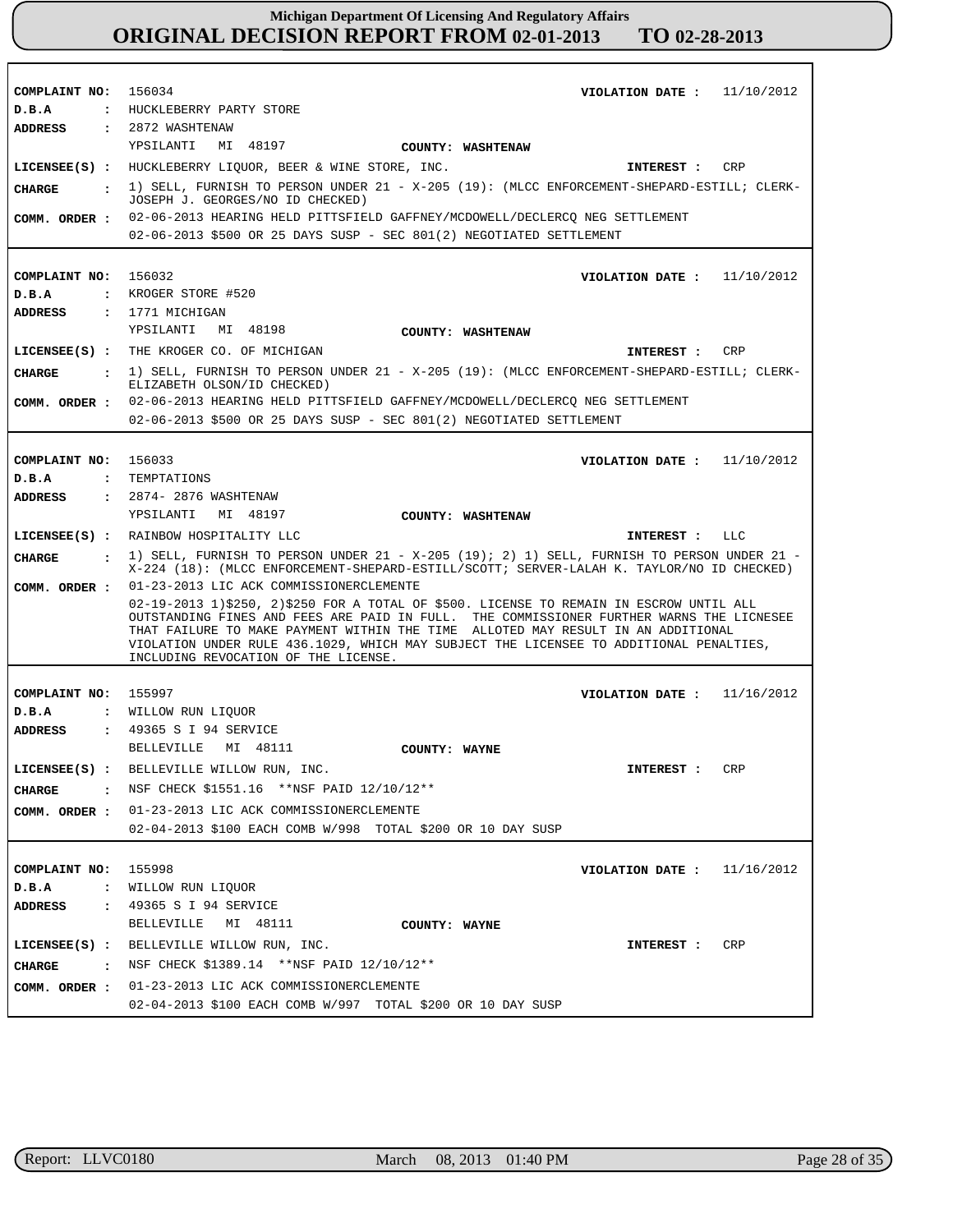| COMPLAINT NO: 154495            | VIOLATION DATE: 09/01/2012                                                                                                                                  |
|---------------------------------|-------------------------------------------------------------------------------------------------------------------------------------------------------------|
| D.B.A                           | : PAUL'S MARKET                                                                                                                                             |
| ADDRESS                         | : 3700 MONROE                                                                                                                                               |
|                                 | MI 48124<br>DEARBORN<br>COUNTY: WAYNE                                                                                                                       |
|                                 | LICENSEE(S) : PAUL'S MARKET, INC.<br>CRP<br>INTEREST :                                                                                                      |
| CHARGE                          | . NSF CHECK \$1912.90 ***NSF PAID 9-19-12***                                                                                                                |
|                                 | COMM. ORDER : 02-11-2013 HEARING HELD SOUTHFIELD GAFFNEY/ASEVEDO/GIBSON ACK                                                                                 |
|                                 | 02-13-2013 \$50 OR 3 DAY SUSP                                                                                                                               |
|                                 |                                                                                                                                                             |
| COMPLAINT NO:                   | 155271<br>VIOLATION DATE: $10/23/2012$                                                                                                                      |
| D.B.A                           | : LAST CALL LOUNGE                                                                                                                                          |
| ADDRESS                         | : 13736 MICHIGAN                                                                                                                                            |
|                                 | DEARBORN MI 48126<br>COUNTY: WAYNE                                                                                                                          |
|                                 | LICENSEE(S) : ONE WAY PUB, LLC<br>INTEREST : LLC                                                                                                            |
| CHARGE                          | : FAILED, REFUSED OR NEGLECTED TO OBEY A WRITTEN ORDER OF THE COMMISSION DATED 03-30-2011                                                                   |
|                                 | BY FAILING TO PROVIDE PROOF OF SUCCESSFUL COMPLETION OF AN ALCOHOL SERVER TRAINING PROGRAM                                                                  |
|                                 | APPROVED BY THE COMMISSION WITHIN 180 DAYS OF THE ISSUANCE OF THE LICENSE: 04-07-2011 :<br>(MLCC SERVER TRAINING COORDINATOR)                               |
|                                 | COMM. ORDER : 01-29-2013 HEARING HELD SOUTHFIELD/MOODY-FREEZA/GIBSON RULE 15(E)                                                                             |
|                                 | 02-06-2013 \$200 OR 10 DAYS SUSP. RULE 15(E)                                                                                                                |
|                                 |                                                                                                                                                             |
|                                 |                                                                                                                                                             |
| COMPLAINT NO:                   | 155665<br>VIOLATION DATE: $11/02/2012$                                                                                                                      |
| D.B.A                           | : THE WINE CAPTAIN PARTY SHOPPE                                                                                                                             |
| <b>ADDRESS</b>                  | $: 14207$ MICHIGAN                                                                                                                                          |
|                                 | MI 48126<br>DEARBORN<br>COUNTY: WAYNE                                                                                                                       |
|                                 | LICENSEE(S) : THE WINE CAPTAIN PARTY SHOPPE, INC.<br>INTEREST :<br>CRP                                                                                      |
| CHARGE                          | : NSF CHECK (4137.77) ** PAID 11/21/12**                                                                                                                    |
| COMM. ORDER :                   | 02-11-2013 HEARING HELD SOUTHFIELD GAFFNEY/ASEVEDO/GIBSON ACK                                                                                               |
|                                 | 02-13-2013 DISMISSED WITH PREJUDICE                                                                                                                         |
|                                 |                                                                                                                                                             |
| COMPLAINT NO: 156384            | VIOLATION DATE: $12/19/2012$                                                                                                                                |
| D.B.A                           | : FRANK'S LIQUOR CITY                                                                                                                                       |
| <b>ADDRESS</b>                  | : 25827 W WARREN                                                                                                                                            |
|                                 | DEARBORN HEIGHTS MI 48127<br>COUNTY: WAYNE                                                                                                                  |
|                                 | LICENSEE(S) : FRANK'S LIQUOR CITY, INC., II<br><b>CRP</b><br>INTEREST :                                                                                     |
| <b>CHARGE</b><br>$\mathbf{r}$   | NSF CHECK \$2016.61                                                                                                                                         |
| COMM. ORDER :                   | 02-11-2013 LIC ACK COMMISSIONER GAFFNEY                                                                                                                     |
|                                 | 02-21-2013 \$100 OR 5 DAYS SUSP.                                                                                                                            |
|                                 |                                                                                                                                                             |
| COMPLAINT NO: 156081            | 09/21/2012<br>VIOLATION DATE :                                                                                                                              |
| D.B.A                           | : HI 8 MILE MARKET                                                                                                                                          |
| ADDRESS<br>$\ddot{\phantom{a}}$ | 8065 W EIGHT MILE                                                                                                                                           |
|                                 | DETROIT<br>MI 48221<br>COUNTY: WAYNE                                                                                                                        |
|                                 |                                                                                                                                                             |
|                                 | LICENSEE(S) : HI 8 MILE MARKET, INC.<br>CRP<br>INTEREST :                                                                                                   |
| <b>CHARGE</b><br>$\mathbf{r}$   | 1) NORALDIN AHMED AL-ZOOARI, THE LICENSEE, ENGAGED IN AN ILLEGAL OCCUPATION OR ACT,<br>SPECIFICALL: NO CERTIFICATE OF COMPLIANCE : (DPD/TM/12-126/QUARELLO) |
| COMM. ORDER :                   | 01-24-2013 LIC ACK COMMISSIONER GAFFNEY                                                                                                                     |
|                                 | 02-06-2013 \$50 OR 3 DAYS SUSP.                                                                                                                             |

٦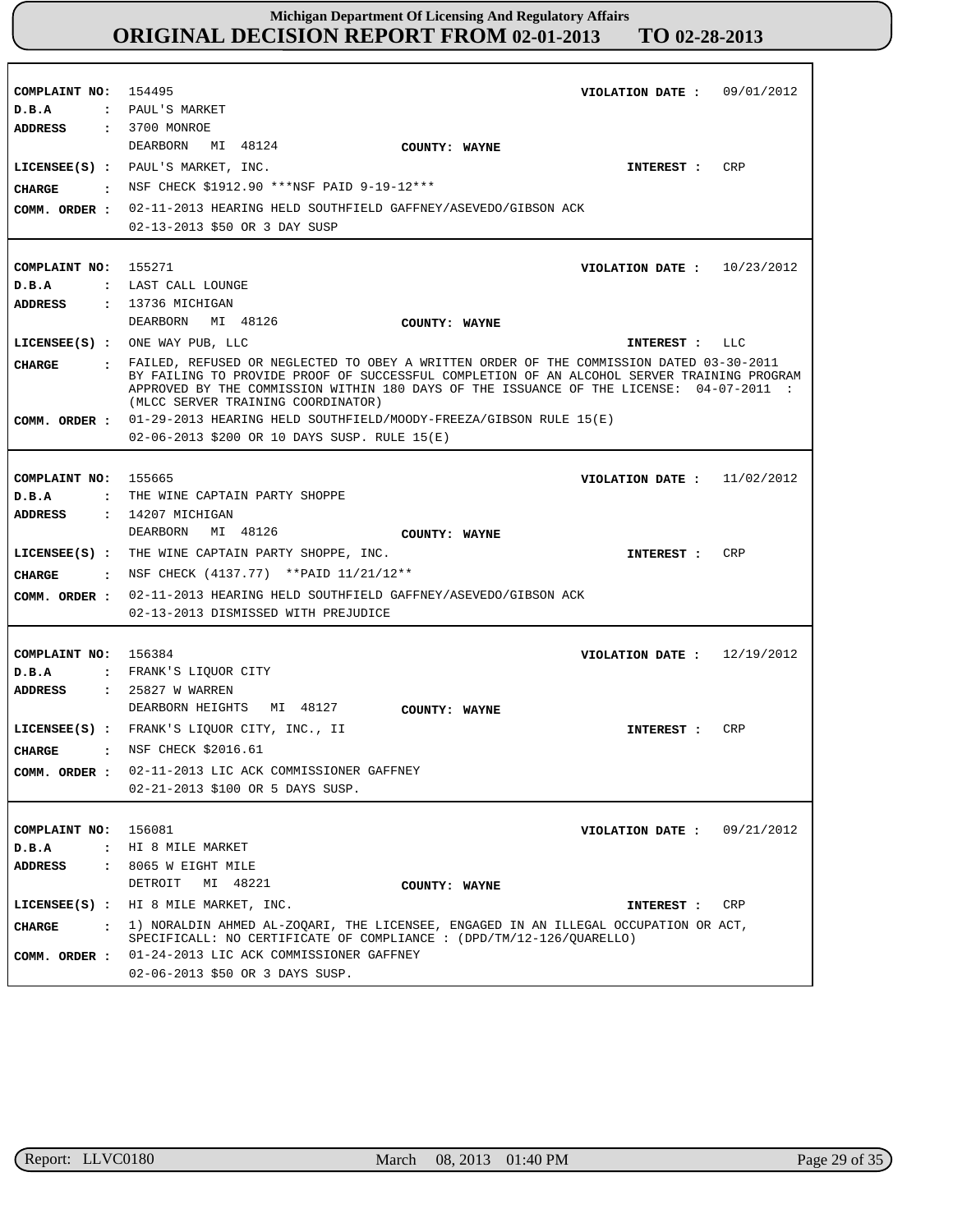**COMPLAINT NO: COMPLAINT NO:** 156263 **COMPLAINT NO:** 155536 **COMPLAINT NO:** 152854 **COMPLAINT NO:** 155540 156172 **VIOLATION DATE : VIOLATION DATE : VIOLATION DATE : VIOLATION DATE : VIOLATION DATE :** 12/03/2012 12/14/2012 10/25/2012 05/16/2012 10/18/2012 **D.B.A : D.B.A : D.B.A : D.B.A : D.B.A :** DIMAGGIO'S MARKET PRINCE VALLEY INTERNATIONAL MARKET PLACE SAVAYA LIQUOR MC DONNELL DRUGS NEW MR. SAM'S FOOD CENTER **ADDRESS : ADDRESS : ADDRESS : ADDRESS : ADDRESS :** 12841 WILFRED 5931 MICHIGAN 20441 JAMES COUZENS 16634- 16636 HARPER 7459 JOY DETROIT MI 48213 DETROIT MI 48210 DETROIT MI 48235 DETROIT MI 48224 DETROIT MI 48204 02-07-2013 LIC ACK COMMISSIONERCLEMENTE 02-21-2013 DISMISSED FOR INSUFFICIENT EVIDENCE 02-13-2013 LIC ACK COMMISSIONERCLEMENTE 02-21-2013 200.00 WHICH IS DUE 45 DAYS FROM THE MAILING DATE OF THIS ORDER. THE COMM ORDERS ALL LICENSES AND PERMITS FOR THIS LICENSEE AT THE ABOVE NAMED ADDRESS TO REMAIN IN ESCROW UNTIL ALL OUTSTANDING FINES AND FEES ARE PAID IN FULL. THE COMM FURTHER WARNS THE LICENSEE THAT FAILURE TO MAKE PAYMENT WITHIN THE TIME ALLOTTED MAY RESULT IN AN ADDITIONAL VIOLATION UNDER ADMINISTRATIVE RULE R 436.1029 WHICH MAY SUBJECT THE LICENSEE TO ADDITIONAL PENALTIES, INCLUDING REVOCATION OF THE LICENSE. 02-04-2013 HEARING HELD SOUTHFIELD CLEMENTE/MCDOWELL/GIBSON RULE 15(D) 02-06-2013 \$100 OR 5 DAYS SUSP. RULE 15(D) 12-10-2012 HEARING HELD SOUTHFIELD MOURNING/ASEVEDO/GIBSON ADVISEMENT RECORD OPEN FOR 30 DAYS. LSS 02-05-2013 \$200 OR 10 DAY SUSP 02-04-2013 HEARING HELD SOUTHFIELD CLEMENTE/MCDOWELL/GIBSON RULE 15(D) **COMM. ORDER :** 02-06-2013 \$300 OR 15 DAYS SUSP. THE COMMISSIONER FURTHER ORDERS THA THE LICENSEE PAY FOR PURCHASES OF ALCOHOLIC LIQUOR FROM THE MLCC WITH A CASHIER'S CHECK, CERTIFIED CHECK OR MONEY ORDER UNTIL 7-25-15. RULE 15(D) MONEY ORDER UNTIL 7-25-15. **LICENSEE(S) :** JASON ON WILFRED, INC. **LICENSEE(S) :** H2J ENTERPRISES, INC. **LICENSEE(S) :** SAVAYA LIQUOR, INC. **LICENSEE(S) :** ZEDAN BROTHERS NO. II, LLC **LICENSEE(S) :** ELLANA, INC. CRP CR<sub>P</sub> **CRP** LLC CRP **CHARGE : CHARGE : CHARGE : CHARGE : CHARGE :** NSF CHECK \$635.79 \*\*NSF PAID 12/2712\*\* NSF \$1158.93 \*\*\*EFT PAID 1/4/13\*\*\* NSF CHECK (5997.90) \*\*NSF PAID 11/26/12\*\* EFT CHECK \$6679.10 \*\*\*EFT PAID IN FULL 5/31/12\*\*\* : NSF CHECK (1214.33) \*\*NSF PAID 1/16/13\*\* **INTEREST : INTEREST : INTEREST : INTEREST : INTEREST : COMM. ORDER : COMM. ORDER : COMM. ORDER : COMM. ORDER : COUNTY: WAYNE COUNTY: WAYNE COUNTY: WAYNE COUNTY: WAYNE COUNTY: WAYNE**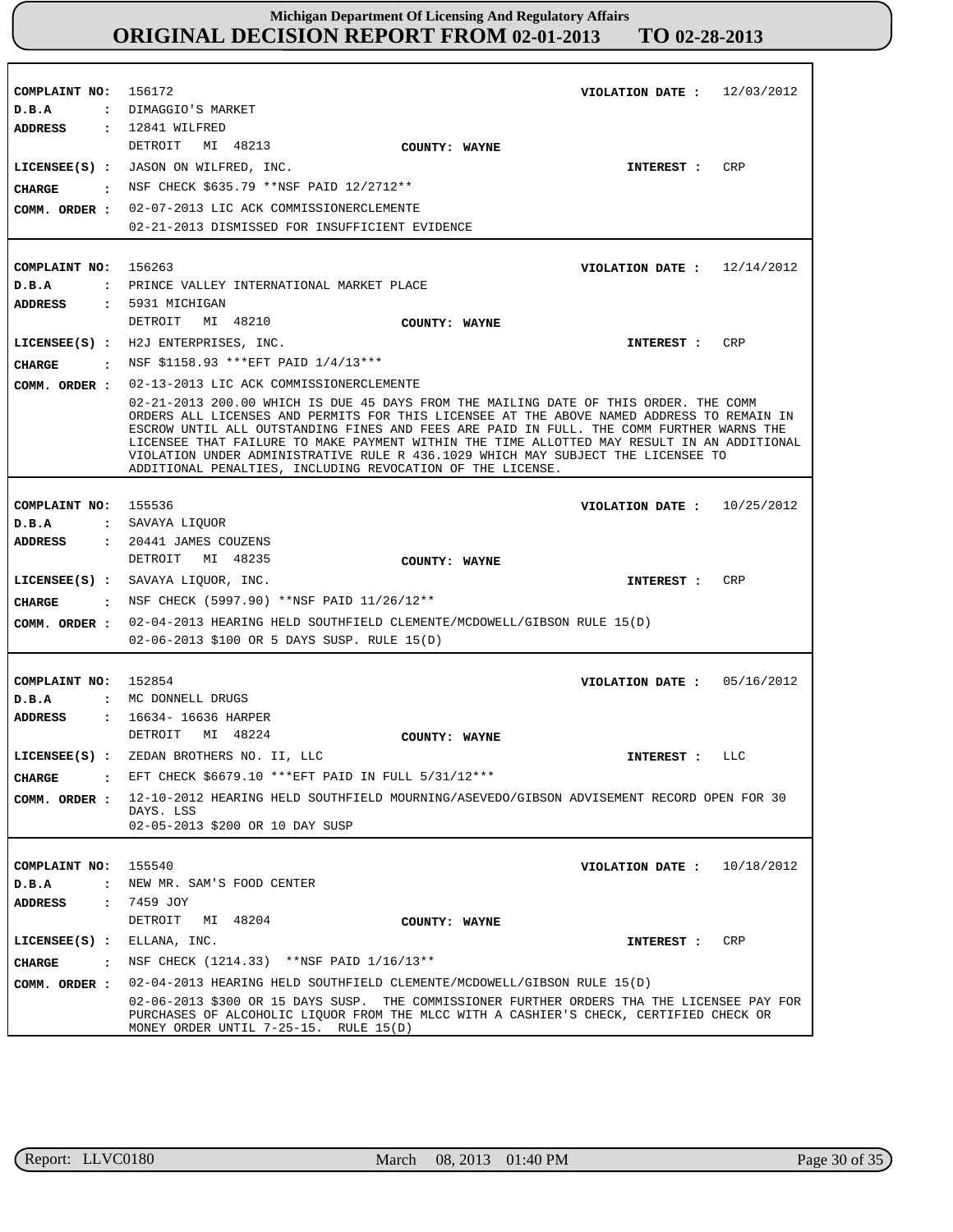**COMPLAINT NO: COMPLAINT NO:** 154757 **COMPLAINT NO: COMPLAINT NO:** 156580 156427 156257 **VIOLATION DATE : VIOLATION DATE :** 09/21/2012 **VIOLATION DATE :** 12/18/2012 **VIOLATION DATE :** 01/14/2013 12/21/2012 **D.B.A : D.B.A : D.B.A : D.B.A :** STOP & GO DELI NO. 01 : GARDEN PUB HURRY INN BAR FIFTH AVENUE LIQUOR SPOT **ADDRESS : ADDRESS : ADDRESS : ADDRESS :** 14445 SCHAEFER 125- 129 MICHIGAN 19430 W WARREN 17734 FENKELL DETROIT MI 48227 DETROIT MI 48226 DETROIT MI 48228 DETROIT MI 48227 02-11-2013 LIC ACK COMMISSIONER GAFFNEY 02-21-2013 \$50 OR 3 DAY SUSP. 01-29-2013 HEARING HELD SOUTHFIELD/MOODY-FREEZA/GIBSON RULE 15(E) 02-06-2013 300.00 OR 15 DAY SUSP FINE TO BE PAID WITHIN 45 DAYS FROM THE MAILING DATE OF THIS ORDER. ADDTL PENALTY COMM ORDERS ALL THE LICENSES AND PERMITS AT THE ABOVE NAMED ADDRESS BE SUSPENDEND AS OF APRIL 15, 2013. THIS SUSPENSION IS WAIVED IF DOCUMENTARY PROOF OF SERVER TRAINING IS PROVIDED IN ACCORDANCE WITH THE MLCC'S LICENSING APPROVAL ORDER OF NOVEMBER 23, 2010. THIS SUSPENSION SHALL REMAIN IN EFFECT UNTIL SATISFACTORY DOCUUMENTARY PROOF OF SERVER TRAINING IS RECEIVED BY THE MLCC OR THE LICENSES AND PERMITS ARE TERMINATED PURSUANT TO RULE 436.1107. 01-23-2013 LIC ACK COMMISSIONER CLEMENTE **COMM. ORDER :** 02-06-2013 \$50 OR 3 DAY SUSP 02-15-2013 LIC ACK COMMISSIONERCLEMENTE 02-21-2013 DISMISSED **LICENSEE(S) :** ALMASAR, INC. **LICENSEE(S) :** 125 MICHIGAN, LLC **LICENSEE(S) :** PO-BILLY'S BAR ENTERPRISES, LLC **LICENSEE(S) :** FIFTH AVENUE LIQUOR SPOT, INC. CRP  $T.T.C$ LLC CRP **CHARGE : CHARGE : CHARGE : CHARGE :** NSF CHECK \$6893.19 \*\*NSF PAID 1/16/13\*\* FAILED, REFUSED OR NEGLECTED TO OBEY A WRITTEN ORDER OF THE COMMISSION DATED 11-23-2010 BY FAILING TO PROVIDE PROOF OF SUCCESSFUL COMPLETION OF AN ALCOHOL SERVER TRAINING PROGRAM APPROVED BY THE COMMISSION WITHIN 180 DAYS OF THE ISSUANCE OF THE LICENSE: 02-15-2012 : (MLCC SERVER TRAINING COORDINATOR) FAILED, REFUSED OR NEGLECTED TO OBEY A WRITTEN ORDER OF THE COMMISSION DATED 05-24-2012 BY FAILING TO PROVIDE PROOF OF SUCCESSFUL COMPLETION OF AN ALCOHOL SERVER TRAINING PROGRAM APPROVED BY THE COMMISSION WITHIN 180 DAYS OF THE ISSUANCE OF THE LICENSE: 06-15-2012 : (MLCC SERVER TRAINING COORDINATOR) : NSF CHECK \$2279.60 **INTEREST : INTEREST : INTEREST : INTEREST : COMM. ORDER : COMM. ORDER : COMM. ORDER : COUNTY: WAYNE COUNTY: WAYNE COUNTY: WAYNE COUNTY: WAYNE**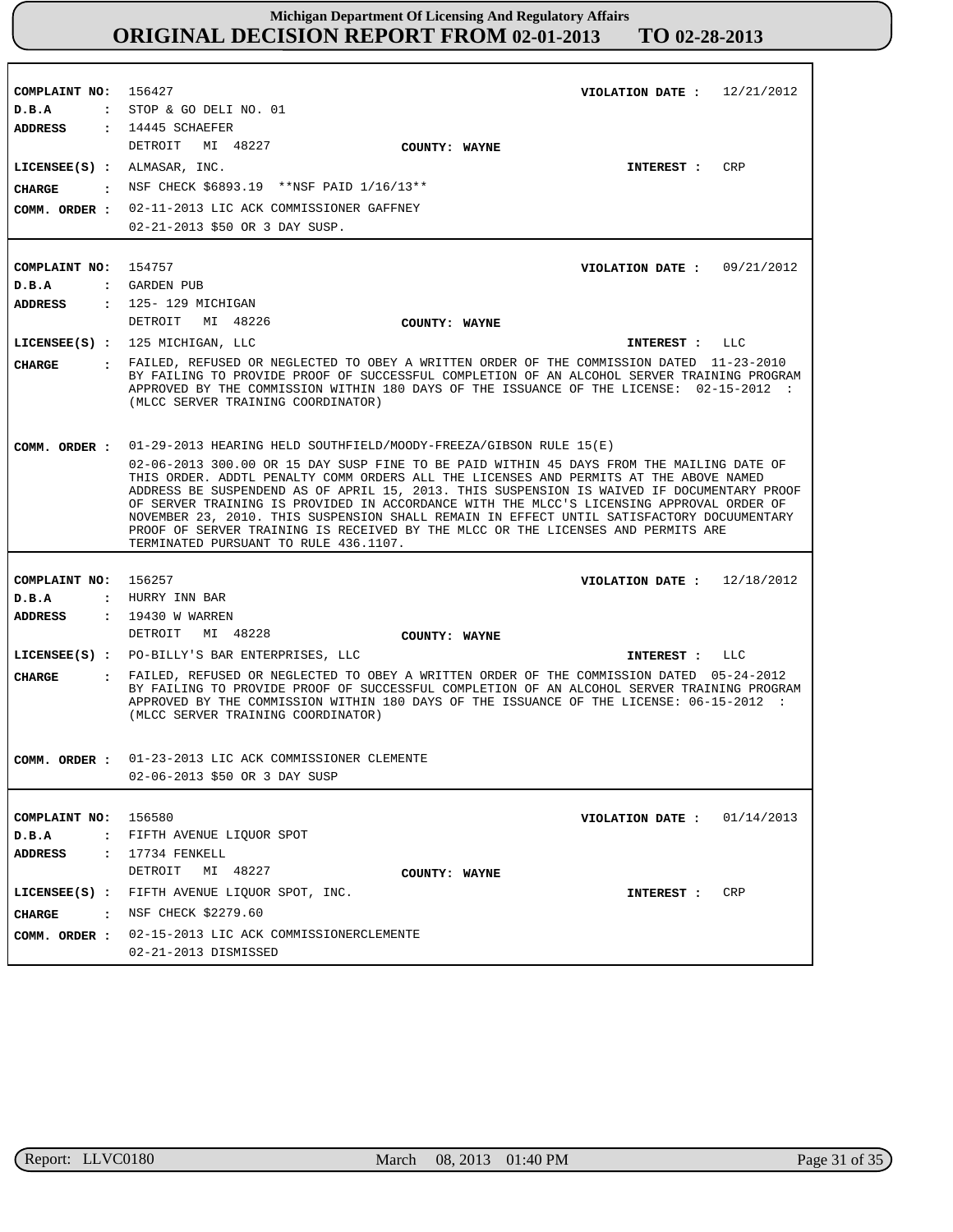| COMPLAINT NO: 156080          |                                                                                                                                                                                         | VIOLATION DATE: $10/12/2012$ |            |
|-------------------------------|-----------------------------------------------------------------------------------------------------------------------------------------------------------------------------------------|------------------------------|------------|
| D.B.A                         | : RANDY'S MARKET                                                                                                                                                                        |                              |            |
| <b>ADDRESS</b>                | : 18054-18056 MT ELLIOTT                                                                                                                                                                |                              |            |
|                               | DETROIT MI 48234<br>COUNTY: WAYNE                                                                                                                                                       |                              |            |
| LICENSEE $(s)$ : CSYT, INC.   |                                                                                                                                                                                         | INTEREST : CRP               |            |
| <b>CHARGE</b>                 | : 1) ROUNI ABDUL-AHAD, CLERK, SERVANT, AGENT, OR EMPLOYEE ENGAGED IN AN ILLEGAL OCCUPATION                                                                                              |                              |            |
|                               | OR ACT, SPECIFICALLY: NO CITY OF DETROIT CIGARETTE RETAIL LICENSE; 2) YOESIF Y. ABDULAHAD-<br>TOMA, THE LICENSEE, ENGAGED IN AN ILLEGAL OCCUPATION OR ACT, SPECIFICALLY: NO CERTIFICATE |                              |            |
|                               | OF COMPLIANCE: (DPD/TM/12-125/OUARELLO)                                                                                                                                                 |                              |            |
|                               | COMM. ORDER : 02-04-2013 LIC ACK COMMISSIONER GAFFNEY                                                                                                                                   |                              |            |
|                               | 02-21-2013 1-2)\$50 EACH FOR A TOTAL OF \$100 OR 5 DAYS SUSP.                                                                                                                           |                              |            |
|                               |                                                                                                                                                                                         |                              |            |
| COMPLAINT NO:                 | 155169                                                                                                                                                                                  | VIOLATION DATE: $10/10/2012$ |            |
| D.B.A                         | : HANDY SPOT FINE FOODS                                                                                                                                                                 |                              |            |
| ADDRESS                       | $: 15900$ E EIGHT MILE                                                                                                                                                                  |                              |            |
|                               | DETROIT MI 48205<br>COUNTY: WAYNE                                                                                                                                                       |                              |            |
|                               |                                                                                                                                                                                         |                              |            |
|                               | LICENSEE(S) : HANDY SPOT FINE FOODS, INC.                                                                                                                                               | INTEREST :                   | CRP        |
| CHARGE                        | . NSF CHECK \$3052.86 ***NSF PAID $11/2/12***$                                                                                                                                          |                              |            |
|                               | COMM. ORDER: 01-14-2013 HEARING HELD SOUTHFIELD MOURNING/ASEVEDO/GIBSON ACK                                                                                                             |                              |            |
|                               | 02-05-2013 \$200 OR 10 DAYS SUSP.                                                                                                                                                       |                              |            |
|                               |                                                                                                                                                                                         |                              |            |
| COMPLAINT NO: 152752          |                                                                                                                                                                                         | VIOLATION DATE: $04/18/2012$ |            |
|                               | : LA TROPICANA MARKET                                                                                                                                                                   |                              |            |
| D.B.A                         |                                                                                                                                                                                         |                              |            |
| <b>ADDRESS</b>                | : 8710 W VERNOR                                                                                                                                                                         |                              |            |
|                               | DETROIT MI 48209<br>COUNTY: WAYNE                                                                                                                                                       |                              |            |
|                               | $LICENSEE(S)$ : VERNOR SHOPPE, INC.                                                                                                                                                     | INTEREST :                   | CRP        |
| CHARGE                        | : NSF CHECK \$2045.58 ***NSF CHECK PAID 5/29/12***                                                                                                                                      |                              |            |
| COMM. ORDER :                 | 02-04-2013 HEARING HELD SOUTHFIELD CLEMENTE/MCDOWELL/GIBSON ADVISEMENT                                                                                                                  |                              |            |
|                               | 02-06-2013 DISMISSED WITH PREJUDICE.                                                                                                                                                    |                              |            |
|                               | 02-06-2013 DISMISSED WITH PREJUDICE.                                                                                                                                                    |                              |            |
|                               |                                                                                                                                                                                         |                              |            |
|                               |                                                                                                                                                                                         |                              |            |
| COMPLAINT NO: 155539          |                                                                                                                                                                                         | VIOLATION DATE: $10/25/2012$ |            |
| D.B.A                         | : CAFE JOSEPH                                                                                                                                                                           |                              |            |
| ADDRESS                       | : 1439 GRISWOLD                                                                                                                                                                         |                              |            |
|                               | DETROIT MI 48226<br>COUNTY: WAYNE                                                                                                                                                       |                              |            |
|                               | LICENSEE(S) : DEE & L DEVELOPMENT CORPORATION                                                                                                                                           | INTEREST :                   | CRP        |
| <b>CHARGE</b><br>$\cdot$      | NSF CHECK (344.20) **NSF PAID 12/3/12**                                                                                                                                                 |                              |            |
|                               | COMM. ORDER : 02-04-2013 HEARING HELD SOUTHFIELD CLEMENTE/MCDOWELL/GIBSON ADVISEMENT                                                                                                    |                              |            |
|                               | 02-06-2013 DISMISSED WITH PREJUDICE.                                                                                                                                                    |                              |            |
|                               |                                                                                                                                                                                         |                              |            |
|                               |                                                                                                                                                                                         |                              |            |
| COMPLAINT NO: 155496          |                                                                                                                                                                                         | VIOLATION DATE :             | 10/23/2012 |
| D.B.A                         | : JEFFERSON LIOUOR PLACE                                                                                                                                                                |                              |            |
| ADDRESS                       | : 3853 W JEFFERSON                                                                                                                                                                      |                              |            |
|                               | MI 48229<br>ECORSE<br>COUNTY: WAYNE                                                                                                                                                     |                              |            |
|                               | LICENSEE(S) : LIRATO INVESTMENTS, INC.                                                                                                                                                  | INTEREST :                   | CRP        |
| <b>CHARGE</b><br>$\mathbf{r}$ | NSF CHECK (2920.78) **NSF PAID 11/13/12**                                                                                                                                               |                              |            |
|                               | COMM. ORDER : 01-29-2013 HEARING HELD SOUTHFIELD GAFFNEY/MOODY-FREEZA/GIBSON RULE 15(E)                                                                                                 |                              |            |
|                               |                                                                                                                                                                                         |                              |            |
|                               | 02-06-2013 \$150 COMBINED WITH 2-155081 FOR \$150 FOR A TOTAL OF \$300 OR 15 DAYS SUSP. RULE<br>15 (E)                                                                                  |                              |            |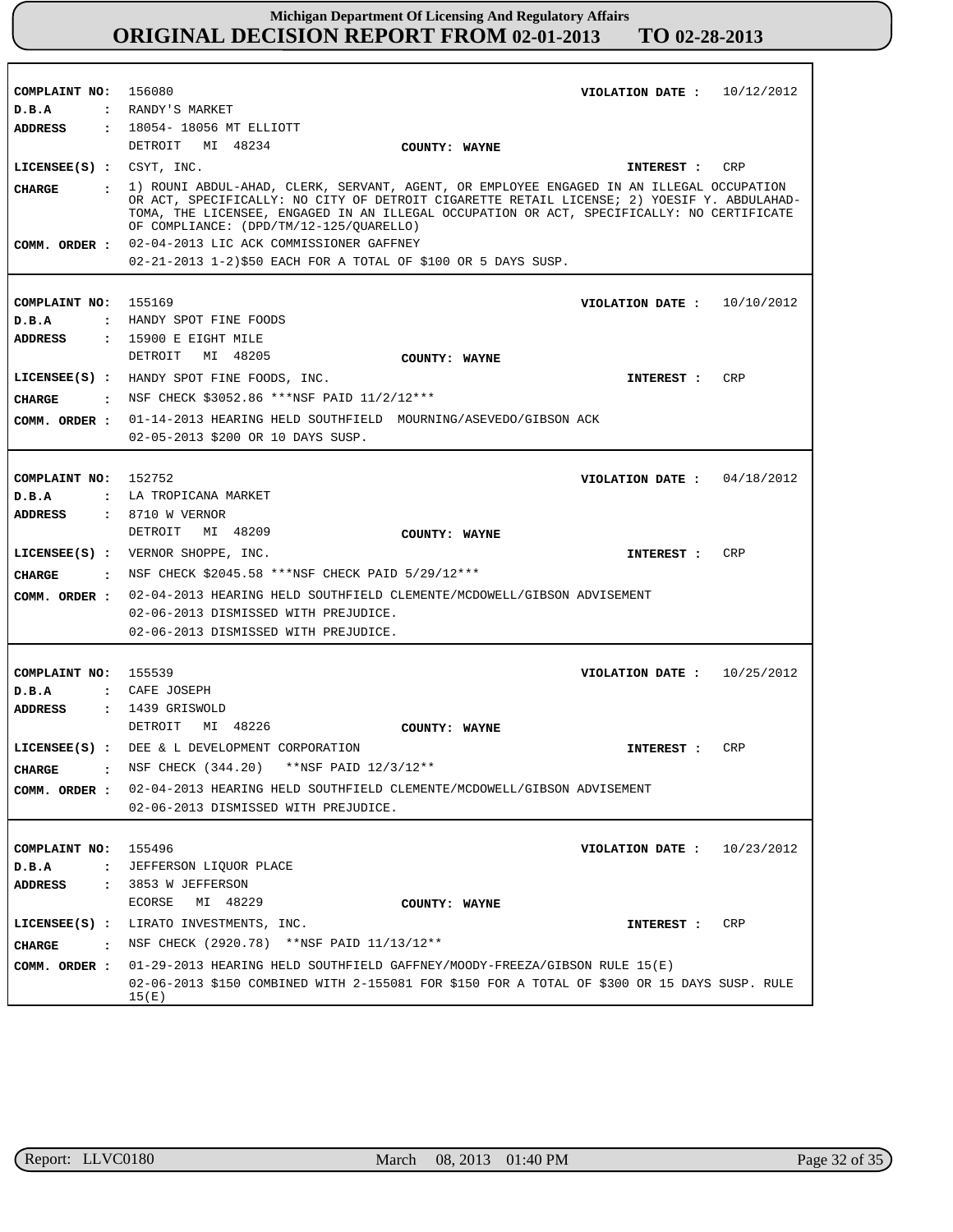| COMPLAINT NO:<br>D.B.A                                            | 155081<br>VIOLATION DATE: $10/05/2012$<br>: JEFFERSON LIQUOR PLACE                                                                                                                                                                                                                                                                       |
|-------------------------------------------------------------------|------------------------------------------------------------------------------------------------------------------------------------------------------------------------------------------------------------------------------------------------------------------------------------------------------------------------------------------|
| ADDRESS<br><b>CHARGE</b><br>$\ddot{\phantom{a}}$<br>COMM. ORDER : | : 3853 W JEFFERSON<br>MI 48229<br>ECORSE<br>COUNTY: WAYNE<br>LICENSEE(S) : LIRATO INVESTMENTS, INC.<br>CRP<br>INTEREST :<br>NSF CHECK \$4541.11 **NSF PAID**<br>01-29-2013 HEARING HELD SOUTHFIELD/MOODY-FREEZA/GIBSON RULE 15(E)                                                                                                        |
|                                                                   | 02-06-2013 \$150 COMBINED WITH 2-155496 FOR \$150 FOR A TOTAL OF \$300 OR 15 DAYS SUSP. RULE<br>15(E)                                                                                                                                                                                                                                    |
| COMPLAINT NO:<br>D.B.A                                            | 156171<br>11/30/2012<br>VIOLATION DATE :<br>: NATE'S MARKET                                                                                                                                                                                                                                                                              |
| ADDRESS<br><b>CHARGE</b><br>$\cdot$<br>COMM. ORDER :              | : 7560 MACOMB<br>MI 48138<br>GROSSE ILE<br>COUNTY: WAYNE<br>LICENSEE(S) : $N.L.$ ANDERSON & SONS, INC.<br>INTEREST :<br>CRP<br>NSF CHECK \$2172.76<br>02-04-2013 LIC ACK COMMISSIONER GAFFNEY<br>02-21-2013 \$100 OR 5 DAYS SUSP.                                                                                                        |
| COMPLAINT NO:<br>D.B.A                                            | 156438<br>VIOLATION DATE: $01/03/2013$<br>: JUMBO SUPERMARKET                                                                                                                                                                                                                                                                            |
| ADDRESS<br><b>CHARGE</b><br>$\sim$ $\sim$<br>COMM. ORDER :        | : 3801- 3807 FORT<br>LINCOLN PARK MI 48146<br>COUNTY: WAYNE<br>LICENSEE $(S)$ : ACHO & SONS, INC.<br>CRP<br>INTEREST :<br>NSF CHECK \$3414.35 **NSF PAID 1/15/13**<br>02-12-2013 LIC ACK COMMISSIONERCLEMENTE<br>02-21-2013 DISMISSED COMBINED WITH 3-156426 DISMISSED COMBINED WITH 3-156425 DISMISSED.                                 |
| COMPLAINT NO:<br>D.B.A                                            | 156425<br>12/26/2012<br>VIOLATION DATE :<br>: JUMBO SUPERMARKET                                                                                                                                                                                                                                                                          |
| <b>ADDRESS</b><br><b>CHARGE</b><br>$\sim$ $\sim$<br>COMM. ORDER : | : 3801- 3807 FORT<br>LINCOLN PARK MI 48146<br>COUNTY: WAYNE<br>LICENSEE $(s)$ : ACHO & SONS, INC.<br>CRP<br>INTEREST :<br>NSF CHECK \$2697.90 **NSF PAID 1/15/13**<br>02-12-2013 LIC ACK COMMISSIONERCLEMENTE<br>02-21-2013 DISMISSED COMBINED WITH 3-156426 DISMISSED COMBINED WITH 3-156438 DISMISSED.                                 |
| COMPLAINT NO: 156426<br>D.B.A                                     | VIOLATION DATE: $12/29/2012$<br>: JUMBO SUPERMARKET                                                                                                                                                                                                                                                                                      |
| CHARGE                                                            | <b>ADDRESS : 3801-3807 FORT</b><br>LINCOLN PARK MI 48146<br>COUNTY: WAYNE<br>LICENSEE(S) : $ACHO & SDNS$ , INC.<br>CRP<br>INTEREST :<br>• NSF CHECK \$2412.75 **NSF PAID $1/15/13**$<br>COMM. ORDER : 02-12-2013 LIC ACK COMMISSIONERCLEMENTE<br>02-21-2013 DISMISSED COMBINED WITH 3-156425 DISMISSED COMBINED WITH 3-156438 DISMISSED. |
| COMPLAINT NO: 156428<br>$D$ . B. A                                | 12/22/2012<br>VIOLATION DATE :<br>: LINCOLN PARK POST 67, THE AMERICAN LEGION, DEPARTMENT OF MICHIGAN                                                                                                                                                                                                                                    |
| : NSF CHECK \$161.12<br>CHARGE                                    | ADDRESS : 1430 SOUTHFIELD<br>LINCOLN PARK MI 48146<br>COUNTY: WAYNE<br>LICENSEE(S) : LINCOLN PARK POST 67, THE AMERICAN LEGION, DEPARTMENT OF MICHIGAN INTEREST :<br>CLB                                                                                                                                                                 |

Report: LLVC0180 March 08, 2013 01:40 PM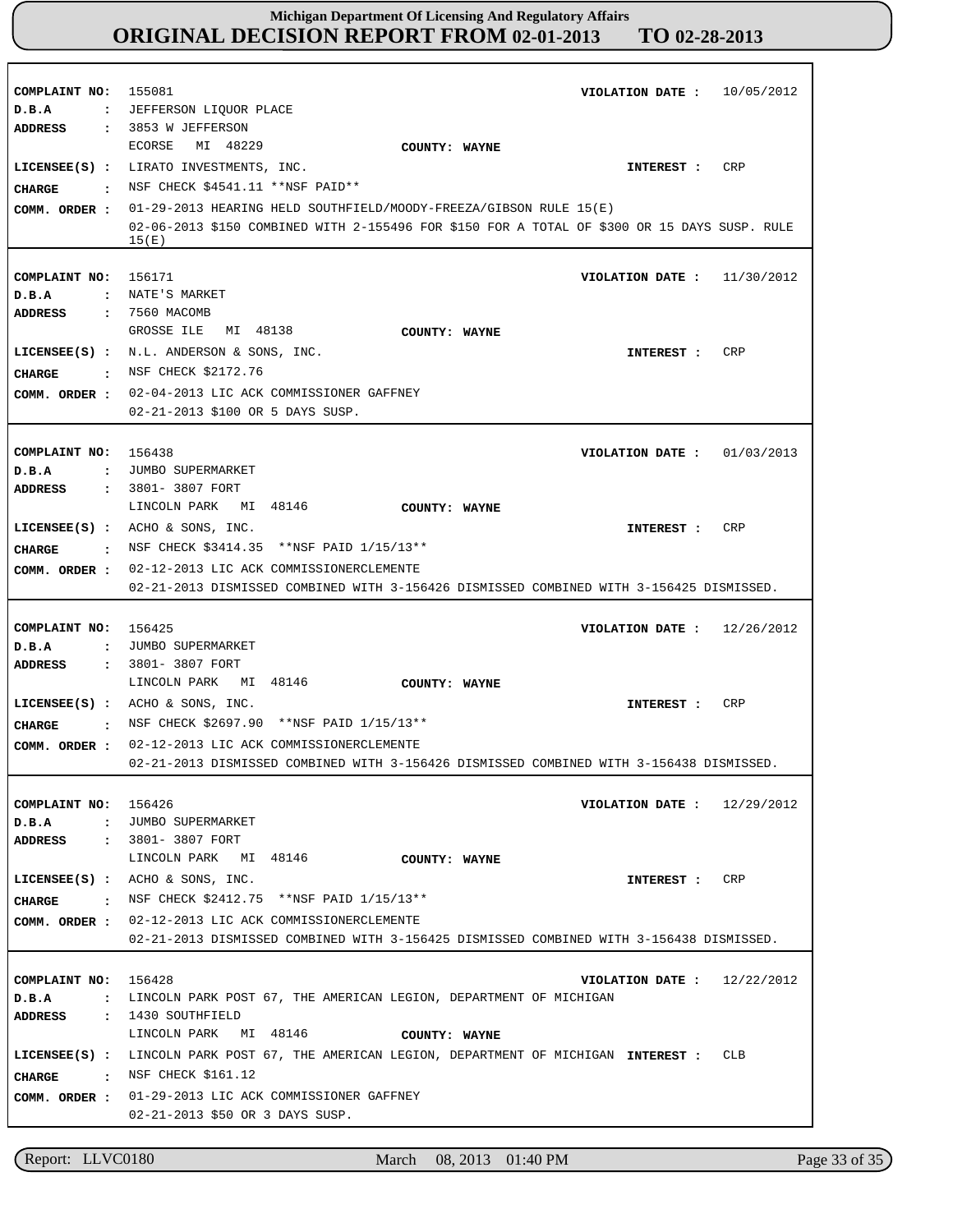| COMPLAINT NO: 155864       | VIOLATION DATE: $11/07/2012$                                                                                                                                                                                                     |
|----------------------------|----------------------------------------------------------------------------------------------------------------------------------------------------------------------------------------------------------------------------------|
| D.B.A                      | : ONE UNDER BAR & GRILL                                                                                                                                                                                                          |
| ADDRESS                    | : 35780 FIVE MILE                                                                                                                                                                                                                |
|                            | LIVONIA MI 48154<br>COUNTY: WAYNE                                                                                                                                                                                                |
| LICENSEE(S) : TOMINNA, LLC | LLC<br>INTEREST :                                                                                                                                                                                                                |
| CIIARGE                    | . NSF CHECK \$1106.52 ***NSF PAID 12/7/12***                                                                                                                                                                                     |
| COMM. ORDER :              | 01-28-2013 LIC ACK COMMISSIONER GAFFNEY                                                                                                                                                                                          |
|                            | 02-21-2013 \$300 OR 15 DAYS SUSP. THE COMMISSIONER ALSO ORDERS THAT THE LICNESEE PAY FOR<br>PURCHASES OF ALCOHOLIC LIQUOR FROM THE MLCC WITH A CASHIER'S CHECK, CERTIFIED CHECK OR<br>BANK OR POSTAL MONEY ORDER UNTIL 12-27-13. |
| COMPLAINT NO: 156465       | VIOLATION DATE: $01/10/2013$                                                                                                                                                                                                     |
| $D$ . B. A                 | : NEW BIG DADDY'S                                                                                                                                                                                                                |
|                            |                                                                                                                                                                                                                                  |
| ADDRESS                    | : 19333 VICTOR PARKWAY<br>LIVONIA MI 48152                                                                                                                                                                                       |
|                            | COUNTY: WAYNE                                                                                                                                                                                                                    |
|                            | LICENSEE(S) : NEW BIG DADDY'S, L.L.C.<br>INTEREST : LLC                                                                                                                                                                          |
| <b>CHARGE</b>              | . FAILED, REFUSED OR NEGLECTED TO OBEY A WRITTEN ORDER OF THE COMMISSION DATED 12-06-2011<br>BY FAILING TO PROVIDE PROOF OF SUCCESSFUL COMPLETION OF AN ALCOHOL SERVER TRAINING PROGRAM                                          |
|                            | APPROVED BY THE COMMISSION WITHIN 180 DAYS OF THE ISSUANCE OF THE LICENSE: 07-09-2012 :                                                                                                                                          |
|                            | (MLCC SERVER TRAINING COORDINATOR)                                                                                                                                                                                               |
| COMM. ORDER :              | 02-06-2013 LIC ACK COMMISSIONER CLEMENTE                                                                                                                                                                                         |
|                            | 02-25-2013 \$50 OR 3 DAYS SUSP.                                                                                                                                                                                                  |
|                            |                                                                                                                                                                                                                                  |
| COMPLAINT NO: 155171       | VIOLATION DATE: $10/12/2012$                                                                                                                                                                                                     |
| D.B.A                      | : TELLA FOOD STORE                                                                                                                                                                                                               |
| <b>ADDRESS</b>             | : 21005 MIDDLEBELT                                                                                                                                                                                                               |
|                            | NEW BOSTON MI 48164<br>COUNTY: WAYNE                                                                                                                                                                                             |
|                            | LICENSEE(S) : M.P.S. ENTERPRISES, INC.<br>CRP<br>INTEREST :                                                                                                                                                                      |
| CIIARGE                    | : NSF CHECK \$1280.24 ** NSF PAID 11/1/12**                                                                                                                                                                                      |
| COMM. ORDER :              | 01-14-2013 HEARING HELD SOUTHFIELD MOURNING/ASEVEDO/GIBSON ADVISEMENT                                                                                                                                                            |
|                            | 02-05-2013 \$50 OR 3 DAYS SUSP.                                                                                                                                                                                                  |
|                            |                                                                                                                                                                                                                                  |
| COMPLAINT NO: 156385       | VIOLATION DATE: $12/21/2012$                                                                                                                                                                                                     |
| D.B.A                      | : GARAGE GRILL & FUEL BAR                                                                                                                                                                                                        |
| <b>ADDRESS</b>             | : 202 W MAIN                                                                                                                                                                                                                     |
|                            | NORTHVILLE<br>MI 48167<br>COUNTY: WAYNE                                                                                                                                                                                          |
|                            | LICENSEE(S) : NRG HOLDINGS, LLC<br>INTEREST : LLC                                                                                                                                                                                |
| CHARGE                     | : NSF CHECK \$1784.10 ** NSF PAID 1/11/13 **                                                                                                                                                                                     |
|                            | COMM. ORDER : 02-11-2013 LIC ACK COMMISSIONER GAFFNEY                                                                                                                                                                            |
|                            | 02-21-2013 DISMISSED                                                                                                                                                                                                             |
|                            |                                                                                                                                                                                                                                  |
| COMPLAINT NO: 156698       | VIOLATION DATE: $01/15/2013$                                                                                                                                                                                                     |
| D.B.A                      | : GEORGE'S CONVENIENCE STORE                                                                                                                                                                                                     |
| <b>ADDRESS</b>             | : 13826 SIBLEY                                                                                                                                                                                                                   |
|                            | RIVERVIEW MI 48193<br>COUNTY: WAYNE                                                                                                                                                                                              |
|                            | LICENSEE(S) : COOPER & BEGIEN CORPORATION<br>CRP<br>INTEREST :                                                                                                                                                                   |
| CHARGE : NSF CHECK         |                                                                                                                                                                                                                                  |
|                            | COMM. ORDER : 02-08-2013 LIC ACK COMMISSIONER                                                                                                                                                                                    |
|                            | 02-08-2013 \$175, \$150 WAIVED FOR A TOTAL OF \$25 OR 8 DAYS SUSP.                                                                                                                                                               |